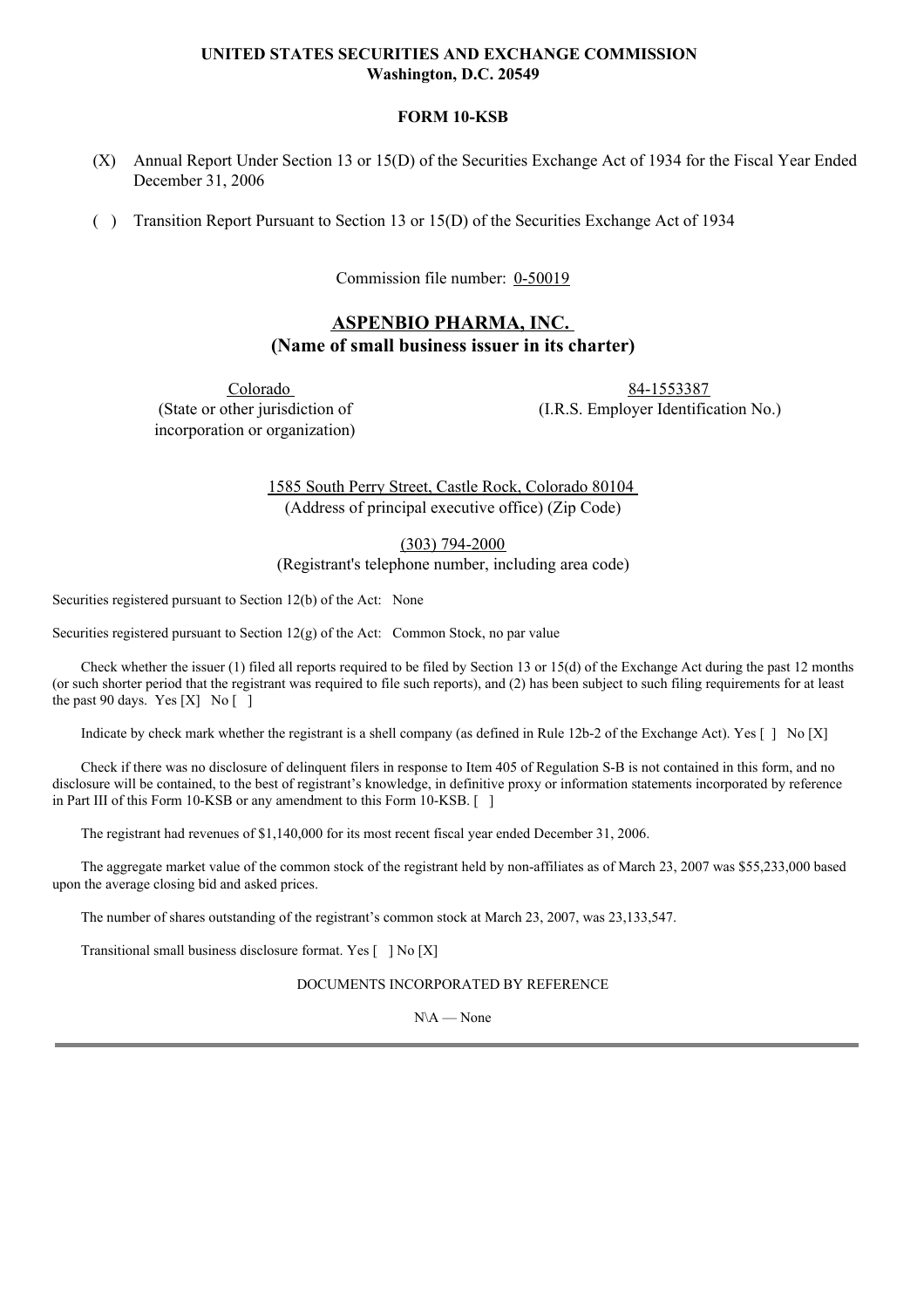#### **ASPENBIO PHARMA, INC. INDEX TO ANNUAL REPORT ON FORM 10-KSB**

Page

|          | PART I                                                      |    |
|----------|-------------------------------------------------------------|----|
| Item 1.  | Description of Business                                     | 1  |
| Item 2.  | Description of Property                                     | 18 |
| Item 3.  | <b>Legal Proceedings</b>                                    | 19 |
| Item 4.  | Submission of Matters to a Vote of Security Holders         | 19 |
|          | PART II                                                     |    |
| Item 5.  | Market for Common Equity and Related Stockholder Matters    | 20 |
| Item 6.  | Management's Discussion and Analysis or Plan of Operation   | 21 |
| Item 7.  | <b>Financial Statements</b>                                 | 27 |
| Item 8.  | Changes in and Disagreements with Accountants on Accounting |    |
|          | and Financial Disclosures                                   | 45 |
| Item 8A. | <b>Controls and Procedures</b>                              | 45 |
|          | <b>PART III</b>                                             |    |
| Item 9.  | Directors and Executive Officers of the Registrant          | 46 |
| Item 10. | <b>Executive Compensation</b>                               | 50 |
| Item 11. | Security Ownership of Certain Beneficial Owners             |    |
|          | and Management and Related Stockholder Matters              | 55 |
| Item 12. | Certain Relationships and Related Transactions              | 57 |
| Item 13. | Exhibits                                                    | 57 |
| Item 14. | Principal Accountant Fees and Services                      | 58 |
|          |                                                             |    |

## DISCLOSURE REGARDING FORWARD-LOOKING STATEMENTS

Certain statements contained in this report that are not historical facts constitute forward-looking statements, within the meaning of the Private Securities Litigation Reform Act of 1995, and are intended to be covered by the safe harbors created by that Act. Reliance should not be placed on forward-looking statements because they involve known and unknown risks, uncertainties, and other factors, which may cause actual results, performance, or achievements to differ materially from those expressed or implied. Any forward-looking statement speaks only as of the date made. We undertake no obligation to update any forward-looking statements to reflect events or circumstances after the date on which they are made.

Statements concerning the establishments of reserves and adjustments for dated and obsolete products, expected financial performance, on-going business strategies and possible future action which we intend to pursue to achieve strategic objectives constitute forward-looking information. The sufficiency of such charges, implementation of strategies and the achievement of financial performance are each subject to numerous conditions, uncertainties, and risk factors. Factors which could cause actual performance to differ materially from these forward-looking statements, include, without limitation, management's analysis of our assets, liabilities, and operations, the failure to sell date-sensitive inventory prior to its expiration, competition, new product development by competitors, which could render particular products obsolete, the inability to develop or acquire and successfully introduce new products or improvements of existing products, problems in collecting receivables, testing or other delays or problems in introducing our bovine pregnancy test, and difficulties in obtaining financing on an as-needed basis.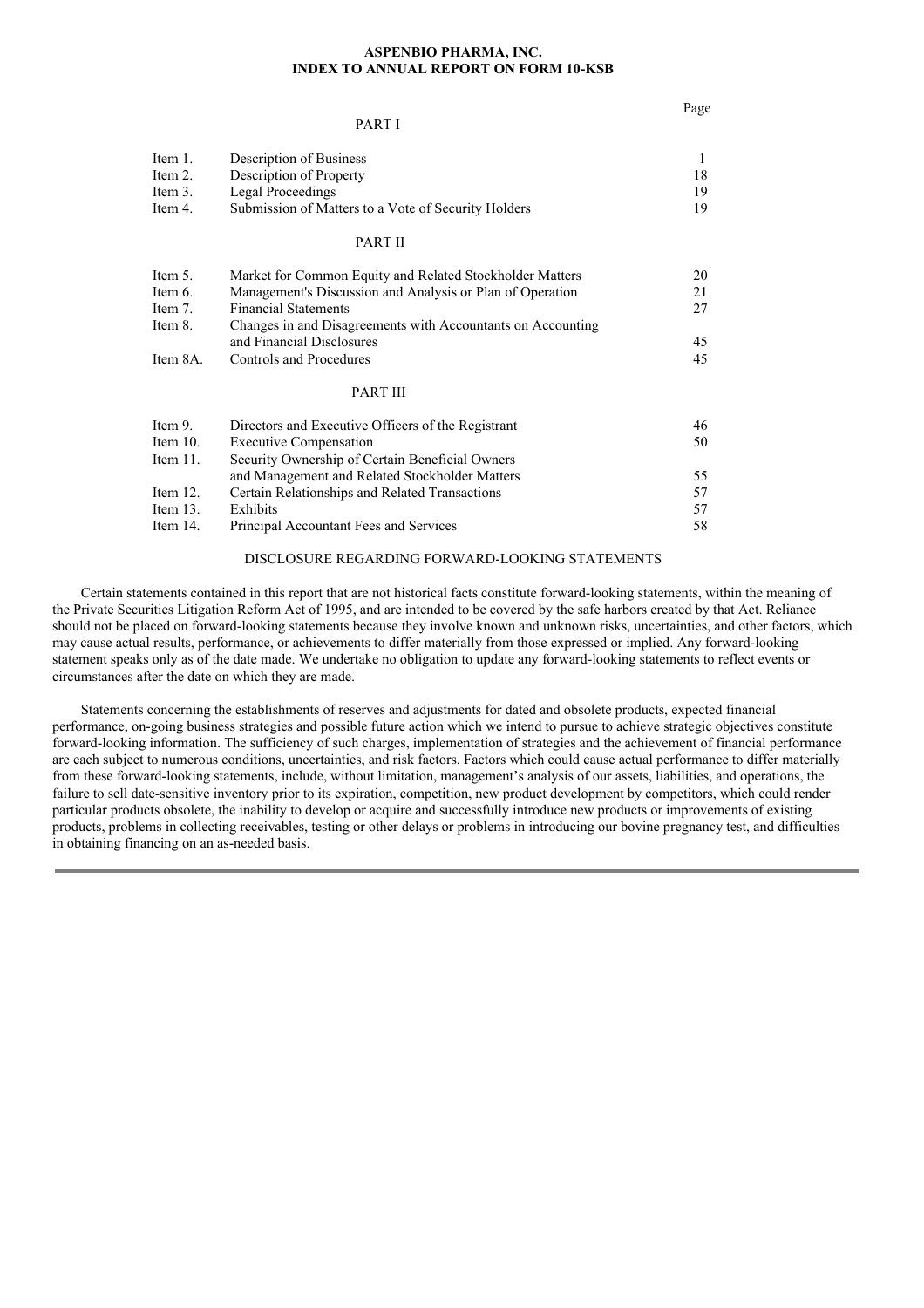## **ITEM 1. DESCRIPTION OF BUSINESS**

AspenBio Pharma, Inc. (the "Company" or "AspenBio" also we, us or our) is an emerging biotechnology company engaged in the discovery, development, manufacture, and licensing or marketing of novel drugs and diagnostics for human and animal healthcare. Founded in August 2000, and headquartered in Castle Rock, Colorado, we leverage our proprietary knowledge and technology towards the development of novel patented or patentable products we believe have substantial market potential. As a significant supplier of purified proteins for diagnostic applications, the Company has become a leading supplier of human hormones to large medical diagnostic companies and research institutions. We manufacture and market approximately 30 purified protein products primarily for use as controls by diagnostic test kit manufacturers and research facilities, to determine whether diagnostic test kits are functioning properly. While generating modest revenues from our human and animal purified protein (hormone) business, we have been actively advancing the development of novel animal reproduction products for large worldwide markets. We currently have a growing product pipeline of seven new patent pending products including four novel recombinant hormones and three diagnostic tests in development. The Company continues to make exciting progress in the development and testing of two first-generation blood-based human appendicitis triage tests designed to help physicians rapidly diagnose or rule out appendicitis in patients complaining of abdominal pain. These two new bloodbased tests are currently our largest worldwide revenue opportunities. We also recently initiated the Food and Drug Administration ("FDA") application of our largest revenue potential single-chain drug, with an Investigational New Animal Drug Application ("INADA") filing of StayBred™ a recombinant single-chain LH analog used to reduce embryonic loss in dairy cows.

Success for us will depend on our ability to develop and commercialize new products. Currently our primary business focus, along with a significant part of our scientific and development focus, is directed toward the completion of our two new first-generation patent pending human appendicitis triage blood tests: AppyScore™ and AppyScreen™.

We are also concentrating our efforts on creating new patented products for the worldwide veterinary market. We are currently completing development of, and bringing five novel veterinary products to market. Three of these products provide solutions to improve bovine reproduction and two of these products provide unique solutions for equine reproduction. We have applied for patent protection on products where they are not already patented under acquired licensed rights. By focusing on veterinary medicine, we gain several competitive advantages. First, since the FDA approval process for animal products is often less costly and time-consuming than that for human products, our research and development costs are substantially reduced and the timeline to product launch is shortened. Second, we believe animal healthcare represents an area of significant market potential with less market competition as compared to the human market. Third, we are able to focus our research and product development resources on improving animal reproduction providing significant new economic and efficiency benefits in large well-developed as well as underdeveloped markets worldwide. Fourth, we are able to focus on fully exploiting what we believe is the significant market potential of a totally new class of reproduction hormones via our patented "single-chain gonadotropin" technology platform which we believe offers a number of significant cost and performance advantages in numerous non-human mammalian species of economic importance, over conventional native hormone products currenly available.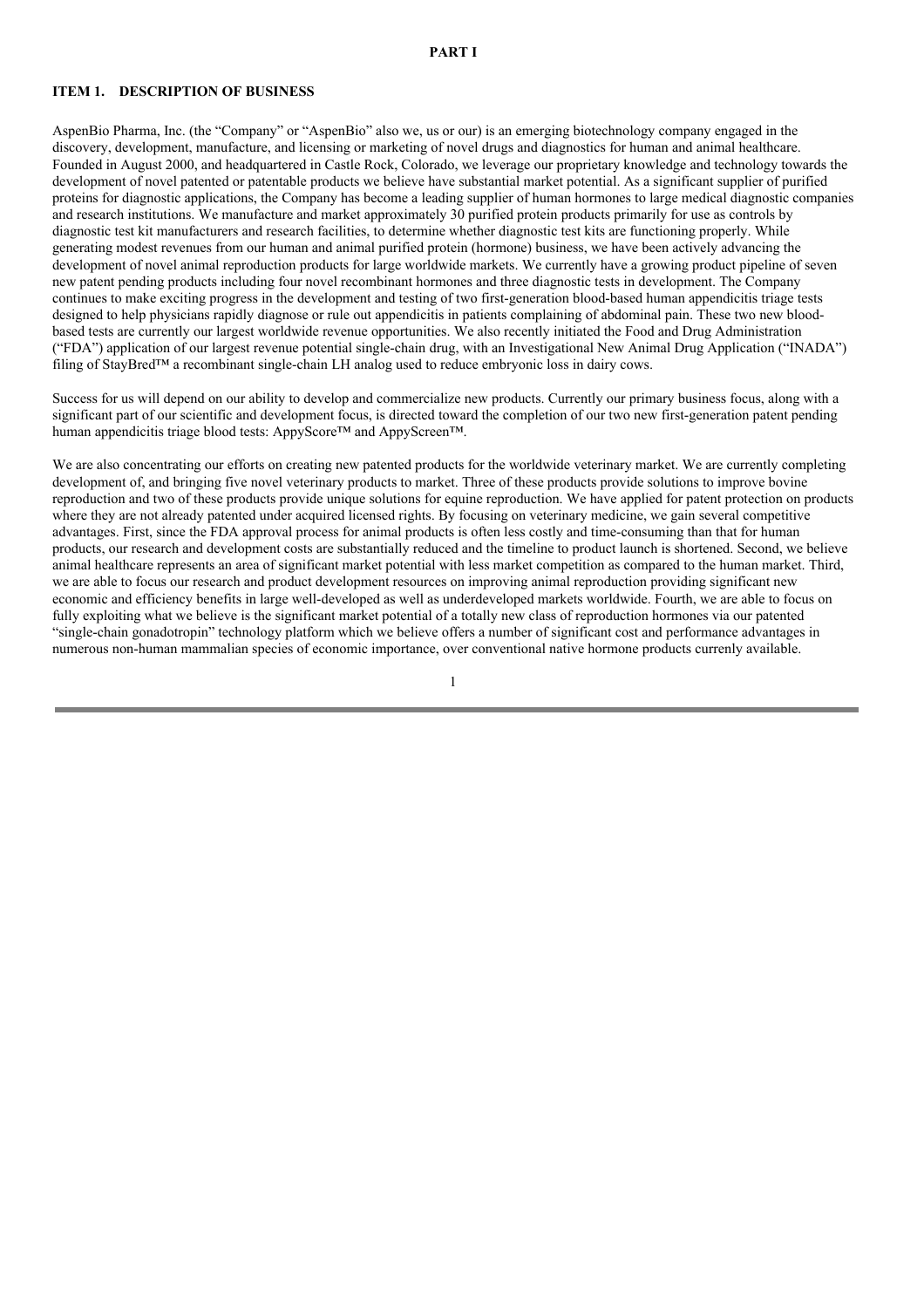#### Glossary of Terms

| Artificially inseminated – the process in which a female has been bred via use of semen (AI) which does not involve the physical live<br>mounting / breeding using a bull |
|---------------------------------------------------------------------------------------------------------------------------------------------------------------------------|
| Biomarker tests — tests that identify and quantify markers associated with disease or medical condition                                                                   |
| Chorionic gonadotropin (hCG)- a hormone that induces ovulation                                                                                                            |
| Compounded Deslorelin reagents - synthetic gonadotropin releasing hormone drug                                                                                            |
| Culled from the herd - removed from the herd                                                                                                                              |
| Embryo transfer - transfer of an embryo from one female to another                                                                                                        |
| Follicle stimulating hormone ("FSH") — hormone that induces follicular development                                                                                        |
| Genomics — method of identifying target genes                                                                                                                             |
| GMP \ cGMP - Good Manufacturing Practice \ Good Manufacturing Practice compliant                                                                                          |
| GnRH-derived products - synthetic gonadotropin releasing hormone compounds                                                                                                |
| Gonadorelin — synthetic gonadotropin releasing hormone compound                                                                                                           |
| Gonadotopins - See LH and FSH                                                                                                                                             |
| Heterodimeric complex — natural form of gonadotropin comprising a complex of an alpha and beta subunit which can easily become<br>dissociated                             |
| Histopathologic — pertaining cell and histological structure in diseased tissue                                                                                           |
| Immunoassay-based — test that uses antibody-antigen interaction as method of measure                                                                                      |
| Luteinizing hormone ("LH") — hormone that induces ovulation                                                                                                               |
| Prostaglandin — hormone that causes regression of the corpus luteum                                                                                                       |
| Proteomics — method of identifying target proteins                                                                                                                        |
| Recombinant — Novel DNA made by genetic engineering                                                                                                                       |
| Single-chain analogs — see single-chain gonadotropin                                                                                                                      |
| Single-chain gonadotropin — recombinant forms of gonadotropins composed of the alpha and beta subunits fused in a single polypeptide.                                     |
| Single-polypeptide-chain-variants- see single-chain gonadotropin                                                                                                          |
| Superovulation — using hormone treatment to stimulate a female to produce more than one ova at one time.                                                                  |
| Triage — prioritize patients for further medical diagnosis, treatment or examination                                                                                      |

## **Product Overview**

Our current approach is to search for opportunities where we can use AspenBio Pharma's expertise in the fields of protein purification, molecular biology, genomics and proteomics to create unique, competitive, and if possible, proprietary and/or patented products. We also focus on expanding into other uses for purified proteins, principally for diagnosis and treatment of animals and humans. An important factor in the development of diagnostics products is the general potential to proceed relatively quickly from product conception to saleable product as compared to therapeutic products which often require many years to market, due to significantly more stringent regulatory requirements for therapeutic products.

Products currently in our pipeline consist of product candidates in various stages of clinical and pre-clinical development. One of our business strategies is to focus primarily on products and technologies which we believe have attractive worldwide markets and relatively short time lines to receiving revenue. We pursue technologies under "in-licensing" agreements with third parties such as universities, researchers or individuals; add value by advancing the stage of research and development on the technologies through proof of concept, and then will either "out-license" to "Big Pharma" companies and/or continue with in-house development towards regulatory approval, product introduction and launch. Presently many if not all products in our existing pipeline are under the regulatory jurisdiction of the United States Food and Drug Administration (FDA).

Following is a summary of our current key products and their development status: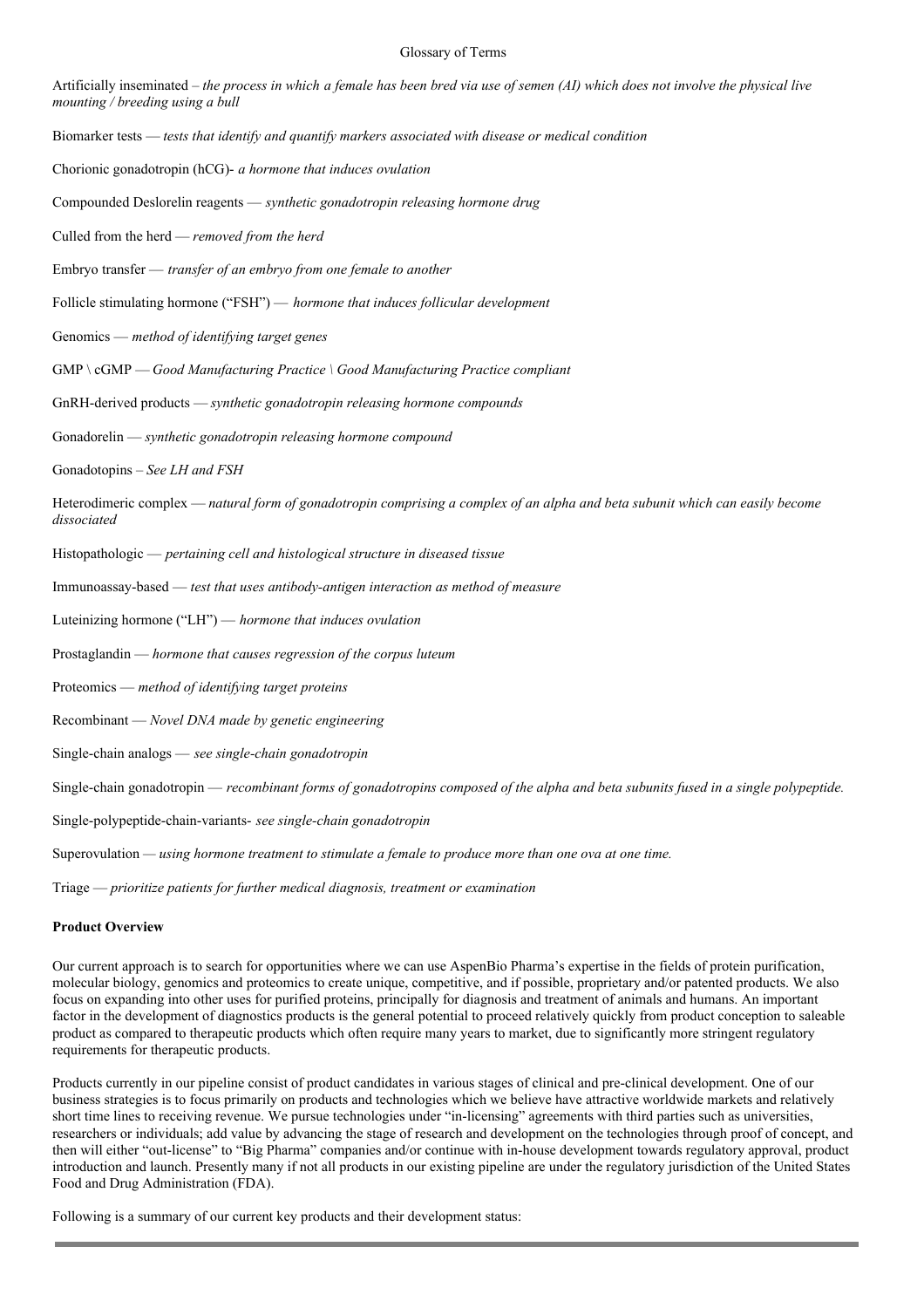Table - Overview of current pipeline.

| Product                       | <b>Use</b>                                        | <b>Stage</b>               | Revenue        | <b>FDA</b><br><b>Approval</b> |
|-------------------------------|---------------------------------------------------|----------------------------|----------------|-------------------------------|
| Diagnostic Products:          |                                                   |                            |                |                               |
| AppyScore™<br>AppyScreen™     | <b>ELISA ER Test</b><br>Physicians Office Test    | Development<br>Development | Pre<br>Pre     | Pre<br>Pre                    |
| SurBred™                      | Pregnancy status                                  | Development                | Pre            | $N\setminus A$                |
| Licensed Recombinant Analogs: |                                                   |                            |                |                               |
| StayBred™                     | Pregnancy maintenance                             | Development                | Pre            | Applied                       |
| BoviPure FSH™<br>EquiPure LH™ | Bovine super ovulation<br>Induce equine ovulation | Development<br>Development | Pre<br>Initial | Pre<br>Applied                |
| EquiPure FSH™                 | Equine super ovulation                            | Development                | Pre            | Pre                           |
| Antigen Products              | Test kit controls                                 | Production                 | Recurring      | $N\setminus A$                |

## **AppyScore™ and AppyScreen™ Human Appendicitis Triage Blood Tests:**

Appendicitis is a common acute surgical problem primarily affecting children and young adults between 10 and 30 years of age. Appendicitis typically is an event that occurs between 24 and 36 hours from the initiation of symptoms to the point where if it is not operated on and removed will perforate or burst causing a potentially life threatening event for the patient. It is estimated by management that there are approximately 700,000 cases annually in the United States and approximately 6,000,000 patients enter US emergency rooms annually complaining of abdominal pain. An accurate diagnosis at a sufficiently early stage is a significant factor in achieving a successful patient outcome. An accurate and early diagnosis, however, is expensive and difficult because there is considerable overlap of genuine appendicitis with other clinical conditions. Furthermore, to date there appears to be no individual sign, symptom, test, or procedure capable of providing a reliable diagnosis of appendicitis. Misdiagnosis of appendicitis can lead not only to unnecessary surgery but also to delay of proper therapy for the actual underlying condition. Today in the United States, 1 in 7 appendectomies remove a normal appendix due primarily to incorrect diagnosis prior to surgery. In addition, approximately 100,000 patients suffer a perforated (or burst) appendix because they are not diagnosed in time. A dilemma for surgeons is minimizing the negative appendectomy surgery rate without increasing the incidence of perforation among patients referred for suspected appendicitis. Information discussed herein regarding appendicitis market, cases and surgeries was obtained from www.appendicitisinfo.com.

Techniques currently used by emergency room doctors to diagnose millions of patients complaining of stomach and abdominal pain are expensive, time consuming, and can have high error rates. After performing basic tests and a physical health examination, a CT scan is the most commonly used emergency room diagnostic method for ruling out appendicitis for patients with abdominal pain. With the total cost of the CT scan plus associated fees ranging from \$3,000 to as high as \$5,000 per procedure an estimated total of \$9.0 to \$15 billion is spent annually in the US on CT scans for this purpose. The scans can take more than four hours to complete and expose patients to ionizing radiation. While CT scans are still the current medical standard for diagnosing appendicitis, CT diagnostic error rates are estimated to range between 15% and 40%, and a high percentage of CT scans are simply inconclusive or non-diagnostic. The present approach contributes to a significantly large number of unnecessary (negative) appendicitis surgeries and or false-negative diagnosis due to diagnostic errors.

In addition to involving other risks, hospital charges for unnecessary (negative) appendectomies are estimated to cost approximately \$1.5 billion annually in the US alone. Additionally about 100,000 patients are not diagnosed correctly in time and suffer a potentially lifethreatening perforation of the appendix requiring immediate and more complex emergency surgery. Due to a very high risk of serious internal infection perforated appendix cases require a more lengthy hospital stay, longer recovery or treatment period, substantially increased cost and tremendous discomfort for the patient. Appendicitis is one of the leading causes of litigation and claims of medical malpractice due to many factors including high diagnostic error rates, negative appendectomies, and increased cost and complications in cases where appendix perforates (bursts).

Appendicitis most frequently occurs in patients aged 10 to 30, but can affect all ages. The appendicitis condition usually involves presenting as abdominal pain. Appendicitis is especially difficult to diagnose in children and young adults using a CT scan because typically they have low body fat. This lack of body fat in younger patients results in very poor tissue differentiation / contrast on the CT scan. We believe our appendicitis triage blood tests could be particularly helpful in diagnosing or ruling out the disease in the highest-risk appendicitis population of children and young adults. Our new blood-based appendicitis triage/diagnostic tests also have the potential to enhance overall safety by reducing the amount of radiation exposure in children from unnecessary CT scans.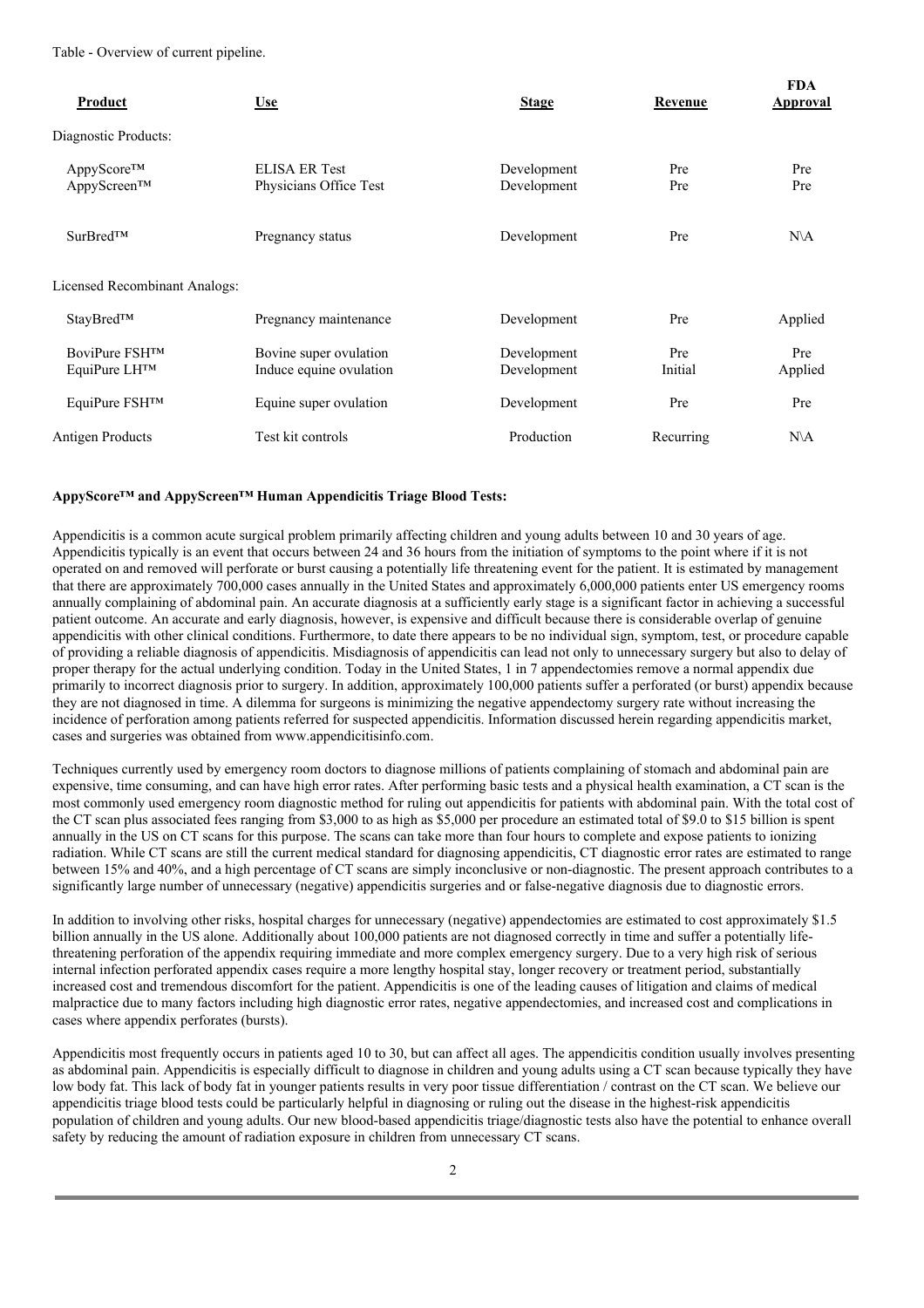Based upon a potential annual emergency room/urgent care usage of 6 million tests and management's estimates of a sales price of a few hundred dollars per test, the annual U.S. market potential for AppyScore and AppyScreen systems could exceed several hundred million dollars, with the international market potential being a multiple of that of the U.S.

The Company continues to make progress in the development and testing of its two first-generation blood-based human diagnostic tests designed to rapidly help diagnose or rule out appendicitis in patients complaining of abdominal pain. We have created and optimized a specialized test to detect a marker in the blood associated with appendicitis and have tested this assay in several on-going clinical research trials involving hundreds of human patients.

Preliminary results indicate that our first-generation triage test is highly effective in identifying patients with acute appendicitis. This marker demonstrates a linear (or direct) correlation with the severity of appendicitis. The test is especially accurate in patients 30 years of age and under, which is also the age group most commonly afflicted with appendicitis.

As a result of these positive developments, the Company's R&D team is designing two separate appendicitis triage blood test systems. The primary test is the AppyScore™ system which is based on a blood test result scoring system is designed to be used as an initial appendicitis triage test for patients entering an emergency room /urgent care facility complaining of abdominal pain. We anticipate that our new appendicitis triage test will be easily incorporated in routine blood testing as a patient's blood sample is taken in the ordinary course of an initial health exam of any patient entering the emergency room. Our appendicitis blood test scoring system is designed to measure the blood marker level, which guides the physician in determining not only the presence but also the potential stage or severity of appendicitis being experienced by the patient. Determining the stage or severity of appendicitis helps the physician assess the level of possible danger and the potential for the appendix to burst or perforate, causing life-threatening complications.

The AppyScreen™ system is a second appendicitis screening test which is being developed as a point-of-care test designed especially for rapid use in a physician's office. This rapid-screen qualitative blood test would be used by a primary care doctor to quickly screen and identify potential appendicitis patients — especially children and young adults — who should immediately go to the emergency room for further diagnostic work up which would include a more quantitative AppyScore test. We expect this point-of-care test to produce results in less than 20 minutes.

Significant additional development, GMP manufacture and clinical trial testing in the near future will continue to influence the exact final commercial product forms that would be brought to market. Prior to any product introduction into the marketplace — assuming successful commercial and technology development can be achieved — further significant clinical trials and FDA approval would be required for both AppyScore and AppyScreen products, the successful completion of which cannot be assured. The FDA approval process for a non-invasive diagnostic tests such as these is generally much shorter than for a therapeutic drug and potentially may be achievable in as little as 12 months.

We have been working for some time in a productive collaboration with Dr. John Bealer, an experienced pediatric surgeon based in Denver, Colorado, to develop and refine the appendicitis diagnostic technology. Dr. Bealer has been a significant catalyst in the positive progress for development of this technology. Our creativity in discovery efforts and expertise in diagnostic development helped advance this test to the point where we are optimistic about the possibility of bringing two new first-generation Appendicitis Triage Blood Tests to market. We believe these tests would cost-effectively and accurately assist emergency room personnel and primary care physicians to quickly triage patients complaining of abdominal pain. Our test systems are designed to quickly divide abdominal patients into two patient groups, those at high risk of being appendicitis cases and those which are not. They are designed to provide the emergency room physician with more accurate individual patient information on suspected appendicitis / abdominal pain cases and in a time frame much faster than previous technology would allow. An example of projected product use and flow of care is as follows: 1) Patients complaining of abdominal pain present to a health care provider, and blood samples are assessed with our diagnostic test. 2) Patients with a positive AppyScore blood test (above the normal range for the target marker) should then be treated as highly suspect of having appendicitis. In addition, the numerical AppyScore test score can indicate the suspected progression or severity of the patient's appendicitis condition. 3) The positive blood test group of patients can therefore be quickly triaged into those needing further immediate appendicitis work up including a CT scan. 4) Patients in the negative blood test group have a very high likelihood of not having a true appendicitis condition. This information combined with the emergency room physician's other health exam findings and tests will mostly likely reduce the need for ordering CT scans for appendicitis on these patients.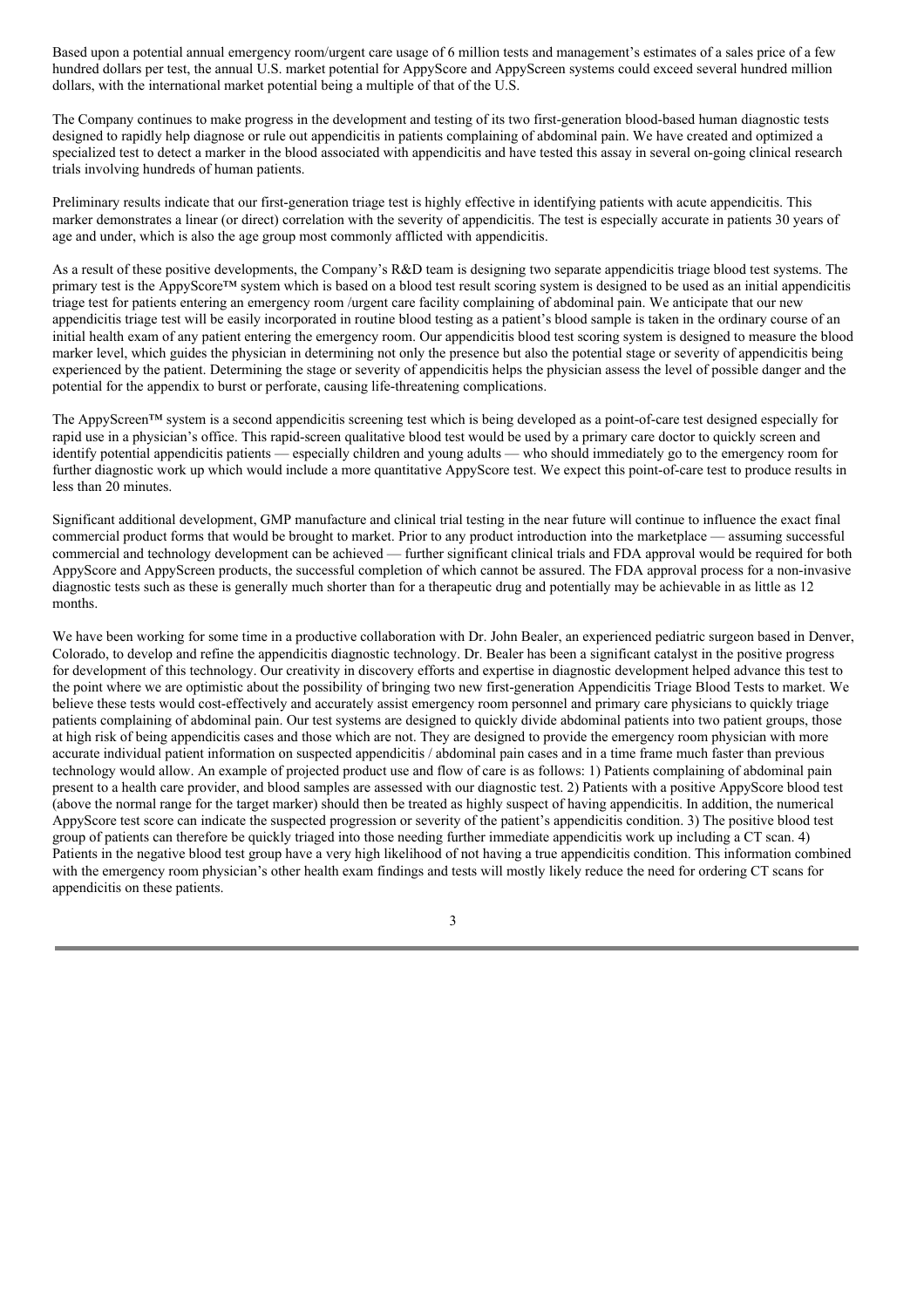Our first-generation AppyScore™ ELISA test is expected to be sold into the human emergency room diagnostic market and be used primarily by emergency room physicians and lab personnel worldwide. Our AppyScreen™ Point-Of-Care test is designed for use in physician's offices. If successfully developed, we expect our two patent pending tests to be the only blood based Triage or rule out tests specifically for appendicitis in the worldwide market. We believe that AppyScore™ and AppyScreen™ would be marketed under a future agreement with a large diagnostic or pharmaceutical company with sizable worldwide market reach, either following successful completion of final clinical studies or after FDA approval. We believe the potential worldwide market for this product is vast. In the United States alone it is estimated that approximately 6,000,000 patients enter US emergency rooms annually complaining of abdominal pain.

Beginning in 2004, AspenBio initiated the establishment of an intellectual property portfolio for the appendicitis testing technology and products. The company has filed for and is pursuing worldwide patent coverage related to several aspects of the initial discovery and various test applications. Further enhancement and expansion of the proprietary patent position was recently announced and is ongoing with respect to the scope of protection for the Company's first generation and future generation versions of tests. Strong scientific and technical progress remains the basis for these innovative efforts. At this time, patent applications are pending in various jurisdictions with no patents having yet been issued / granted.

Clinical studies will continue, while activities for securing an international licensing partner to support FDA approval, distribution, and marketing will commence in the near future. Based on the data obtained to-date, the AppyScore™ Appendicitis Triage Blood Test appears able to identify patients with appendicitis at a very high sensitivity level of 94% to 97%. This compares to significantly lower diagnostic success rates for expensive CT scans, which are generally considered the best current diagnostic method available for appendicitis. Preliminary results to date show a strong trend of the AppyScore approach to consistently identify and distinguish patients with appendicitis from those patients who should be considered to be at low risk for appendicitis. In addition to accurately triaging patients highly suspect of having appendicitis, a key benefit of the testing system is that those patients with a negative test (with an AppyScore in normal range), will most likely reduce the need for an emergency CT scan for suspected appendicitis. Based on data and trials conducted to date, we believe the use of our AppyScore Appendicitis Triage Blood Test can greatly reduce the frequency of unnecessary CT scans routinely used to rule out or diagnose appendicitis.

## **AppyScore's Direct Correlation with Grade or Severity of Appendicitis**

We have established a novel grading approach, the AppyGrade™ system, to describe the severity of the disease condition in appendix tissue from potential appendicitis patients. Grade 1 represents a normal or baseline condition with no identifiable disease within the appendix. Grade 1 is used to identify patients that do not have true appendicitis and have not undergone appendectomy. Grades 2-4 describe increasing levels of true disease condition according to histopathology within the appendix. All of the Company's studies to-date indicates that AppyScore values from blood-based biomarker tests are directly proportional to AppyGrade appendicitis severity levels from histopathology examinations. This quantitative correlation and appendicitis risk scoring system would allow emergency room physicians to obtain more accurate information on a specific patient's risk of appendicitis and faster than ever before. This new system combined with the other physical examination tests and results will help the ER physician to more quickly and accurately triage those patients needing emergency CT scan to determine if emergency surgery for appendicitis is indicated.

## **Single-Chain Gonadotropin Technology Breakthrough — Recombinant LH and FSH:**

Luteinizing hormone ("LH") and follicle stimulating hormone ("FSH") are naturally occurring hormones produced by all mammals, human and animal, as a natural part of the reproduction process. For numerous reasons, including health status, age, manipulation efforts to induce reproduction, selective breeding to enhance desired traits, etc., the rate of successful natural reproduction, especially in dairy cows and certain livestock and food-producing animals has declined significantly in recent decades. In an attempt to overcome this decline, natural LH and FSH hormones have been harvested, processed and sold as reproduction enhancing drugs for several years. Natural replacement drugs produced this way are inefficient, as they are harvested from dead animals; they are not highly effective at producing the desired results; and since they are animal derived, they have the potential to transmit diseases such as bovine spongiform encephalopathy (BSE or "Mad Cow Disease").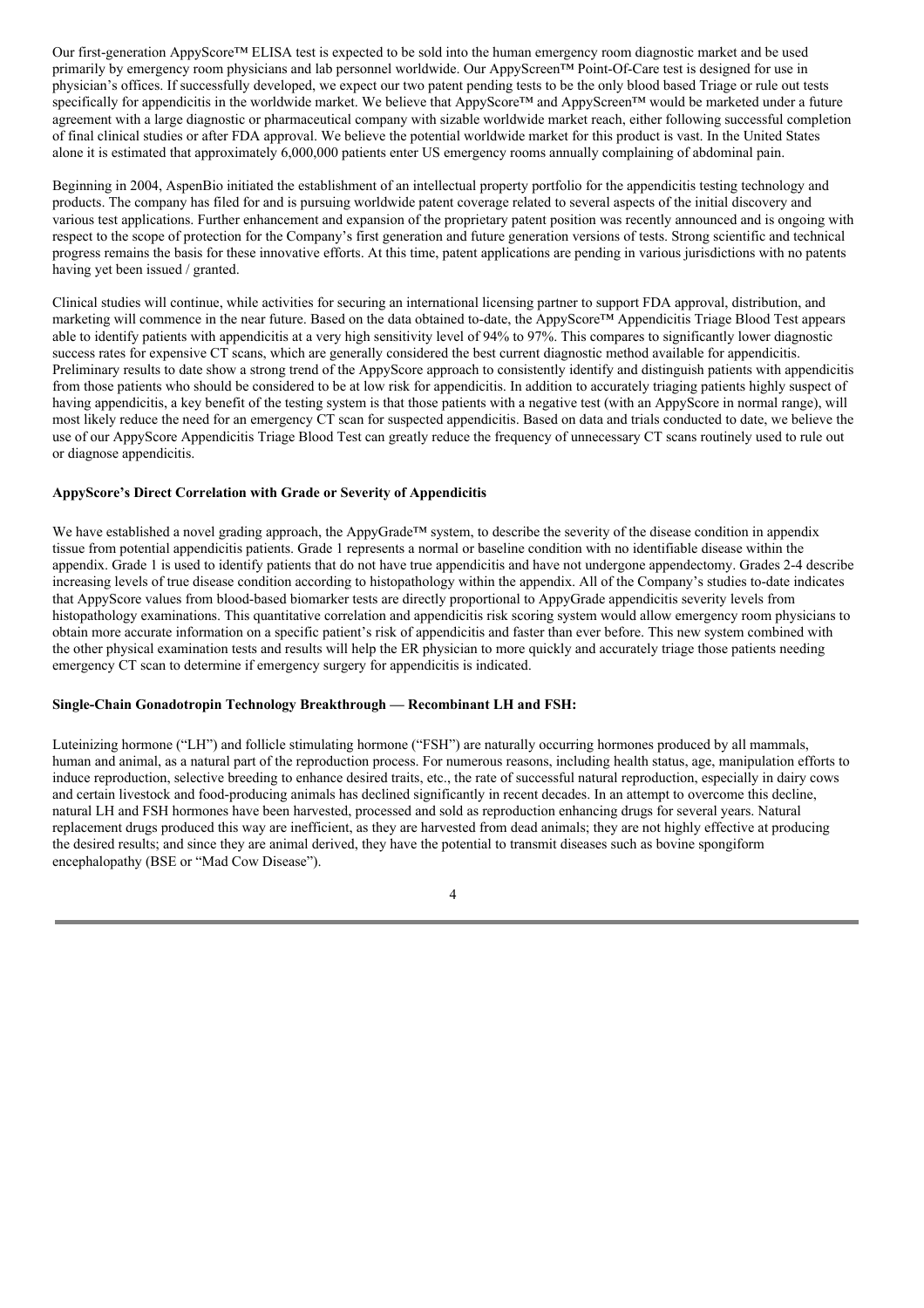To date, no commercially successful recombinant, or "man-made" LH or FSH hormone product has been developed and introduced for animals because the heterodimeric complex ("combined alpha and beta subunits") is unstable, causing the alpha and beta units to rapidly separate. To our knowledge this instability and lack of assembly have resulted in production yields that are unacceptable, making commercial products unfeasible. To overcome this, we have exclusively licensed technology for use in animals, successfully developed by Dr. Irving Boime of Washington University (St. Louis, MO). Dr. Boime's work involves the construction and molecular characterization of single-polypeptide-chain-variants of LH and FSH.

During 2004, we entered into an exclusive license agreement for the extensive portfolio of patents and patents pending, developed and enhanced over the last twenty-plus years by Dr. Boime. The patent estate consists of numerous active and inactive patents and patents pending. The term of our license agreement is tied to the life of the last patent to expire, which we expect to be approximately 20 years. The portfolio covers rights to mammalian reproduction using the single-chain technology and the creation of recombinant drugs to enhance conception and pregnancy rates. We acquired this technology to commercialize and provide these products for use in veterinary medicine. We believe that the platform technologies in connection with the patent estate have the potential to be developed into an array of products to enhance fertility in all mammals. Each time we identify and develop a specific new application we file additional patents associated with the newly developed technology. Separately from the veterinary activities of the Company, we understand that the human version of this technology has had an application filed with the FDA and is in stage III human clinical testing by a large international pharmaceutical .company.

We are developing strategies related to the manufacture cGMP material in which cGMP manufacturing methods are required for those products for which we are seeking FDA approval. We are currently in late stage discussions with potential manufacturing partners who are capable of large-scale cGMP manufacturing of our recombinant drugs for pivotal FDA safety and efficacy studies. We expect to have a partnership agreement for final cGMP manufacturing sometime during the second quarter of 2007. Delays in finalizing an agreement with a cGMP facility due to changing financial resources or further product testing can delay our FDA approval process, but we do not believe such changes would affect sales of our single-chain analogs on a reagent basis or for product sales where FDA approval is not yet achieved or is determined to not be sought.

Our long-term goal is to methodically leverage this "single-chain gonadotropin" technology into numerous generations of products for potential application in multiple species. We are attempting to prioritize each potential species application based on what we perceive has the greatest potential worldwide market value and likelihood of successful distribution.

## **Bovine Market Opportunity**

We believe that the bovine market, primarily dairy operations, represents the largest market opportunity of all of our current animal products to date.

The success of a modern dairy cow operation is dependent upon a number of critical factors. Several of these factors are outside the control of the dairy producer, such as milk prices and costs for feed, nutrients, and medicines. Other factors, however, are within the dairyman's control such as size of the operation (number of head milked), labor costs, and access to high quality bulk feed. The amount of revenue derived from milk sales is a function of the quantity of milk produced and the level of milk fat contained in the milk. These factors correspond directly to the amount of time that a cow is pregnant. The more days during a year that a cow remains not pregnant ("open"), the lower the annual milk production from that cow, hence the lower the revenue received.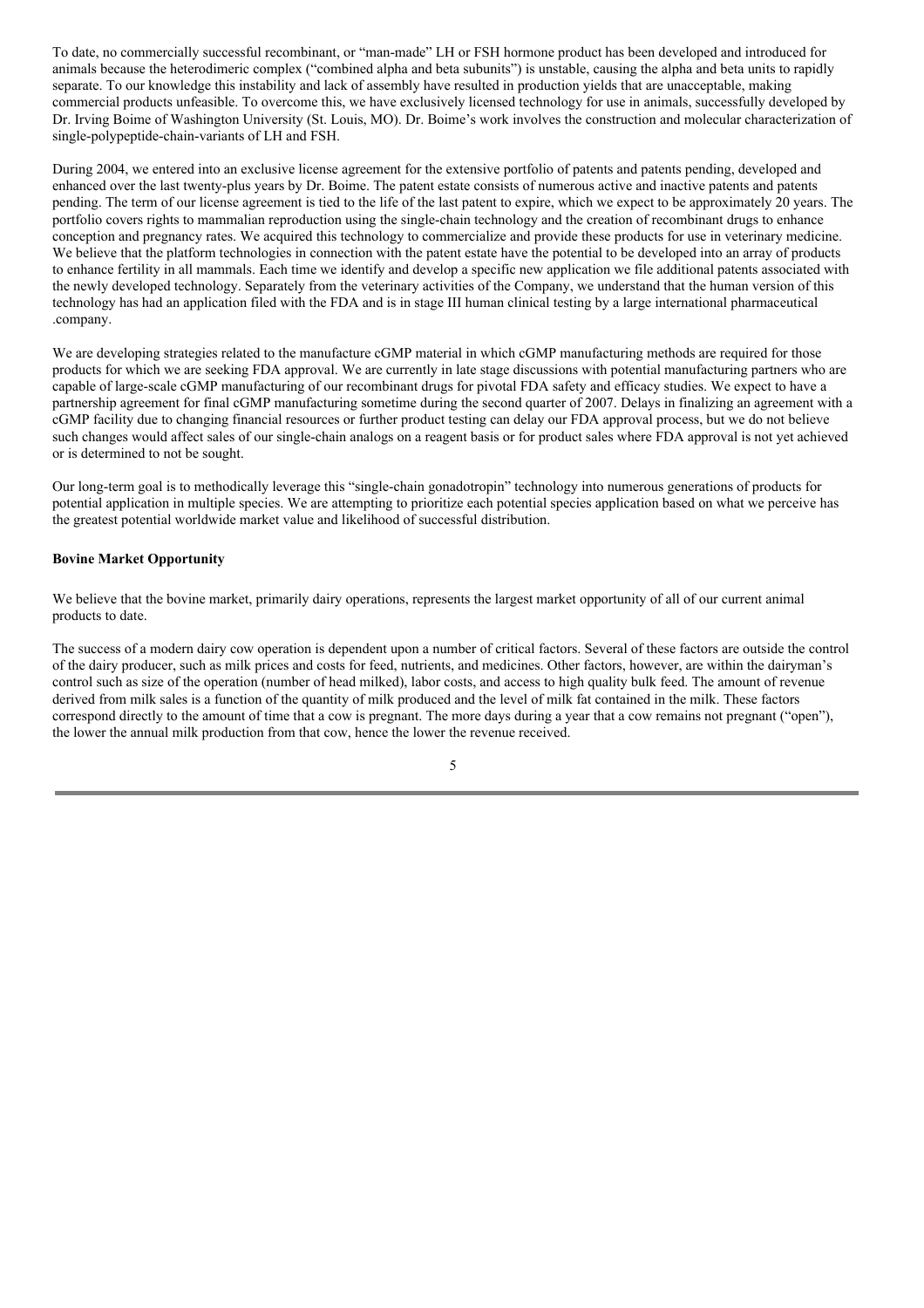The worldwide population of dairy cows exceeds 100 million, of which approximately 58 million cows are located in North America, Europe and the former Soviet Union. According to industry estimates approximately 70% of cows in the North American and European dairy industry are artificially inseminated ("AI"). Although there are no known published reports regarding the number of timed or synchronized cow breedings, we believe, based on discussions with industry sources, that there are an estimated 16 to 20 million artificially inseminated cows in timed breeding programs in the United States, which would represent the primary target market for our bovine products.

Over the last decade, the average number of days per year that a cow remains open has steadily increased from 130 to 175 days, which has had a negative impact on the average milk revenue per head. A significant percentage of dairy cows, when artificially inseminated, do not become pregnant. Approximately 70% of artificially inseminated cows that do become pregnant however, abort or absorb prior to delivery. The rate of success for breeding cows after the first attempt has decreased over the past decade from 50% to less than 35%. On average, 65% to 70% of artificially inseminated cows require a second insemination, and approximately 40% of these cows will require a third attempt before typically being culled from the herd.

Approximately 60% of commercial dairy operations use the traditional way of determining pregnancy which is via palpation, a physical examination by a veterinarian approximately 42 days after breeding. Ultrasound is also used in approximately 40% of the pregnancy determinations in dairies. These open cow test methods currently being used — palpation and ultrasound — cannot determine pregnancy status until between 32 and 42 days after artificial insemination, which is 10 to 20 days after the cow's 21-day estrous cycle is over. Additionally, these methods may be harmful to a pregnant cow or risk aborting the calf.

Several reproduction drug products have been introduced over the last 20 to 30 years that are designed to create more effective breeding programs for artificially inseminated cows. The total cost of artificially inseminating a cow, including the semen, breeder time, and the administration of Gonadorelin (e.g. Cystorelin® "GnRH", sold by Merial) and Prostaglandin ("PGF", e.g. Lutalyse®, sold by Pfizer) to promote ovulation is estimated to be in the range of \$24 to \$34 per head per treatment (excluding labor) before the cost of ultrasound for determining pregnancy status. The majority of this cost is incurred again with each subsequent artificial insemination, averaging at least two treatments per year to achieve successful pregnancy.

#### **Bovine Reproduction Products**

Bovine products currently being developed are StayBred™ (single-chain LH analog for cows), BoviPure FSH™ (single-chain FSH analog for cows) and SurBred™ (bovine early pregnancy blood test). These specialized products are designed to create more effective breeding programs for artificially inseminated dairy cows. Pregnancy is necessary for efficient milk production and effective reproduction programs increases milk production per cow and profitability of the dairies, by leaving fewer open ("not pregnant") cows.

## **StayBred™**

**StayBred™** is a novel single-chain LH analog for cows. This new hormone analog is believed to induce ovulation and produce a phenomenon that has been shown to reduce the rate of pregnancy loss in cows. Currently, 70% of dairy cows fail to conceive or maintain a viable pregnancy resulting in significant financial and production losses to the dairy. StayBred™ LH (luteinizing hormone) analog for cows utilizes our exclusively licensed "single-chain gonadotropin" technology which we believe will offer cost and performance advantages (when manufacturing volumes are achieved) over conventional bovine hormone products available in the worldwide market.

We recently announced that we filed and received our INADA file number with FDA. This application officially commences the FDA approval process for StayBred™ which is currently being optimized for expression and the start of official cGMP processes and validations. In addition, various large-scale field trials are on-going with pivotal safety and efficacy studies due to start as soon as cGMP material is available from our GMP manufacturing partner.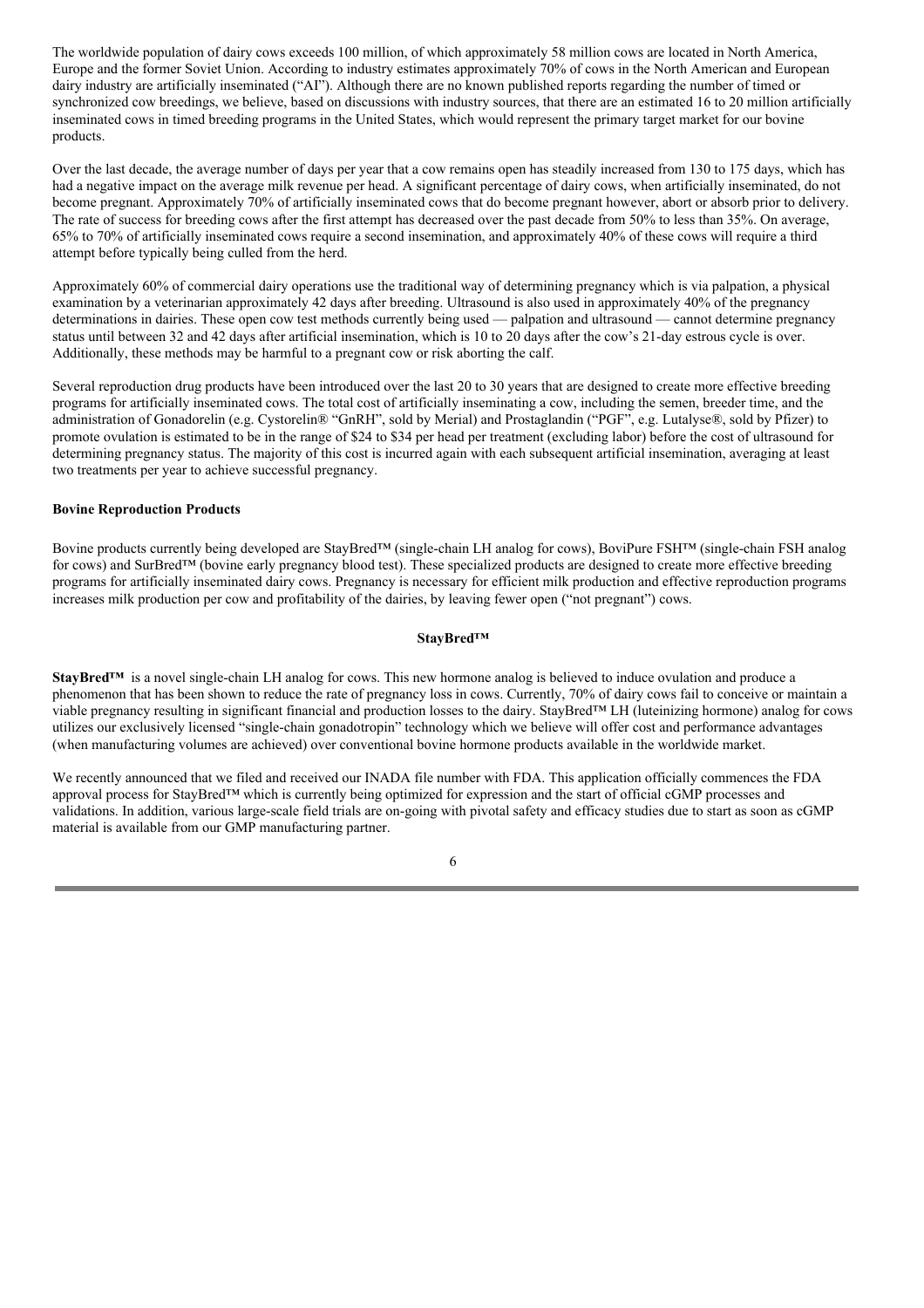We believe this drug may create a totally new pregnancy maintenance market for artificially inseminated dairy cows. It is estimated that there are between 16 and 20 million artificial insemination attempts annually in dairy cows in the United States alone. We believe StayBred™ would be an applicable and beneficial product administered to dairy cows after each artificial insemination as a therapeutic treatment to help maintain pregnancy. Based upon an assumed net selling price in the range of \$10 to \$15 per dose, we believe the total potential US market for StayBred™ ranges between \$200 and \$300 million. With a modest 20 percent market penetration estimate, this product could generate approximately \$40 to \$60 million in gross revenue annually in the US market alone. We believe there are similar or greater potential markets outside the US. Actual market penetration forecasts would depend on the drug efficacy (rate of pregnancy improvement) along with a potential marketing partner's ability (who would share in the revenues) to penetrate the total market. We continue to have discussions and negotiations with major pharmaceutical companies who have an ability to maximize the market for this product. We expect to conduct expanded clinical trials in the near future. As a recombinant hormone drug, this product will be prescribed and administered by licensed veterinarians; the ultimate customers will be clients operating commercial dairy herds using timed (synchronized) breeding programs.

We anticipate the benefits and value of the StayBred™ product, if able to be successfully launched into the dairy industry are summarized as follows:

- 1. Percentage of cows maintaining pregnancy may significantly increase by approximately 10 -50%.
- 2. Saves the additional cost and manipulation to the animal of repeated reproduction treatments.
- 3. Reduces average days a cow is "open" (un-bred), thereby improving overall milk production, and milk quality and calf production.
- 4. Anticipated cost per application is easily cost justified to the dairy operator.
- 5. The product is easy to administer.
- 6. Technology is patented with additional patents pending.

We believe that over time this product can potentially become our largest selling drug in development (once FDA approved) with a substantial worldwide market potential provided we are able to produce the product in large quantities at an attractive cost. We are actively developing ways to effectively enhance the production and reduce the cost of StayBred.

#### **SurBred™**

**SurBred™,** a complementary technology to StayBred, is a novel blood test designed to identify open cows 10 to 20 days sooner than methods currently used in dairy cattle throughout the world. The test kit we intend to produce would permit pregnancy status to be determined sooner than the traditional methods, which, in turn, would permit a herd manager to repeat the artificial insemination process at an earlier date for cows tested to be open. Our test does not include any physical manipulation of the cow other than a simple blood sample. Traditional manipulation results in somewhat higher risk to the embryo. Designed to save producers time and money, it can significantly improve the overall reproduction efficiency of dairy herds. This immunoassay-based blood test is not subject to FDA approval regulations.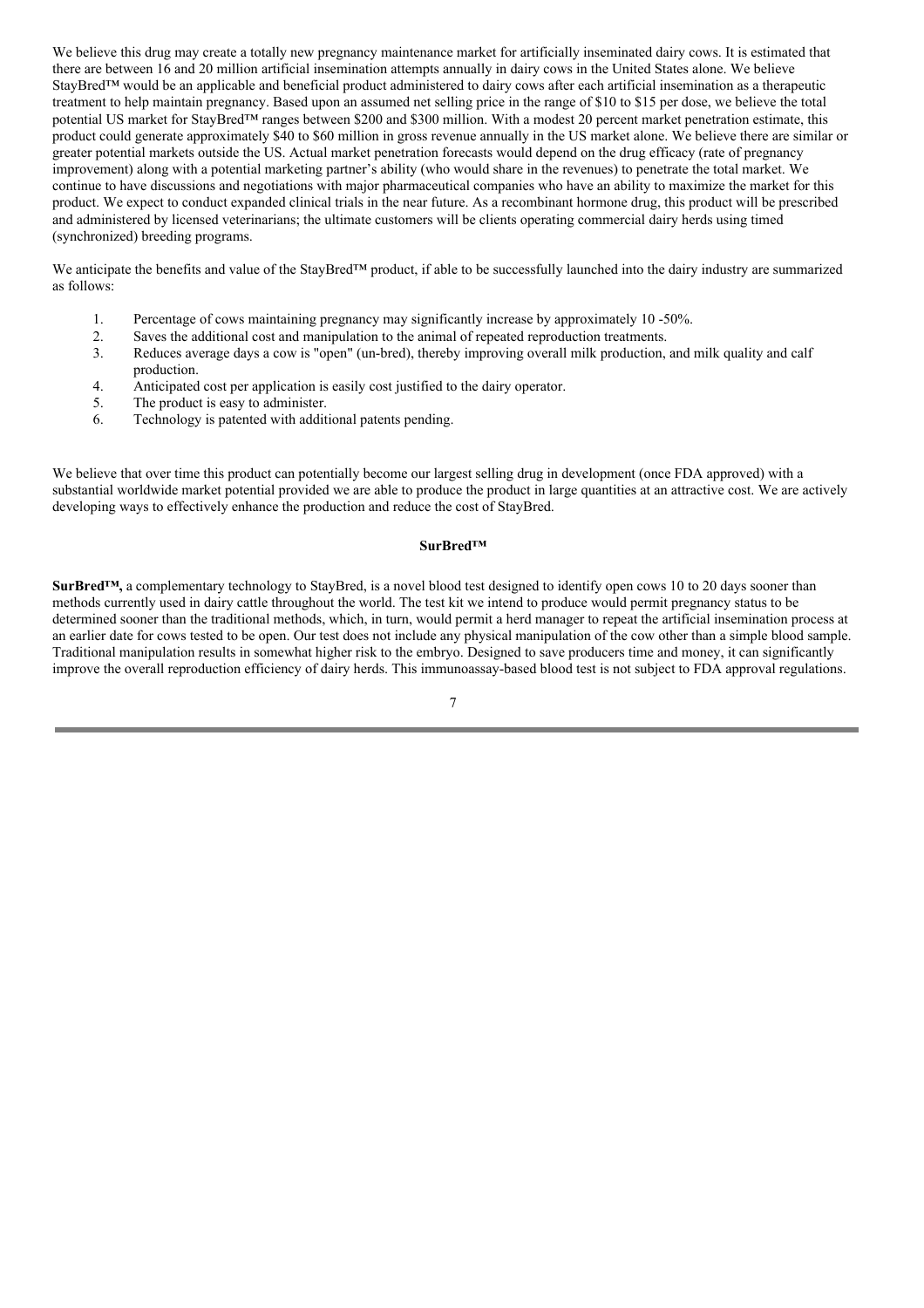We entered into licensing agreements with the University of Idaho and the University of Wyoming in fall, 2001, to obtain the exclusive rights to the marker used in the open cow test technology. We are pursuing further patent protection for this technology in pending patent applications, as well as a U.S. federal trademark application for "SurBred™," the planned name of the open cow test kit.

In 2003 we entered into a distribution agreement with Merial Limited for the worldwide sales and marketing rights to this test. Merial, a joint venture between Merck and Aventis, is one of the world's leading animal health companies. Based on findings of an expanded field trial during 2003, we concluded that improvements needed to be made to the test. We have contracted with two recognized industry experts in this field to assist our internal efforts in development of the test. We are currently working on optimizing the test to provide an effective and accurate product. We also continue to characterize the target indicator marker more fully to understand how its temporal expression changes through early pregnancy and in different blood components. We believe we have confirmed that the target marker is highly accurate in determining pregnancy status. Since we were unable to launch the test to date, as previously anticipated in our agreement, Merial may want to renegotiate the agreement. Although technically the agreement has expired, both parties have been working together and conducting themselves as if the agreement were still in effect and are planning on Merial marketing the product once it is fully developed. While we can provide no assurance of success, development efforts are ongoing. Should Merial elect to terminate the agreement, they may request a refund of 50% (or \$100,000) of the development payment received to date. To date we have worked closely with Merial and they have been supportive of our efforts to resolve the development issues surrounding the pregnancy test.

#### **BoviPure-FSH™**

**BoviPure-FSH™** is a novel single-chain FSH analog for cows. It is designed for super-ovulation for embryo transfer in dairy and beef cows throughout the world. This product is in an advanced stage of development and is expected to provide significant benefits including superior single-dose product efficacy, unmatched purity, consistent bioactivity and significant labor savings for end users, versus conventional "animal-derived" pituitary extract FSH products currently on the market. These benefits are important to users of FSH products currently on the market. Conventional FSH products, all of which are directly harvested from animal origins, have inherent problems with product safety, purity and variability. In addition, these conventional FSH products require considerable human and facility resources with an average of 8 treatments given every 12 hours for 4 consecutive days for every animal being treated.

We have successfully moved this single-chain FSH analog to commercial scale-up and manufacturing for initial possible sales of the product as a reagent. We have produced gram quantities of the product and have completed extensive characterization, dose and efficacy testing on this product. In fact, we have confirmed it can provide superior efficacy in a single dose versus conventional market leading porcine FSH drugs which require 8 injections given every 12 hours for 4 days. Barring technical hurdles, we anticipate we will be able to start selling this product as a specially labeled reagent by late 2007. Due to the significant number of product advantages that we expect BoviPure FSH™ to have over conventional FSH extract products we believe we can garner a premium price per dose for this new compound. This premium price position is supported by the extra benefits and properties we expect BoviPure FSH™ to deliver including high purity, consistent bioactivity plus potentially significant product administration labor savings.

We believe the annual estimated market for this product exceeds \$20 million. As a recombinant hormone drug, this product will be prescribed and marketed by licensed veterinarians, the ultimate customers will be producer clients operating commercial dairy and beef breeding herds. We would expect to market this drug through a larger partner who would share in such revenues. Provided we have sufficient financial resources we intend to begin FDA registration of this drug as soon as possible. If successfully approved by FDA is will be the only FSH product in the US market with an FDA approval.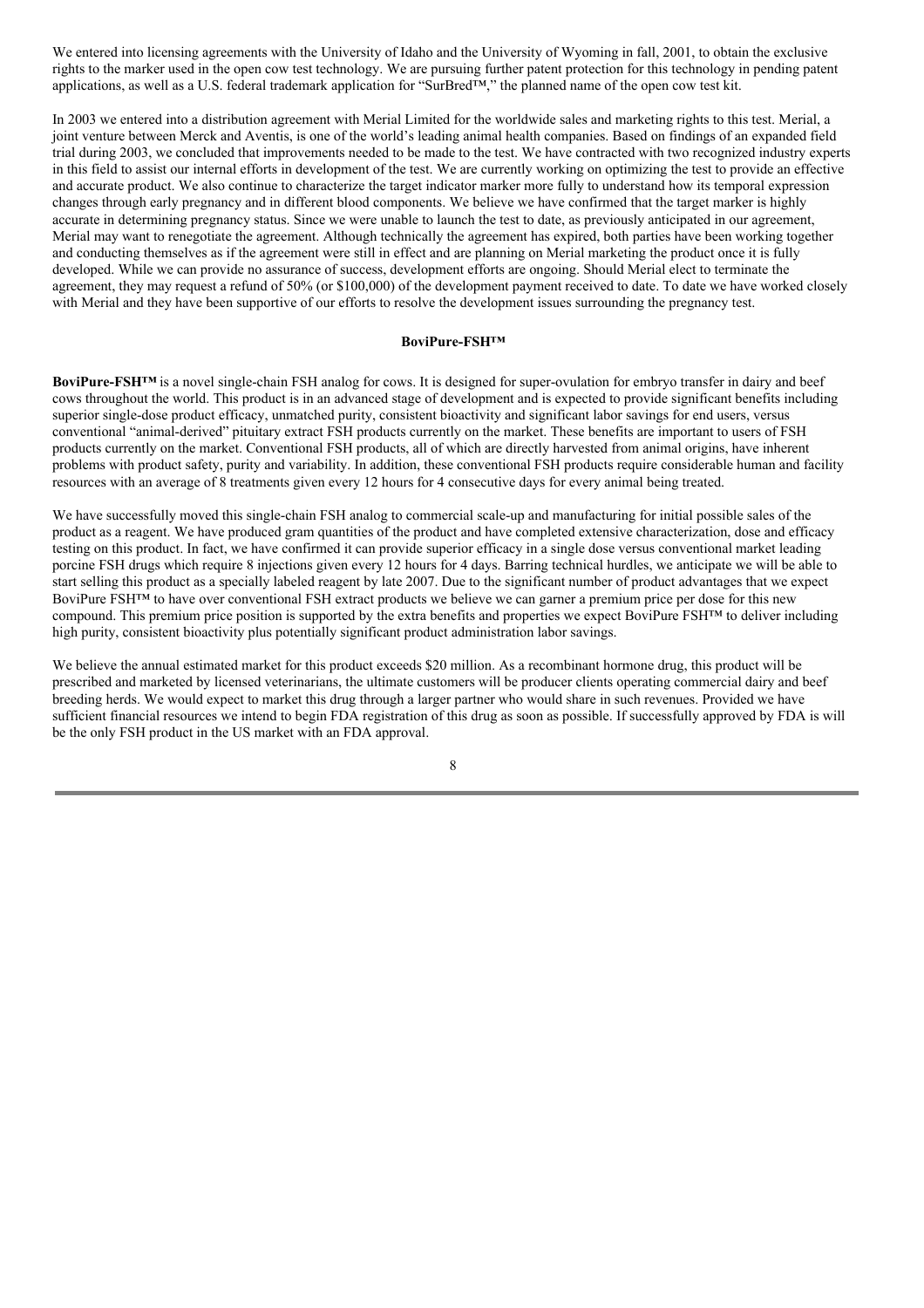#### **Equine Reproduction Products**

The equine breeding industry currently lacks any effective method that can precisely control follicular development and ovulation. Extracts containing pituitary derived LH and FSH have been shown to be effective; however, the lack of a reliable commercial product has prevented wide use. Human chorionic gonadotropin (hCG) is also used but horses often develop an immune response to this foreign protein and repeated use can cause it to become ineffective. GnRH-derived products have been shown to be effective in inducing ovulation in the horse. The only such approved product for use in the horse, Ovuplant™, has been withdrawn due to non-compliance with specific FDA regulations and has been off the market for the past two years. However, a number of compounding pharmacies have entered the market with a number of inexpensive versions of compounded Deslorelin reagents. While Ovuplant is off the market these inexpensive compounded products have devalued the market significantly which has resulted in low market prices for equine ovulation agents. Over time, we expect market value conditions to improve. Equine breeding is seasonal; beginning in early spring through mid summer and therefore products sold for use in equine breeding are sold on a seasonal basis.

Equine products we currently are developing are EquiPure-LH™ (single-chain LH analog for horses) and EquiPure FSH™ (single-chain FSH analog for horses). These specialized products are designed to create more effective breeding programs for horses. The ability to influence the timing of when mares are ready to breed, improving the success rate of bred mares and increasing the number of eggs produced and harvested for transplant, are all valuable in equine reproduction.

## **EquiPure LH™**

**EquiPure LH™** is a novel single-chain LH analog for horses. It is designed to induce ovulation in estrous mares thereby providing better overall breeding management and convenience to breeders. We initially anticipated this drug to be our first FDA approved product based upon our late 2005 INADA filing with the FDA. We are presently obtaining revenue from this product by selling it as a specially labeled reagent to licensed veterinarians and expect to continue to sell it until it gains final FDA approval. As a recombinant hormone drug, this product will be prescribed and administered by licensed veterinarians; the ultimate customers will be horse owner clients and clients operating breeding farms. Current estimates indicate that the total US equine ovulation market may exceed 700,000 doses consisting of 350,000 mares receiving approximately two doses annually. However, due to the devaluation of market prices, management estimates the total annual US market potential at approximately \$8 to \$10 million. We would expect to market this drug through a larger partner who would share in such revenues. At present we expect to focus our resources on FDA approval on our Bovine products which represent the highest potential revenue sources of our current drugs in late-stage development.

## **EquiPure FSH™**

**EquiPure FSH™** is a novel single-chain FSH analog for horses. It is designed to assist mares through transition and for "super-ovulation" (for embryo transfer) in horses throughout the world. As part of our product development strategy focused on improving animal reproduction, we are in late stage development of this recombinant form of follicle stimulating hormone. We have now successfully produced gram-level quantities of EquiPure FSH™ for testing purposes as a result of commercial manufacturing scale-up of this product. This new drug will compete in the market with existing "animal derived" equine FSH products and will offer compelling product cost, safety and efficacy benefits over existing equine FSH drugs sold in the market. This product is anticipated to be a significant advancement in the growing equine embryo transfer and transition assistance markets. We expect to begin selling this product as a specially labeled reagent in late 2007. As a recombinant hormone drug, this product will be prescribed and administered by licensed veterinarians; the ultimate customers will be horse owner clients and clients operating breeding farms. We expect to market this drug through a partner who could effectively access this market and in exchange for distribution and sales efforts would share in revenues.

 $\overline{Q}$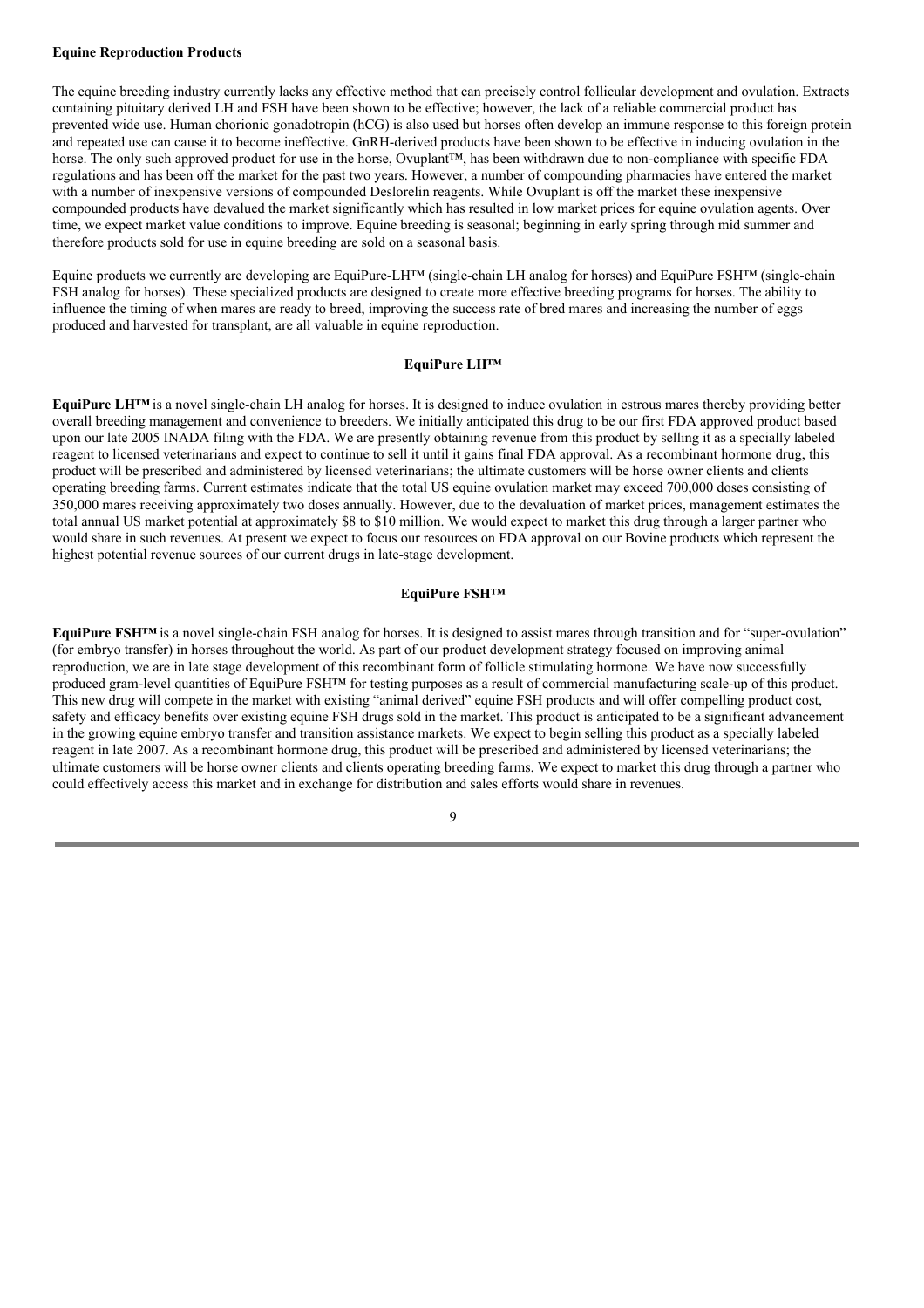#### **Human diagnostic antigens**

The market for human antigens and tumor markers is estimated at approximately \$2 million, annually. We believe we currently are the largest supplier in our market, and nearly all of our revenues to date have come from sales of these products. We expect to continue adding products to our diagnostic protein line. Our primary competitor for supply of human pituitary antigens is Dr. Albert Parlow, a professor at UCLA. We do not currently sell our products under contracts. Sales are made generally on an open account on a purchase order basis.

The customers for our human antigen products are the manufacturers of the diagnostic test kits and research facilities and brokers who sell to these same end users. Historically we have been dependent upon a limited number of large customers, as two of our larger customers, AbD Serotec Limited and BioRad Laboratories, accounted for a total of 41.7% and 16.8%, respectively, of our net sales for the year ended December 31, 2006. In 2005, BioRad accounted for 58% of our net sales. The loss of either of these customers would have a material adverse effect on this division of our business.

#### **Raw Materials**

Our human antigens are purified from human tissue or fluids. We generally have several sources available for the materials needed, some of which are from international sources. At times we run short of certain raw materials. Accordingly, certain of the materials purchased require longer lead times to be received for processing and production. We do not have supply agreements in place for raw material purchases. There are several suppliers for our raw materials and we believe therefore that we will have reasonable access to raw materials. From time to time, depending upon our purchase orders, one raw material supplier may represent a concentration of our purchases.

We have cultured cell lines and recombinant material for both human and animal proteins, which can be used for therapeutic applications, when produced in a GMP facility. Ultimately, we expect that this type of production will replace the need for tissue or fluids as a source material, thereby reducing the chance of contamination from possible impurities.

We continue to optimize production and effective methods to produce EquiPure LH<sup>™</sup> analog, EquiPure FSH™ analog and BoviPure FSH™ at the lowest possible cost. Depending upon among other items, financial constraints, protein expression yields and cGMP capability we anticipate entering into additional development agreements with outside contractors specializing recombinant drug manufacturing under both cGMP and non-GMP conditions to assist us in similar product determinations and development for the recombinant bovine LH analog and bovine FSH analog to advance FDA approval of these products and future new drugs.

### **Intellectual Property**

In 2004, AspenBio began building an intellectual property portfolio for the human appendicitis testing technology and products. The Company has filed for worldwide patent coverage related to several aspects of the initial discovery and various test applications. During early 2006 our U.S. and international patent applications entitled "Methods and devices for diagnosis of appendicitis" were published by the United States Patent Office and the International Bureau of the World International Patent Organization. We also recently filed a further separate patent application seeking to expand the worldwide position of intellectual property protection associated with this technology (see below).

Further enhancement and expansion of the proprietary patent position is ongoing with respect to the scope of protection for the Company's first generation and future generation versions of tests. Strong scientific and technical progress remains the basis for these innovative efforts.

To provide further summary information which has been the subject of a recent press release, the patent portfolio for the human AppyScore /AppyScreen appendicitis diagnostic technologies has recently been expanded primarily in two dimensions. In the first dimension, the platform patent position has progressed towards strategic worldwide coverage. Based on earlier U.S. and Patent Cooperation Treaty International patent applications, intellectual property rights are being widely pursued in over 60 selected countries and markets by entering the national or regional phase of activity. In a second dimension, through a new patent application filing, the company has established a position on improvements and variations in the technology. These additional directions relate in part to the unique ability for the bloodbased biomarker tests to assist not only in diagnosing the presence or absence of appendicitis, but also in assessing more precisely and accurately the clinical grade of appendicitis condition. These improvements are designed to significantly enhance the quality of triage and increase the speed of making clinically relevant diagnostic information available. These developments also offer substantially reduced total costs in comparison with nuclear medicine and imaging while reducing the risk of ionizing radiation exposure to the patient.

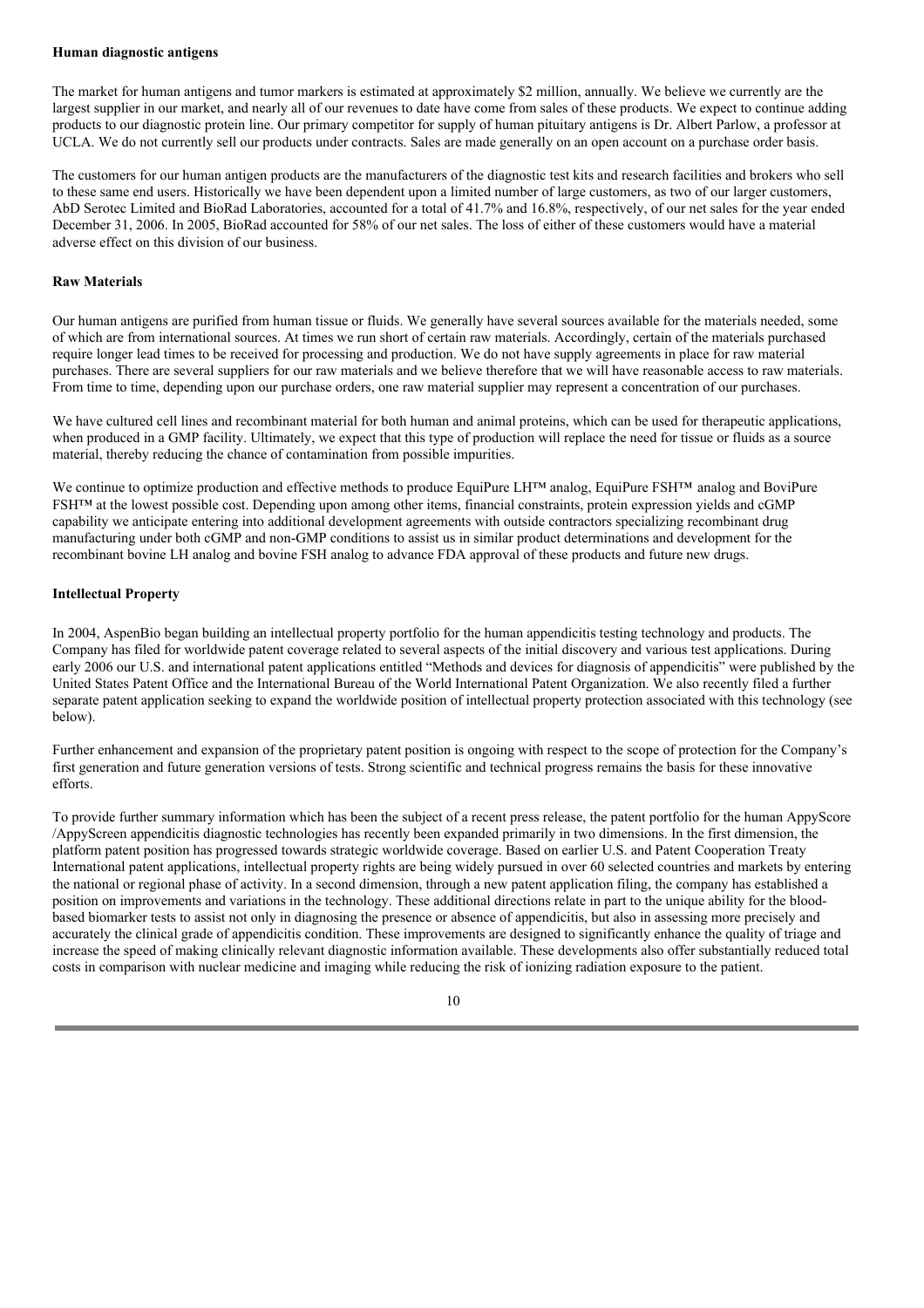We have filed federal trademark applications for the registration of the names AppyScore™, AppyScreen™ and AppyGrade™ all names we are using and would anticipate will be used in the commercialization of our appendicitis technology.

We have not filed patents for all of our human diagnostic antigens, although we consider our protein purification process proprietary. This purification expertise, knowledge and processes are kept as trade secrets. We have filed for patent applications on a number of our technologies. As a matter of general practice we pursue patent coverage on technology and developments we believe can be suitably protected in this manner.

Under the exclusive license agreement with Washington University (St. Louis, MO), we have obtained intellectual property rights to their patent estate consisting of approximately 83 active and inactive patents and patents pending. The term of the agreement is tied to the life of the last patent to expire, which, given the fact that there are a number of patents pending, we expect to be at least 20 years. We are currently developing and testing products using the Washington University patents rights in the bovine and equine areas and expect to develop products for a number of other species as well.

With respect to SurBred™ (open cow test), we entered into exclusive licensing agreements with the University of Idaho and the University of Wyoming in fall, 2001, for the manufacture, use, sale and distribution of the marker used in the test. We have titled the open cow "SurBred™" and titled the LH product "StayBred™" and have applied for federal trademark protection in the United States. We have also filed patent applications for the open cow test as well as the bovine LH product, to protect the approach including methods of product use. The LH product itself is a patented single-chain gonadotropin protected by the Washington University license agreement. Further, we have been amending our filings based on clinical and field trial results. The international filings for the method of utilizing LH are currently advancing to national phase. We plan to continue and expand the patent protection of our products as opportunities present.

## **General Operations**

*Backlog and Inventory* — Historically our antigen business has not been seasonal in nature, so we expect demand to remain relatively steady. Some of the products we are working on we expect to be seasonal in nature such as EquiPure LH™ due to the breeding season for horses. Because we produce proteins on demand, we do not maintain a backlog of orders. We believe we have reliable sources of raw materials, do not require significant amounts of raw materials, and can manufacture all of our protein. As a result, we do not expend large amounts of capital to maintain inventory.

*Payment terms* — Other than to support pre-season product sales or certain new product introductions and then terms of no more than 60 days, we do not provide extended payment terms.

*Revenues* — Historically the vast majority of our revenues come from domestic customers with less than 10% of our revenues being derived from several foreign customers. During the year ended December 31, 2006, AbD Serotec Limited, a European company based in England, accounted for a total of 41.7% of our net sales. International sales in 2005 were not material.

*Employees* — We currently have eleven full-time employees and two part-time employees. We also regularly use part-time student interns and we will hire additional personnel, as needed depending upon the implementation and success of our new product lines.

## **Research and Development**

We spent \$1,412,000 on research and development in fiscal 2006 and \$850,000 in fiscal 2005. We expect to spend significantly more over the next few years to develop our new products depending upon available funding, primarily on the recombinant form of bovine and equine proteins and the appendicitis test. We will also continue research and development to improve and add antigens to the open cow test, in order to improve accuracy and thereupon introduce the test.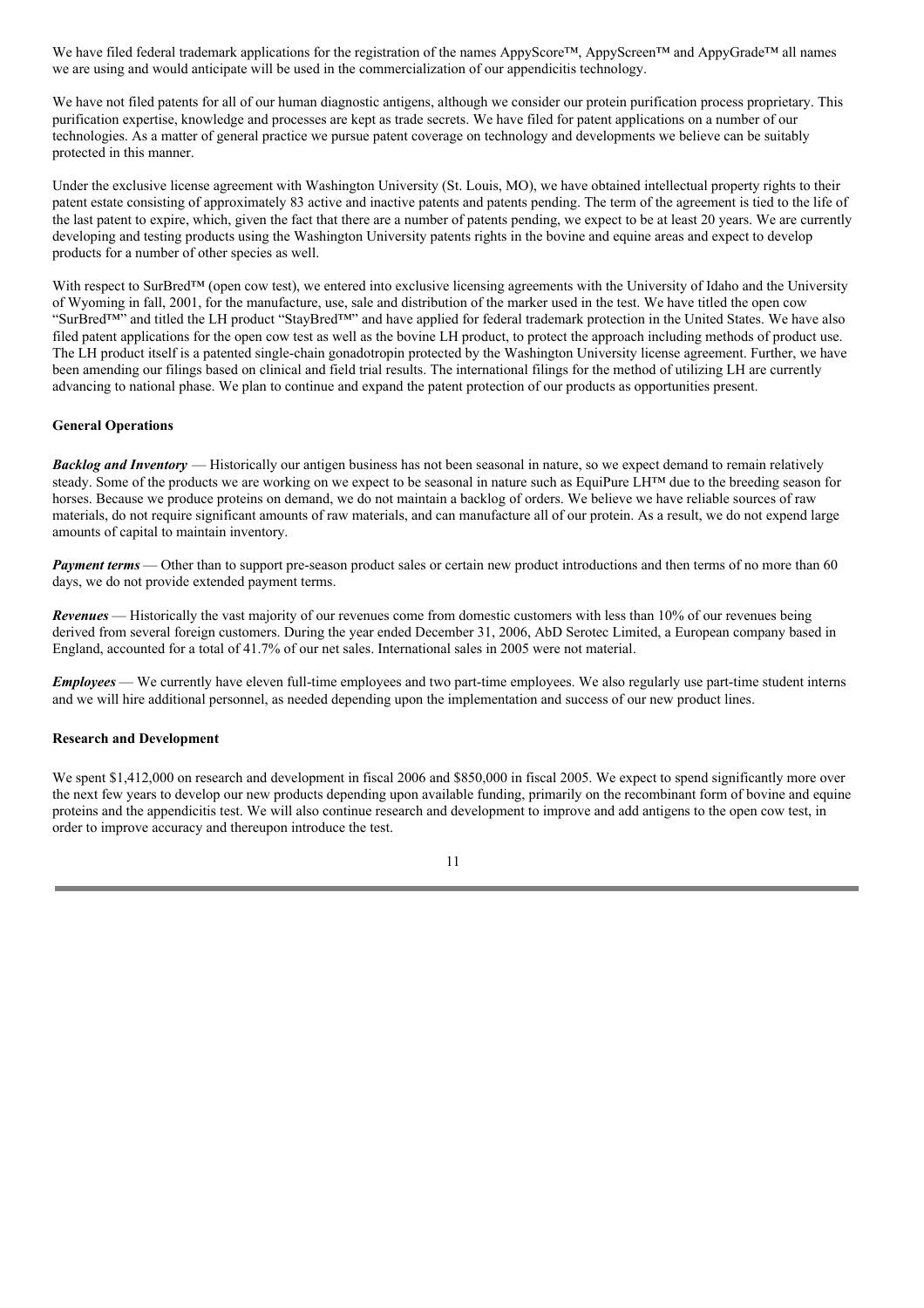## **Compliance**

## **FDA**

The Food and Drug Administration ("FDA") has regulatory authority over certain of our planned products. Our existing antigen products require no approvals at our level. We do not supply any of these products as therapeutics. Virtually all of these antigens products are the raw materials used as calibrators and controls within our customers' quality assurance and quality controls departments.

*AppyScore™ and AppyScreen™ Appendicitis Triage Blood Tests* — The FDA's Center for Devices and Radiological Health (CDRH) is responsible for regulating firms who manufacture, repackage, re-label and or import medical devices sold in the US. Medical devices are classified into Class I, II and III. We anticipate our two new appendicitis tests will be considered non-invasive Class II medical devices by the FDA. Most Class II devices require Premarket Notification 510(k) however, it is possible that the device will require a Premarket Approval. While both Premarket Notification and Premarket Approval do not typically require lengthy approval requirements or processes beyond approximately 1 year, we anticipate being able to confirm our final FDA process tract in the coming months and to start our FDA approval process by the end of the third quarter of 2007.

Generally FDA product approvals are granted after specific clinical trials, GMP validations and quality control requirements have been achieved to the agencies satisfaction. Any product approvals that are granted remain subject to continual FDA review, and newly discovered or developed safety or efficacy data may result in withdrawal of products from marketing. Moreover, if and when such approval is obtained, the manufacture and marketing of such products remain subject to extensive regulatory requirements administered by the FDA and other regulatory bodies, including compliance with current GMP, adverse event reporting requirements and the FDA's general prohibitions against promoting products for unapproved or "off-label" uses. Manufacturers are subject to inspection and market surveillance by the FDA for compliance with these regulatory requirements. Failure to comply with the requirements can, among other things, result in warning letters, product seizures, recalls, fines, injunctions, suspensions or withdrawals of regulatory approvals, operating restrictions and criminal prosecutions. Any such enforcement action could have a material adverse effect on our business. Unanticipated changes in existing regulatory requirements or the adoption of new requirements could also have a material adverse effect on our business.

*SurBred™ Open Cow Test* — Because the open cow test is for diagnostic use only, it will not be subject to FDA regulation. However, we will make a notification filing with the FDA, which advises the FDA of the expected uses and labeling of the product.

*BoviPure LH (StayBred™) and FSH Drugs* — We have filed and received our INADA file number which officially commences the FDA approval process for StayBred™ (LH analog for cows). Providing we have sufficient financial resources we expect to file for our INADA for BoviPure FSH™ before the end of 2007 with the Veterinary — CVM section of FDA. During the development and approval phase management believes the Company will be able to sell these drugs on a limited reagent basis for use under a veterinarian's prescription.

*EquiPure LH and FSH Drugs* — Our current intention is to file an INADA for these two drugs and seek (Veterinary — CVM) FDA approval. During the development and approval phase management believes the Company will be able to sell these drugs on a limited reagent basis for use under a veterinarian's prescription.

*Human Patients* — FDA approval is required for therapeutic uses of products. For use on human patients, FDA extensively regulates the testing, manufacturing, labeling, advertising, promotion, export and marketing of therapeutic products. A therapeutic product administered to human patients is regulated as a drug or a biologic drug and requires regulatory approval before it may be commercialized. We have no human therapeutic drugs under development at this time.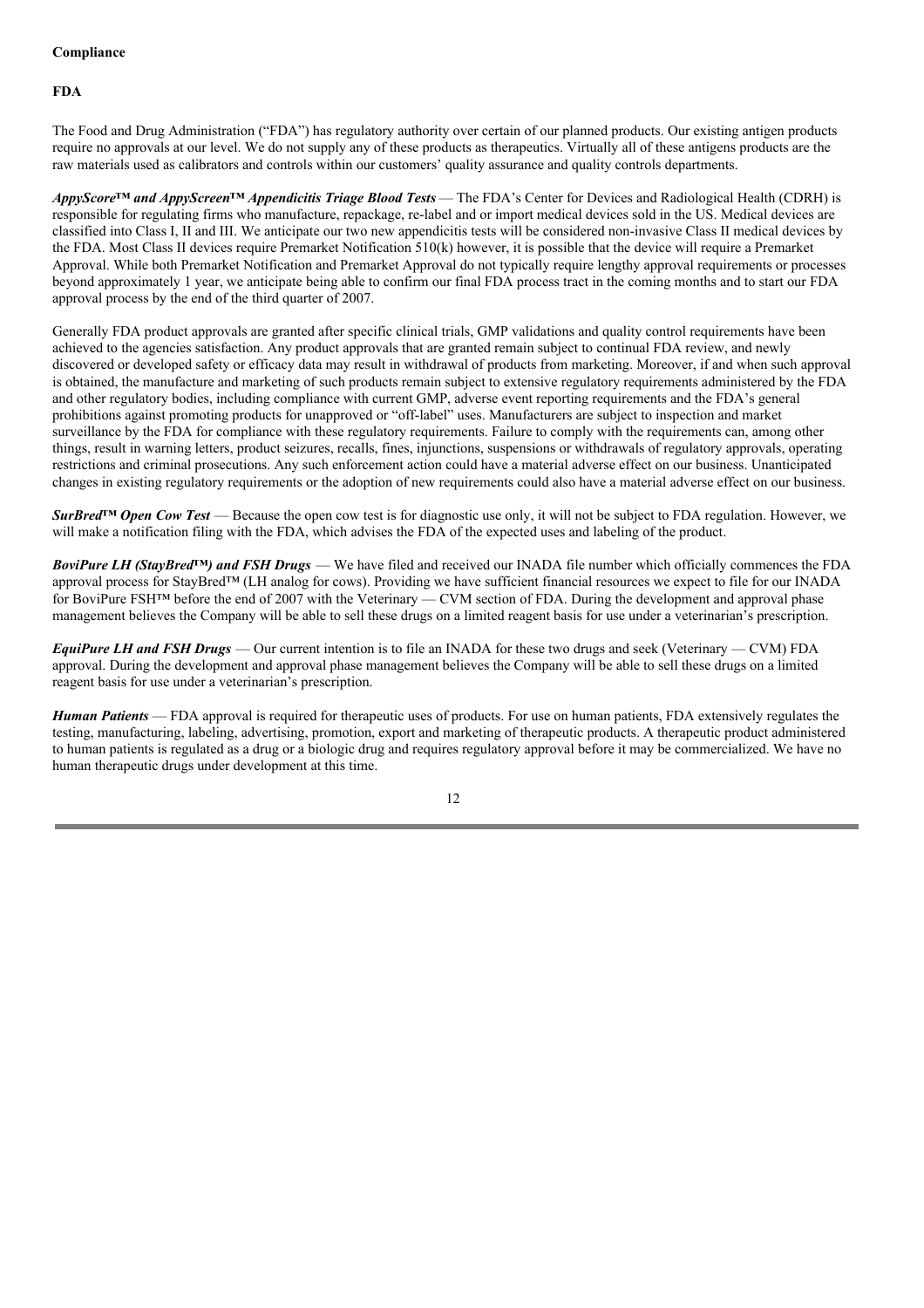#### **Environmental Protection**

We are subject to various environmental laws pertaining to the disposal of hazardous medical waste. We contract for disposal of our hazardous waste with a licensed disposal facility. We do not expect to incur liabilities related to compliance with environmental laws; however, we cannot make a definitive prediction. The costs we incur in disposal of hazardous waste have not been significant.

## **Other Laws**

We are also subject to other federal, state and local laws, pertaining to matters such as safe working conditions and fire hazard control.

## **RISK FACTORS**

An investment in our common stock involves a high degree of risk. Prospective investors should consider carefully the following factors and other information in this report before deciding to invest in shares of our common stock. If any of the following risks actually occur, our business, financial condition, results of operations and prospects for growth would likely suffer. As a result, the trading price of our common stock could decline and you could lose all or part of your investment.

## **Risks Related to Our Business**

#### **Our success depends on our ability to develop and commercialize new products.**

Our success depends on our ability to successfully develop new products. Although we are engaged in human diagnostic antigen manufacturing operations and historically substantially all of our revenues have been derived from this business, we believe our ability to substantially increase our revenues and generate net income is contingent on successfully developing one or more of our pipeline products. Our ability to develop any of the pipeline products is dependent on a number of factors, including funding availability to complete development efforts, to adequately test and refine products, and to commercialize our products, thereby generating revenues once development efforts prove successful. We have encountered in the past and may again encounter in the future problems in the testing phase for different pipeline products, sometimes resulting in substantial setbacks in the development process. There can be no assurance that we will not encounter similar setbacks with the products in our pipeline, or that funding from outside sources and our revenues will be sufficient to bring any or all of our pipeline products to the point of commercialization. There can be no assurance that the products we are developing will work effectively in the marketplace, nor that we will be able to produce them on an economical basis.

## Although we continue to operate under the Distribution Agreement with Merial, the Agreement may be considered as expired.

Our Agreement with Merial Limited ("Merial") for SurBred™15(TM) contemplated a product launch date of October 1, 2003. The sales goals under the Agreement state that the goals will be prorated by calendar quarter since the product launch did not occur by October 1, 2003. We are actively engaged in research and development on this product and, to date, do not have a sufficiently field tested prototype. Consequently, progress payments from Merial have been delayed, and until we reach certain milestones, continued delays in developing a prototype could result in substantial modifications to the Merial Agreement, and/or possibly cancellation. Either party could consider the Agreement expired, but both parties have continued to operate as if it were still in force. The Company is continuing the development of the product and Merial is actively involved in regular discussions and preparation to potentially introduce the product. The inability to successfully develop a prototype and/or cancellation of the Agreement could have a material adverse effect on our business plan and projected growth.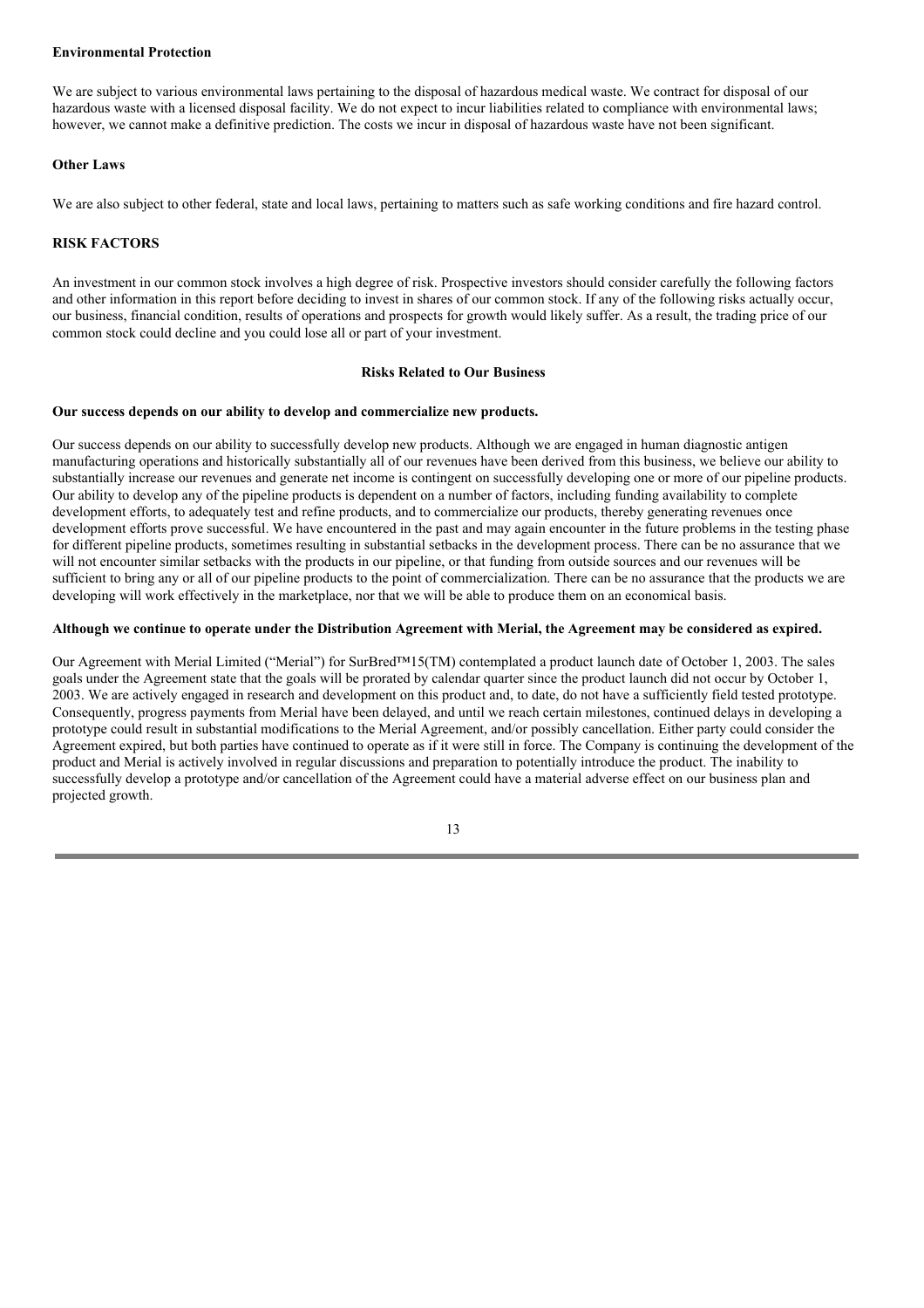### **Our success will depend in part on establishing effective strategic partnerships and business relationships.**

A key aspect of our business strategy is to establish strategic partnerships. We currently have license arrangements with the University of Idaho, the University of Wyoming and Washington University (St. Louis, MO). It is likely that we will seek other strategic alliances. We also intend to rely heavily on companies with greater capital resources and marketing expertise to market some of our products, such as our agreement with Merial. While we have identified certain possible candidates for other potential products, we may not reach definitive agreements with any of them. Even if we enter into these arrangements, we may not be able to maintain these collaborations or establish new collaborations in the future on acceptable terms. Furthermore, these arrangements may require us to grant certain rights to third parties, including exclusive marketing rights to one or more products, or may have other terms that are burdensome to us, and may involve the issuance of our securities. Our partners may decide to develop alternative technologies either on their own or in collaboration with others. If any of our partners terminate their relationship with us or fail to perform their obligations in a timely manner, or if we fail to perform our obligations in a timely manner, the development or commercialization of our technology in potential products may be affected, delayed or terminated.

#### **We may experience manufacturing problems that limit the growth of our revenue.**

We purify human and animal antigens and tumor markers. In 2006, our revenues from these sales were approximately \$959,000. We intend to introduce new products with substantially greater revenue potential, including recombinant drugs. We currently have entered initial contracts with two manufacturing companies for initial batch and study work. We are in discussions with one of the preceding potential manufacturing partner's who meet full cGMP requirements and is capable of large scale manufacturing batches of our recombinant drugs to expand the contractual relationship as part of the FDA approval process. Delays in finalizing an agreement with a cGMP facility may delay our FDA approval process and potentially delay sales of such drugs. In addition, we may encounter difficulties in production due to, among other things, the inability to obtain sufficient amounts of raw inventory, quality control, quality assurance and component supply. These difficulties could reduce sales of our products, increase our costs, or cause production delays, all of which could damage our reputation and hurt our financial condition. To the extent that we enter into manufacturing arrangements with third parties, we will depend on them to perform their obligations in a timely manner and in accordance with applicable government regulations.

## **Our success depends upon our ability to protect our intellectual property rights.**

Our success will partially depend on our ability to obtain and enforce patents relating to our technology and to protect our trade secrets. Third parties may challenge, narrow, invalidate or circumvent our patents. The patent position of biotechnology companies is generally highly uncertain, involves complex legal and factual questions and has recently been the subject of much litigation. Neither the U.S. Patent Office nor the courts have a consistent policy regarding breadth of claims allowed or the degree of protection afforded under many biotechnology patents.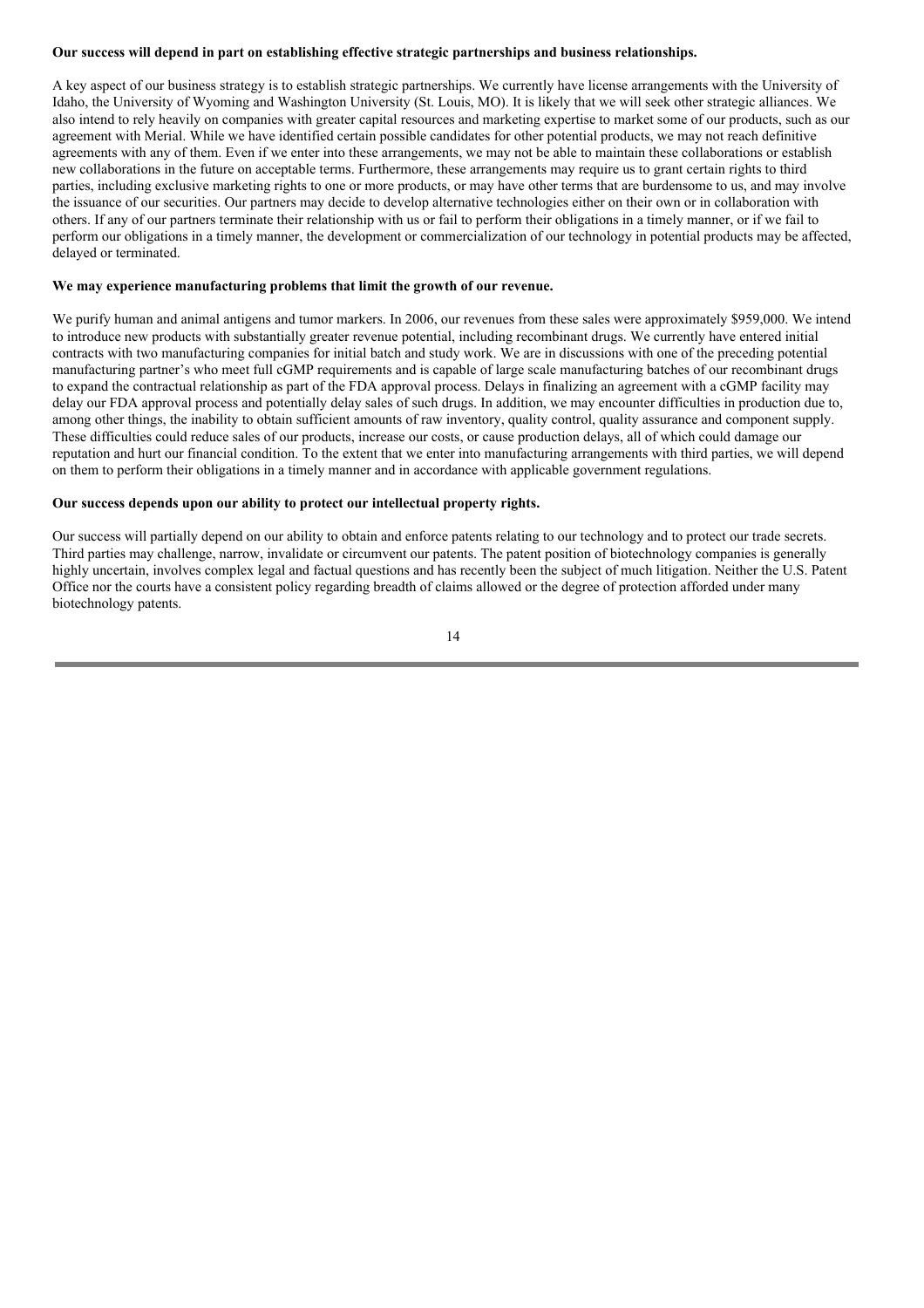In an effort to protect our un-patented proprietary technology, processes and know-how, we require our employees and consultants to execute confidentiality agreements. However, these agreements may not provide us with adequate protection against improper use or disclosure of confidential information. These agreements may be breached, and we may not have adequate remedies for any such breach. In addition, in some situations, these agreements may conflict, or be subject to, the rights of third parties with whom our employees or consultants have previous employment or consulting relationships. Also, others may independently develop substantial proprietary information and techniques or otherwise gain access to our trade secrets. We intend to market our products in many different countries some of which we will not have patents in or applied for. Different countries have different patent rules and we may sell in countries that do not honor patents and in which the risk that our products could be copied and we would not be protected would be greater.

#### **We may be unable to retain key employees or recruit additional qualified personnel.**

Because of the specialized scientific nature of our business, we are highly dependent upon qualified scientific, technical, and managerial personnel. There is intense competition for qualified personnel in our business. A loss of the services of our qualified personnel, as well as the failure to recruit additional key scientific, technical and managerial personnel in a timely manner would harm our development programs and our business.

## Our competitors may have greater resources or research and development capabilities than we have, and we may not have the **resources necessary to successfully compete with them.**

Our business strategy has been to create a niche in the protein purification area, which is from where all of our current revenues are generated. We are aware of only one competitor commercially selling products in this area, Dr. Albert Parlow, a UCLA professor. The biotechnology business is highly competitive, and we may face increasing competition. We expect that many of our competitors will have greater financial and human resources, more experience in research and development, and more established sales, marketing and distribution capabilities than we have. In addition, the healthcare industry is characterized by rapid technological change. New product introductions or other technological advancements could make some or all of our products obsolete.

## **Our product liability insurance coverage may not be sufficient to cover claims.**

Our insurance policies currently cover claims and liability arising out of defective products for losses up to \$2 million. As a result, if a claim were to be successfully brought against us, we may not have sufficient insurance that would apply and would have to pay any costs directly, which we may not have the resources to do.

15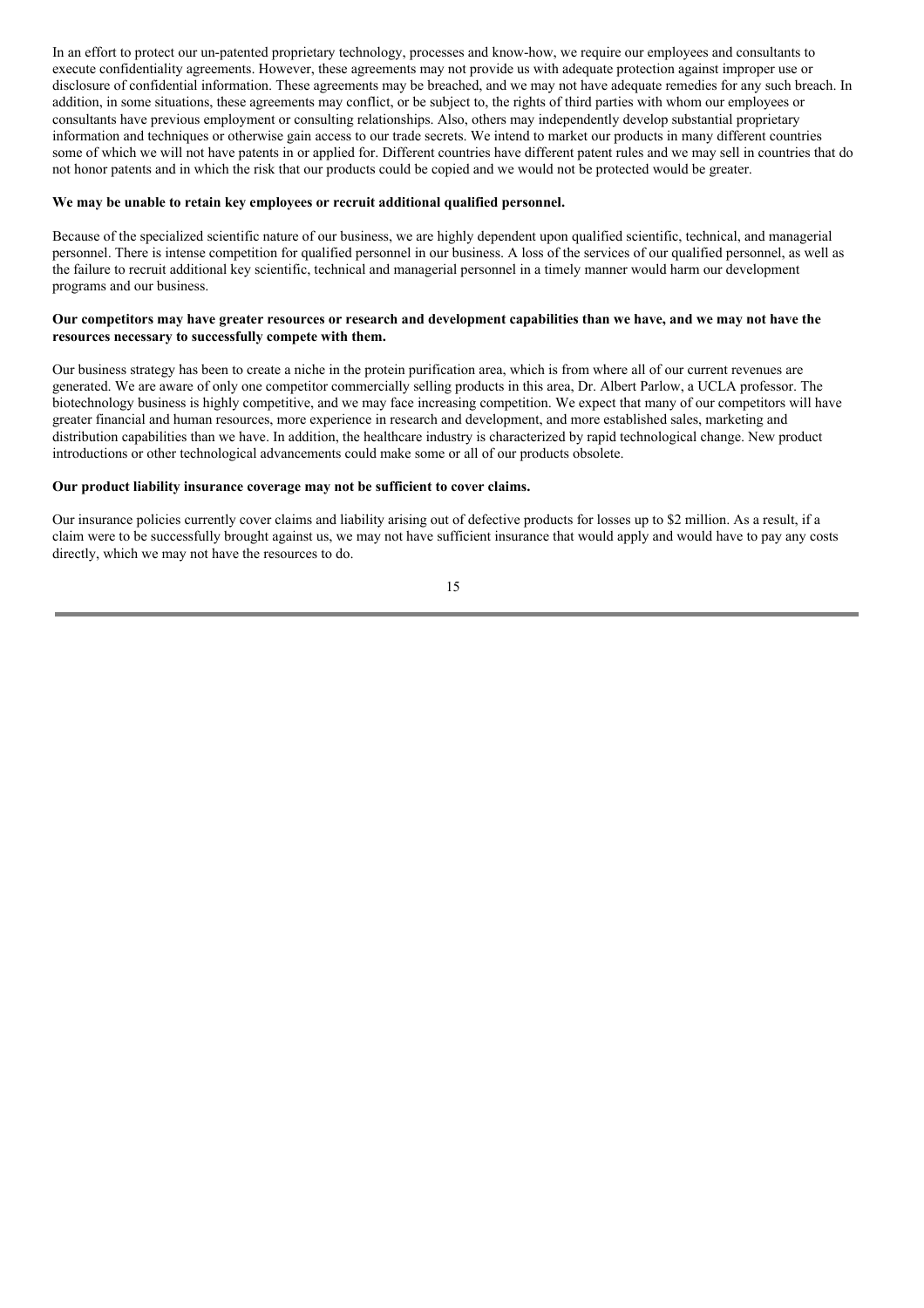## **If we fail to obtain FDA approval, we cannot market certain products in the United States.**

Therapeutic or diagnostic products to be used by humans must be approved by the FDA prior to marketing and sale. This would also apply to our plan to potentially market an appendicitis test. In order to obtain approval, we must complete specific clinical trials and comply with specific standards; this process can take substantial amounts of time and resources to complete. Even if we complete the trials, FDA approval is not guaranteed. FDA approval can be suspended or revoked, or we could be fined, based on a failure to continue to comply with those standards.

FDA approval is also required prior to marketing and sale for therapeutic products that will be used on animals, and can also require considerable time and resources to complete. New drugs for animals must receive New Animal Drug Application approval. This type of approval would be required for the use of our therapeutic equine and bovine protein products. The requirements for obtaining FDA approval are similar to those for human drugs described above and may require similar clinical testing. Approval is not assured and, once FDA approval is obtained, we would still be subject to fines and suspension or revocation of approval if we fail to comply with ongoing FDA requirements. The Company is considering selling some of its products thru compounding pharmacies, thereby, circumventing for a period of time, the need for FDA approval prior to making sales of product so long as an IANDA has been filed.

## If we fail to obtain regulatory approval in foreign jurisdictions, then we cannot market our products in those jurisdictions.

We plan to market some of our products in foreign jurisdictions. Specifically, we expect that the open cow test will be aggressively marketed in foreign jurisdictions. We may market our therapeutic products in foreign jurisdictions, as well. We may need to obtain regulatory approval from the European Union or other jurisdictions to do so and obtaining approval in one jurisdiction does not necessarily guarantee approval in another. We may be required to conduct additional testing or provide additional information, resulting in additional expenses, to obtain necessary approvals

## **Risks Related to Our Securities**

## We will require additional capital in the future and we cannot assure you that capital will be available on reasonable terms, if at **all, or on terms that would not cause substantial dilution to your stock holdings.**

We have historically needed to raise capital to fund our operating losses. We expect to continue to incur operating losses into the 2007 calendar year and possibly longer. If capital requirements vary materially from those currently planned, we may require additional capital sooner than expected. There can be no assurance that such capital will be available in sufficient amounts or on terms acceptable to us, if at all. Any sale of a substantial number of additional shares may cause dilution to your investment and could also cause the market price of our Common Stock to decline.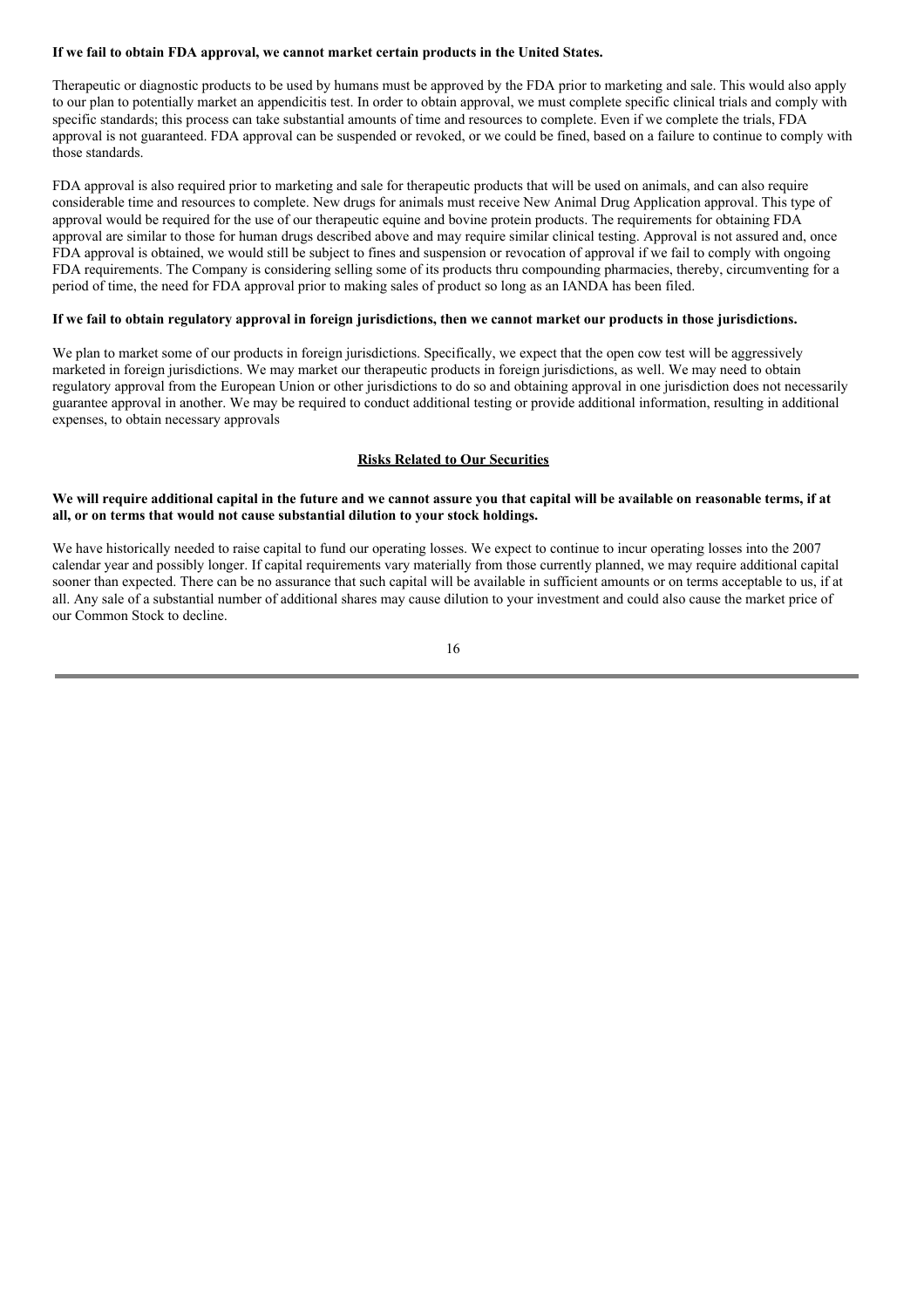### **We do not anticipate paying any dividends in the foreseeable future.**

The Company does not intend to declare any dividends in the foreseeable future. Investors who require income from dividends should not purchase our securities.

## Our common stock is classified as a "penny stock" under SEC rules and the market price of our common stock is highly unstable.

A limited trading market exists for our common stock on the OTC Bulletin Board. Since inception of trading in January 2003, our common stock has not traded at \$5 or more per share. Because our stock is not traded on a stock exchange if the market price of the common stock is less than \$5 per share, the common stock is classified as a "penny stock." SEC Rule 15g-9 under the Exchange Act imposes additional sales practice requirements on broker-dealers that recommend the purchase or sale of penny stocks to persons other than those who qualify as an "established customer" or an "accredited investor." This includes the requirement that a broker-dealer must make a determination that investments in penny stocks are suitable for the customer and must make special disclosures to the customers concerning the risk of penny stocks. Many broker-dealers decline to participate in penny stock transactions because of the extra requirements imposed on penny stock transactions. Application of the penny stock rules to our common stock reduces the market liquidity of our shares, which in turn affects the ability of holders of our common stock to resell the shares they purchase, and they may not be able to resell at prices at or above the prices they paid. Furthermore, at present there is relatively limited trading in our stock which could cause our price to fall if shares are sold into the market.

## We have a large number of outstanding options and warrants, and we may issue additional shares, options and warrants.

As of March 23, 2007, approximately 23,134,000 shares of our common stock and an aggregate of approximately 9,100,000 options and warrants were outstanding, including rights under the employee stock option plan and 798,000 options that we are in dispute over. We may issue additional shares upon exercise of warrants or options, or in connection with certain business development or license agreements. We may issue additional shares and warrants in order to raise additional capital on an as-needed basis. The issuance of additional shares, options or warrants may cause dilution of your investment.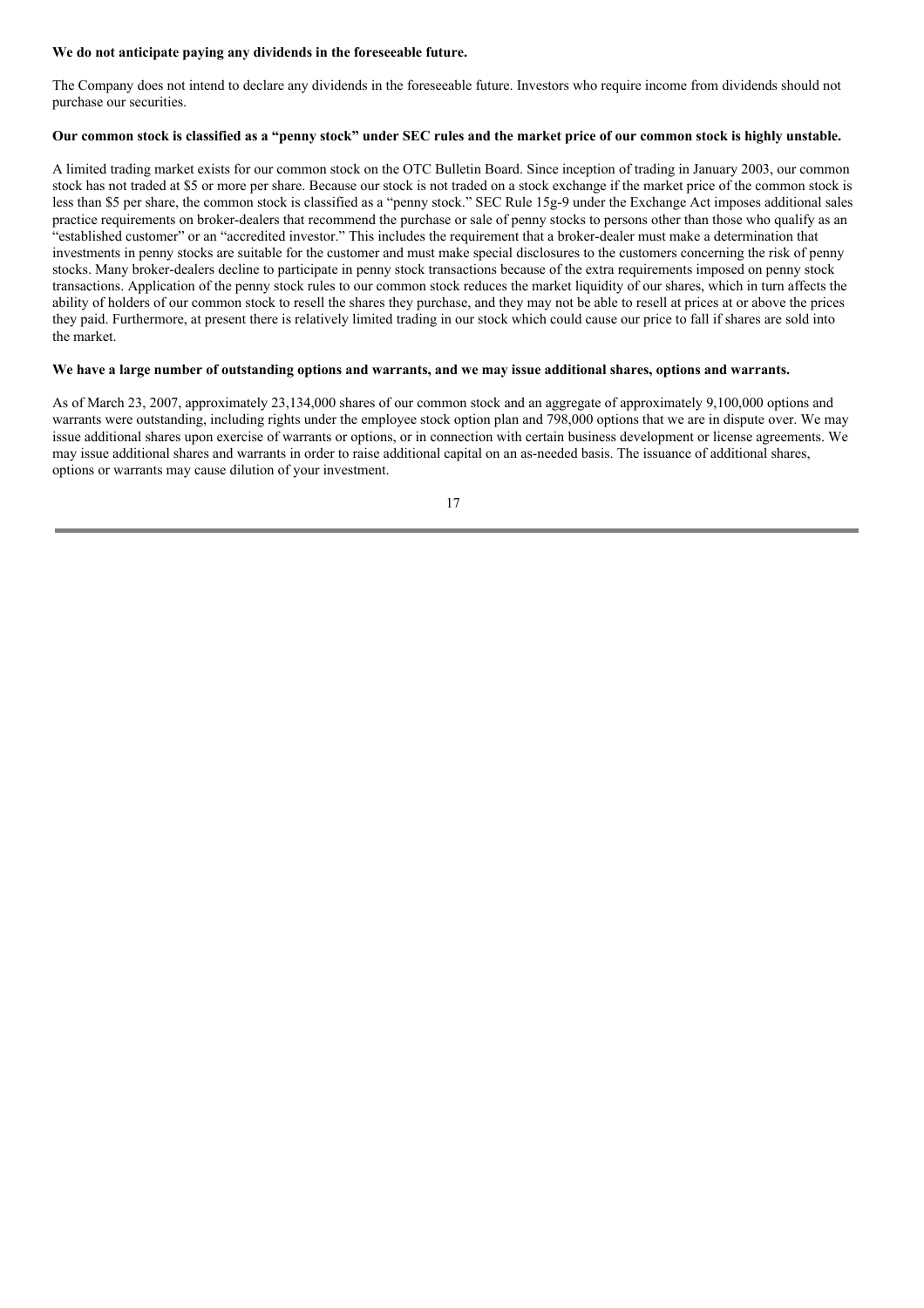## **ITEM 2. DESCRIPTION OF PROPERTY**

We maintain our administrative office, laboratory and production operations in a 40,000 square foot building in Castle Rock, Colorado, which was constructed for us in 2003. Except as discussed herein, we presently do not plan any renovation, improvements, or development of this property. During late 2006 we entered into a sixty-two month lease agreement to rent approximately 16,000 square feet of unused space in the building to an unrelated party. We have agreed to fund up to \$120,000 in direct tenant improvements for the tenant's use of the space in their operations in addition to associated costs we may incur relative to the leased space. We anticipate this will be spent and the lease will commence in early 2007. The Company believes that its facilities are adequate for its near-term needs.

We own the property subject to a mortgage with an outstanding balance of approximately \$3,031,000 at December 31, 2006, payable in monthly installments of approximately \$23,700 and bearing interest at an approximate average rate of 6.5%. In the opinion of management, the Company maintains adequate insurance coverage on the property.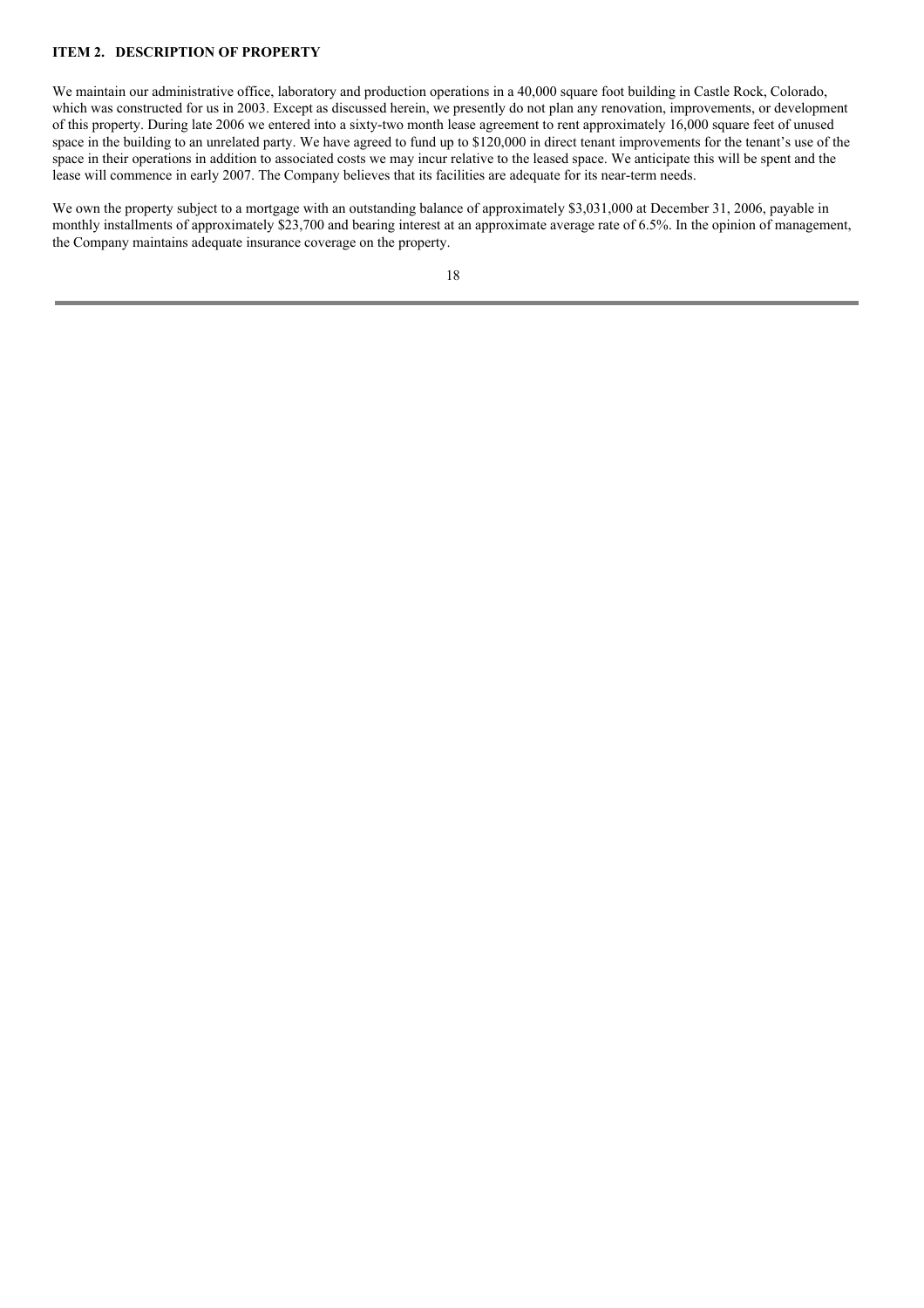## **ITEM 3. LEGAL PROCEEDINGS**

On November 29, 2004, a complaint was filed in New York Supreme Court, County of New York, case #603907/04 by Strategic Growth International, Inc. ("SGI") against us. SGI was seeking compensation for amounts allegedly owed under an agreement for investor relations' services between us and SGI. We filed an answer and counter claims against SGI on January 25, 2005. We believe SGI's claims are without merit and that SGI failed to perform as promised under the agreement between us and SGI. SGI is seeking approximately \$47,000 in damages. We have filed counter claims seeking approximately \$91,000 in damages plus cancellation of the remaining 798,000 options issued to SGI that are exercisable to purchase our common stock. To date no actions have been taken regarding this litigation other than responding to requests for the production of documents and the initial depositions in the matter. In the ordinary course of business and in the general industry in which the Company is engaged, it is not atypical to periodically receive a third party communication which may be in the form of a notice, threat, or 'cease and desist' letter concerning certain activities. For example, this can occur in the context of the Company's pursuit of intellectual property rights. This can also occur in the context of operations such as the using, making, having made, selling, and offering to sell products and services, and in other contexts. The Company generally intends to make a rational assessment for each situation on a case-by-case basis as such may arise.

In the present reporting period, the Company has received a communication from a third party regarding a trademark of interest to the Company and for which the Company is pursuing U.S. federal trademark registration. The Company's trademark has been allowed by the U.S. Trademark Office. The communication alleges certain trademark rights of the third party and essentially requests that the Company refrain from adopting and using the trademark in question. The communication raises the possibility of litigation relating to use of the trademark. The Company's trademark is affiliated with one of its animal drug products that is currently in the pipeline stage of development. The Company is evaluating its options for this trademark issue and believes that its full spectrum of options for this trademark and product can include considerable flexibility with respect to its overall branding strategy.

We are not a party to any other legal proceedings, the adverse outcome of which would, in our management's opinion, have a material adverse effect on our business, financial condition and results of operations.

## **ITEM 4. SUBMISSION OF MATTERS TO A VOTE OF SECURITY HOLDERS**

None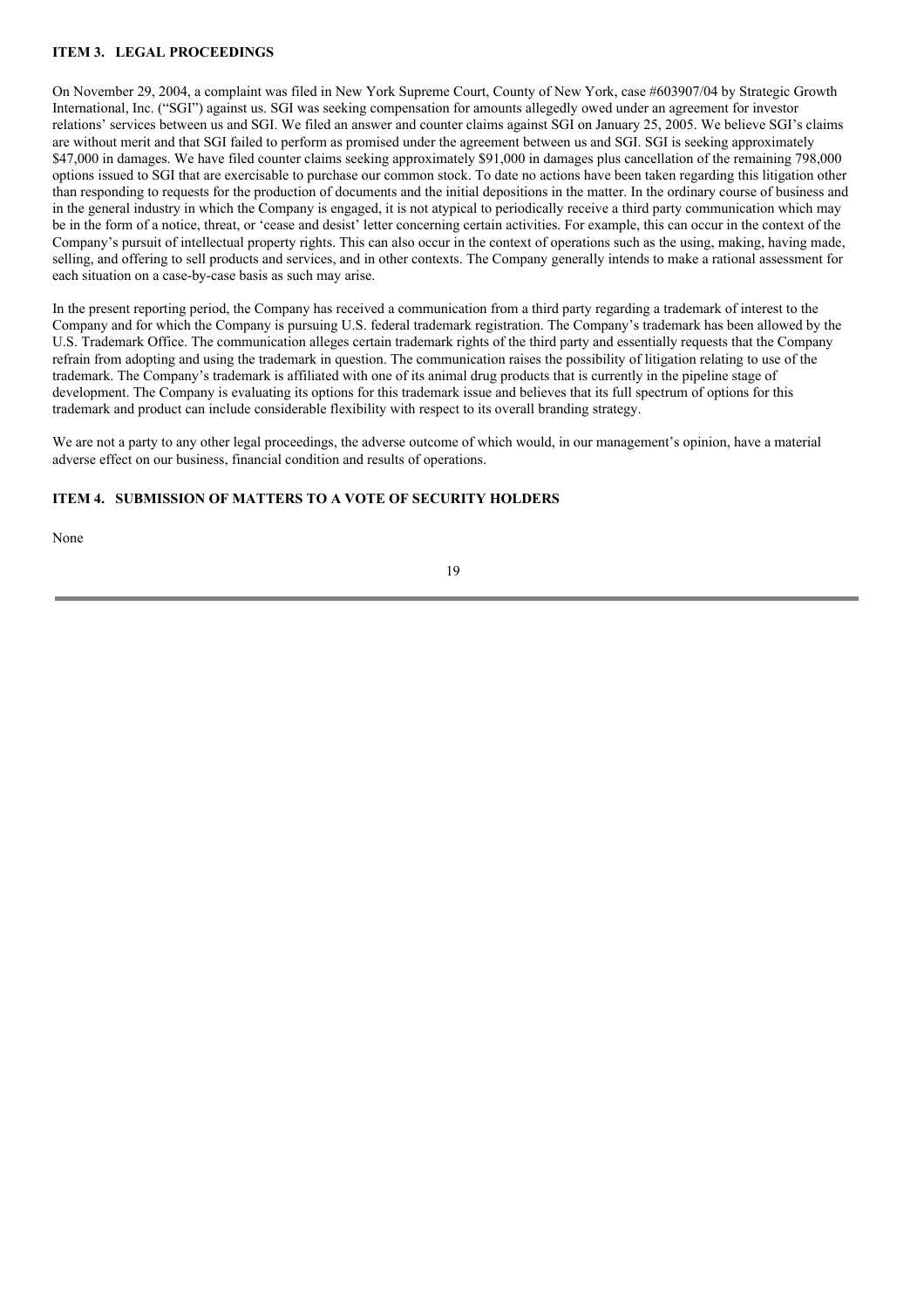### **PART II**

## **ITEM 5. MARKET FOR COMMON EQUITY AND RELATED STOCKHOLDER MATTERS**

#### **Market Information**

Our common stock is traded on the over-the-counter bulletin board system operated by NASDAQ under the symbol "APNB.OB. The following table sets forth, for the periods indicated, the high and low closing prices of our shares, as reported by Prophet.net. These quotations reflect the inter-dealer prices, without retail markup, markdown or commission and may not necessarily represent actual transaction.

| <b>Ouarter ended</b> | High   | Low    |
|----------------------|--------|--------|
| March 31, 2006       | \$1.93 | \$0.95 |
| June 30, 2006        | \$1.85 | \$1.33 |
| September 30, 2006   | \$1.80 | \$1.30 |
| December 31, 2006    | \$2.95 | \$1.66 |
| March 31, 2005       | \$0.85 | \$0.51 |
| June 30, 2005        | \$0.95 | \$0.63 |
| September 30, 2005   | \$0.86 | \$0.63 |
| December 31, 2005    | \$1.09 | \$0.60 |

As of March 23, 2007 we had approximately 1,100 holders of record (excluding an indeterminable number of shareholders whose shares are held in street or "nominee" name) of our common stock.

During the last two fiscal years we have not paid any dividend on any class of equity securities. We anticipate that for the foreseeable future all earnings will be retained for use in our business and no cash dividends will be paid to stockholders. Any payment of cash dividends in the future on the Common Stock will be dependent upon our financial condition, results of operations, current and anticipated cash requirements, plans for expansion, as well as other factors that the Board of Directors deems relevant.

The closing bid price of our Common Stock on March 23, 2007 was \$3.95 per share.

#### **Recent Sales of Unregistered Securities**

The following sets forth the equity securities we sold during the period covered by this report, not previously reported on Forms 10-QSB or 8-K, which were not registered under the Securities Act.

During 2006, options for a total of 668,000 shares of stock were issued to employees, directors and advisors, vesting three years in arrears. All are exercisable for ten years at various prices averaging \$1.68 per share. During 2006 an employee exercised 20,000 options at \$.70 each for cash and 150,000 options were forfeited.

In January 2007, the Board granted our President 25,000 shares of restricted common stock valued at \$2.96 per share, in connection with the extension of his employment agreement.

During 2007, through March 23, 2007 a total of 2,749,214 options and warrants have been exercised generating cash proceeds of \$3,466,247.

The Company relied on the exemption under section 4(2) of the Securities Act of 1933 (the "Act") for the above issuances. No commission or other remuneration was paid on these issuances.

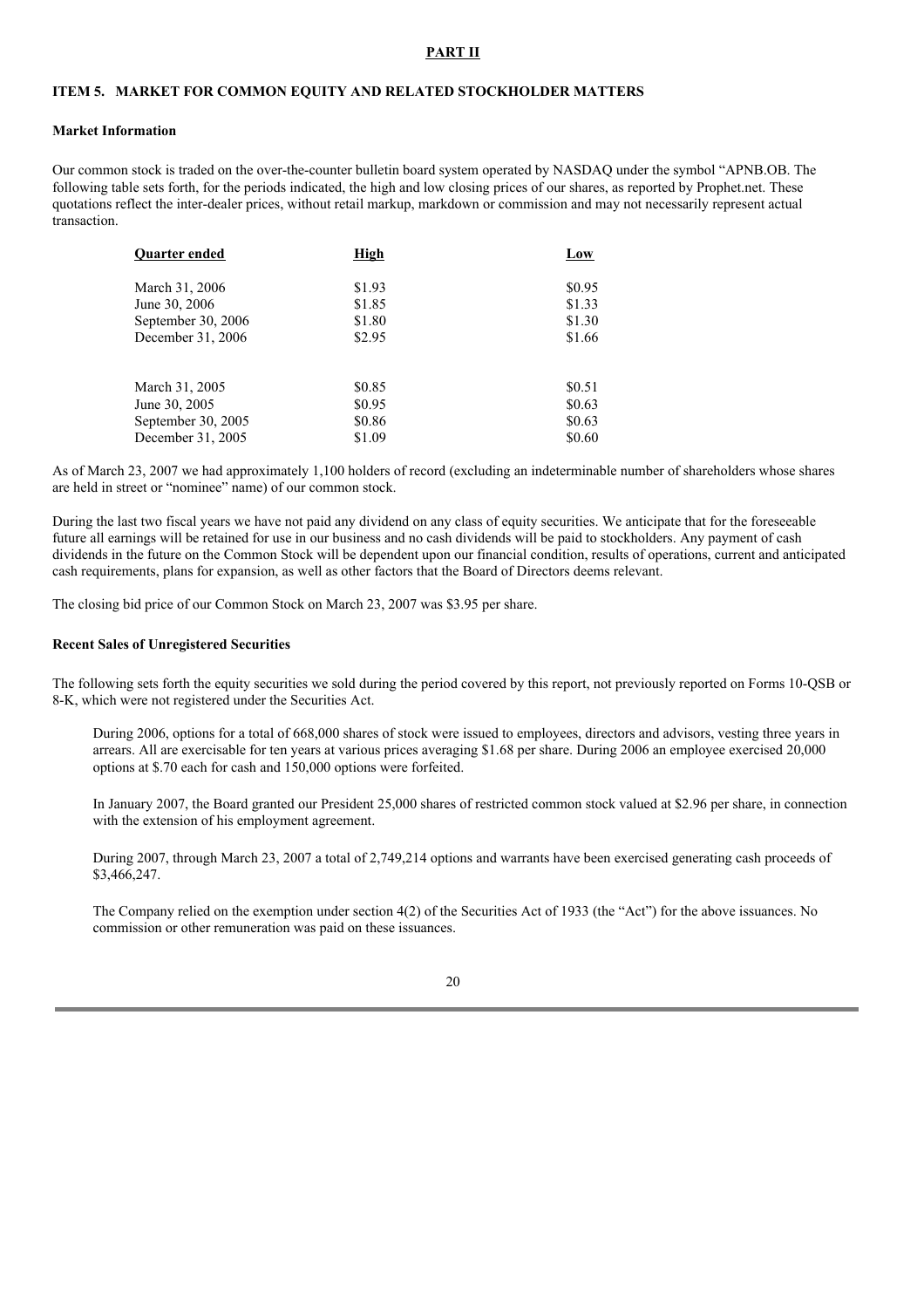#### **ITEM 6. MANAGEMENT'S DISCUSSION AND ANALYSIS OR PLAN OF OPERATION**

## **RESULTS OF OPERATIONS**

Sales for the year ended December 31, 2006 totaled \$1,140,000, which is a \$280,000 or 33% increase from the year ended December 31, 2005. During 2006, a new customer accounted for sales of \$489,000. During 2006 \$181,000 in recombinant analog sales were recognized as compared to \$40,000 of such sales in 2005. Our base sales vary due to timing of customers' order placement. It is not unusual for the orders from our customers to vary by quarter depending upon the customers' sales and production needs. At December 31, 2006, we had received customer orders totaling approximately \$222,000, of which one customer represented 59%. These open orders are not included in the sales for the twelve months ended December 31, 2006, but will be produced and shipped in 2007. A \$50,000 non-refundable exclusive negotiation fee was received during 2006, for product right negotiations and such rights had expired as of December 31, 2006.

Cost of sales for the year ended December 31, 2006 totaled \$757,000, a \$248,000 or 49% increase as compared to the 2005 period. The change in cost of sales resulted from the higher sales levels as well as increased expenses incurred from additional personnel being added and increases in general overhead expenses associated with the expanded activities. Raw material costs were also up in 2006 over 2005 by approximately 15%.

Gross profit percentage decreased to 33.6% in the year ended December 31, 2006, as compared to 40.9 % in the 2005 period. The change is attributable generally to the higher raw material costs combined with higher initial batch production costs of the of the Company's recombinant Equine LH (Luteinizing Hormone), prior to scale-up in full production runs.

Selling, general and administrative expenses in the year ended December 31, 2006, totaled \$1,973,000, which is a \$570,000 or 41% increase as compared to the 2005 period. The increase is attributable to a \$233,000 increase in public company expenses the direct result of having an investor relations firm for all of 2006, an increase in supplies and repairs and maintenance of \$113,000 from overall increased facilities improvements and an increase in salary expenses resulting of hiring additional staff. Stock based compensation expense for employees and directors totaled \$ 176,500 in 2006 as compared to \$127,400 in 2005.

Research and development expenses in the year ended December 31, 2006 totaled \$1,412,000, which is a \$562,000 or 66% increase as compared to the 2005 period. The increase is due primarily to an increase in outsourced contract development and testing and trial services. Costs were primarily attributable to current technologies being developed, which include the appendicitis test, the bovine pregnancy test as well as recombinant equine and bovine pregnancy enhancement products.

Interest expense for the year ended December 31, 2006, decreased to \$246,000 or \$9,000 less as compared to the \$255,000 for the 2005 year. The decrease was primarily due to lower debt levels following the equity offering and warrant exercises in 2006, providing additional working capital.

No income tax benefit was recorded on the loss for the year ended December 31, 2006, as management of the Company was unable to determine that it was more likely than not that such benefit would be realized. At December 31, 2006, the Company had a net operating loss for income tax purposes of approximately \$9,200,000, expiring through 2026.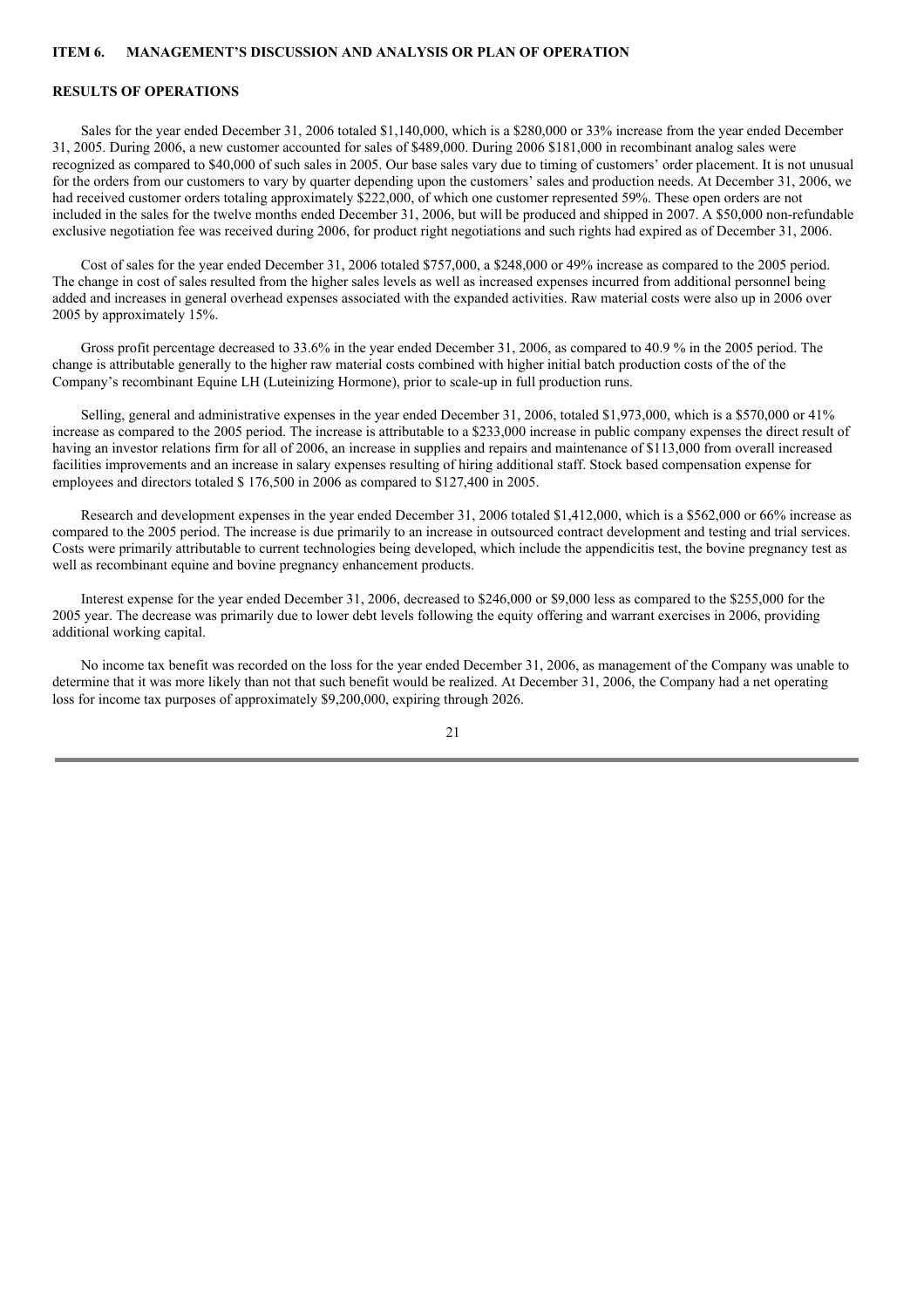## **LIQUIDITY AND CAPITAL RESOURCES**

At December 31, 2006, we had working capital of \$3,605,000, and a cash balance of \$3,529,000. We reported a net loss of \$3,109,000 during the year ended December 31, 2006, which included non-cash depreciation, amortization and write-off of patent cost expenses of \$245,000 and a charge of \$509,000 for common stock, options and warrants issued for services. We believe that our current working capital position combined with the proceeds of warrants received in 2007 is sufficient to continue with the technology development activities and support the current level of operations for the near term. We are also focused on generating increased product sales from the base antigen business as well as sales from products in the analog area. Now that we have improved working capital balances, we plan to keep adequate inventory on hand to attempt to avoid delays previously experienced in our ability to fill orders for the antigen business.

Capital expenditures, primarily for production, laboratory and facility improvement costs for the fiscal year ending December 31, 2007, are anticipated to total approximately \$150,000 to \$250,000. Additional costs for direct tenant leasehold improvements and related costs associated with the leased space are expected to total approximately \$140,000 which will be incurred prior to the commencement of the lease agreement we signed in late 2006. We anticipate these capital expenditures to be financed out of working capital.

We anticipate that spending for research and development for the fiscal year ending December 31, 2007 will continue to increase over the 2006 levels. The primary expenditures will be to continue to fund development and testing costs in support of the current pipeline products in development as well as to file patents and revise and update previous filings on our technologies. The principal products consist of the appendicitis tests, the open cow test and the equine and bovine recombinant pregnancy enhancement drug products. We may also consider acquisitions of development technologies or products, should opportunities arise that we believe fit our business strategy and would be appropriate from a capital standpoint.

We have a permanent mortgage facility on our land and building. The mortgage is held by a commercial bank and includes a portion guaranteed by the U. S. Small Business Administration. The loan is collateralized by the real property and is also personally guaranteed by a stockholder (our former president). The average approximate interest rate is 6.5% and the loan requires monthly payments of approximately \$23,700.

We have a 6% note payable to a stockholder (our former president) under a note totaling \$522,458, at December 31, 2006. Total monthly payments of \$10,000, including interest are being made to him with the then remaining balance due as of June 2008.

During 2007 to date we have received cash proceeds of approximately \$3,466,000 from the exercise of 2,749,214 warrants and options held primarily by investors in the 2004 and 2005 offering the Company completed. Based upon the trading price of our common stock and the average trading volumes for the required twenty day period, the redemption features included in the warrants, have been met and on March 20, 2007 we notified the remaining holders of the intent to redeem the remaining 2004 and 2005 warrants. This is expected to generate additional proceeds of approximately \$6 million if all such holders exercise prior to the redemption. No fees will be paid on these funds raised and any additional funds received will be used for working capital, new product development and general corporate purposes.

In connection with advancing products that require FDA approval, we expect to incur possible significant additional expenses for initial batch production runs required to be manufactured under cGMP conditions and additional testing and trials as will be required to attempt to secure FDA approvals for the drugs. Certain of these costs can be managed to be accelerated or deferred depending upon the stage of completion of the application and also pending possible licensing proceeds from a prospective partner if such agreements can be secured for the products.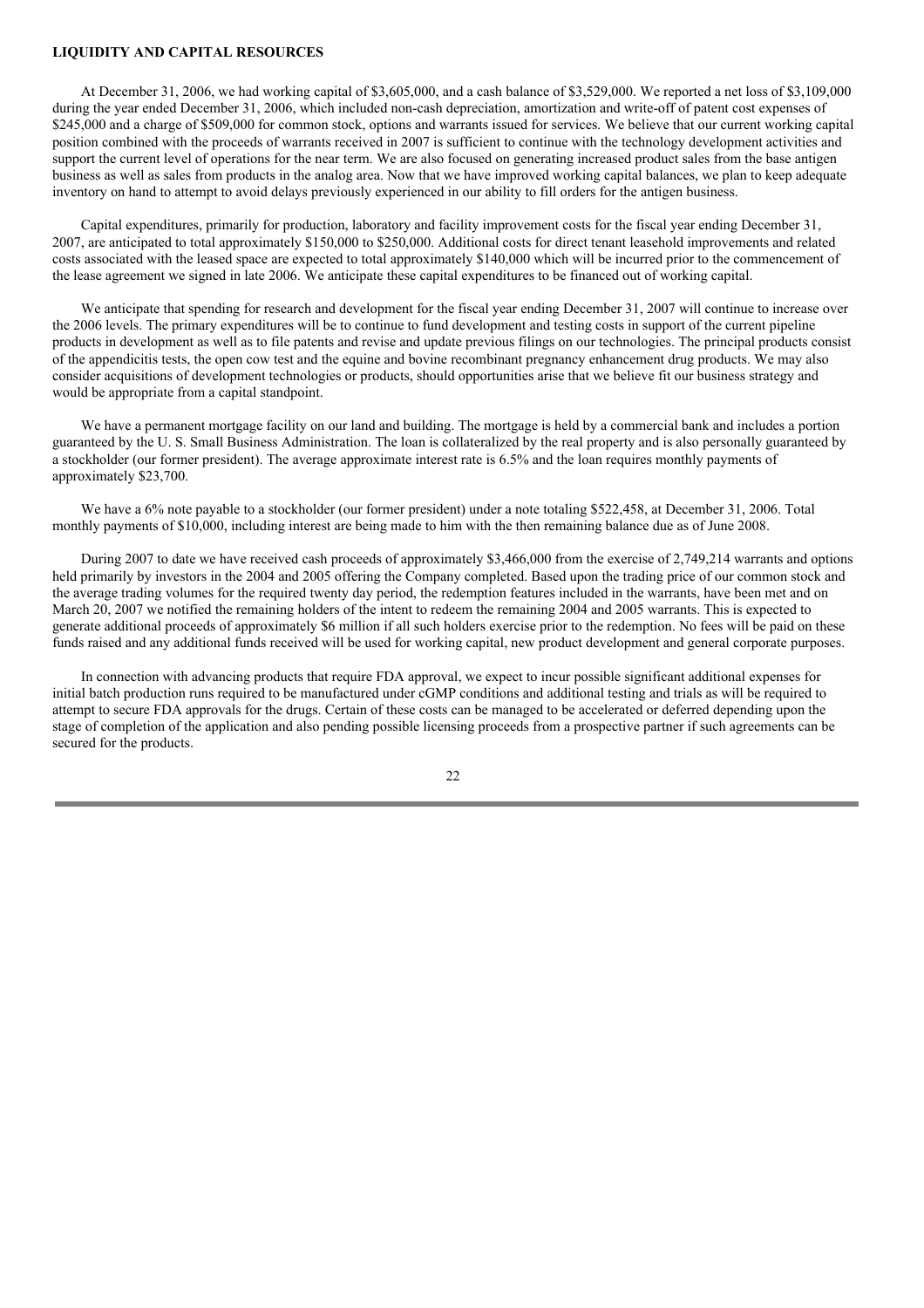For at least the first part of 2007, we expect to continue to incur cash losses from operations. While recent increases in revenues will provide limited additional cash flow from such sales margins, additional expenses for contract services in product development will more than offset these amounts. Our plans to bridge such cash shortfalls in 2007 include the following:

- 1. Use the approximate \$3,466,000 received to date in 2007 to date from the exercise of options and warrants and probable additional exercise proceeds of up to \$6 million, from the exercise of the 2004 and 2005 warrants due to the redemption notices that have been issued.
- 2. Explore revenue opportunities from licensing, partnering or limited research product sales of one or more of the new drugs under development.
- 3. Continue to refine and develop the bovine early pregnancy test to achieve the milestones as anticipated to be required under the Merial agreement and reach a "re-start" agreement of the dates with Merial on that agreement, to provide the Company with milestone payments.

### **Operating Activities**

Net cash consumed by operating activities was \$2,569,000 during the year ended December 31, 2006. Cash was consumed by the loss of \$3,109,000, less non-cash expenses of \$509,000 for stock-based compensation and \$245,000 for depreciation, amortization and write-off of patent costs. An increase in accounts receivable of \$103,000 due to the higher sales levels combined with a reduction of \$89,000 in accounts payable and accruals due to the higher available cash balances at year end 2006.

Net cash consumed by operating activities was \$1,611,000 during the year ended December 31, 2005. Cash was consumed by the loss of \$2,114,000, less non-cash expenses of \$214,000 for stock and options issued for services and \$250,000 for depreciation and amortization, including \$19,000 associated with the amortization of the consulting agreement signed in January 2004. An increase in accounts receivable of \$69,000, net of increases of \$181,000 in inventories and a net increase of \$34,000 in prepaid expenses and other current assets. Additionally there was a net increase of \$323,000 in accounts payable and accruals.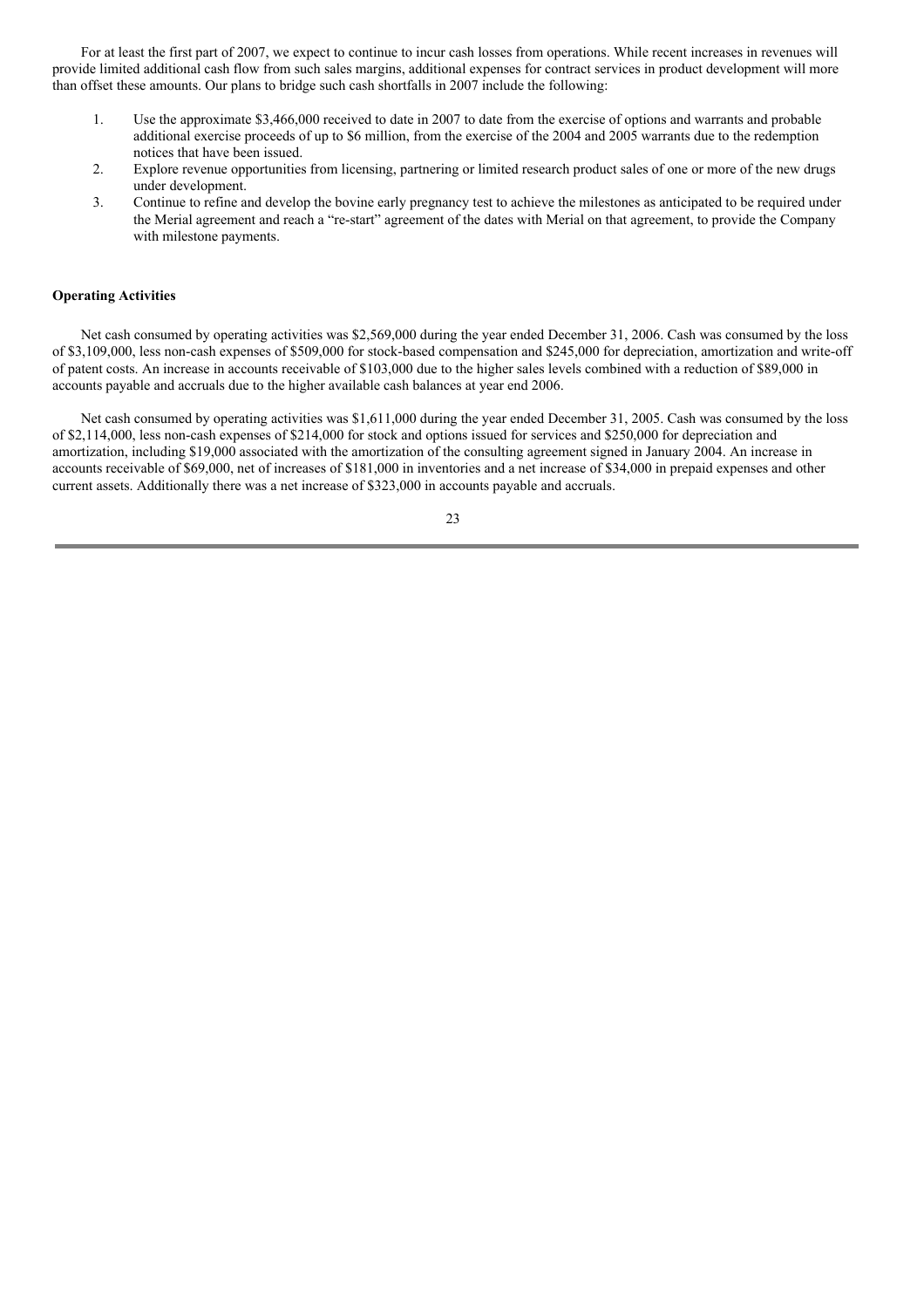#### **Investing Activities**

Net cash outflows from investing activities consumed \$232,000 during the year ended December 31, 2006. The outflow was primarily attributable to purchases of property and equipment and intangibles.

Net cash outflows from investing activities consumed \$198,000 during the year ended December 31, 2005. The outflow was attributable to purchases of property and equipment and intangibles.

#### **Financing Activities**

Net cash inflows from financing activities generated \$4,350,000 during the year ended December 31, 2006. The Company received net proceeds of \$2,220,000 from the sale of common stock and \$2,383,000 from the proceeds from the exercise of stock warrants and options. The Company repaid \$273,000, under its debt agreements, including the \$100,000 principal reduction on the Hurst debt as part of the litigation settlement in 2006.

Net cash inflows from financing activities generated \$3,211,000 during the year ended December 31, 2005. The Company received net proceeds of \$3,362,000 from the sale of common stock during 2005. During 2005, the Company repaid \$151,000 under its debt agreements.

#### **Critical Accounting Policies**

The Company's financial position, results of operations and cash flows are impacted by the accounting policies the Company has adopted. In order to get a full understanding of the Company's financial statements, one must have a clear understanding of the accounting policies employed. A summary of the Company's critical accounting policies follows:

**Accounts Receivable:** Accounts receivable balances are stated net of allowances for doubtful accounts. The Company records allowances for doubtful accounts when it is probable that the accounts receivable balance will not be collected. When estimating the allowances for doubtful accounts, the Company takes into consideration such factors as its day-to-day knowledge of the financial position of specific clients, the industry and size of its clients. A financial decline of any one of the Company's large clients could have an adverse and material effect on the collectibility of receivables and thus the adequacy of the allowance for doubtful accounts. Increases in the allowance for doubtful accounts are recorded as charges to bad debt expense and are reflected in other operating expenses in the Company's statements of operations. Write-offs of uncollectible accounts are charged against the allowance for doubtful accounts.

**Inventories:** The Company's inventory is a significant component of current assets and is stated at the lower of cost or market. The Company regularly reviews inventory quantities on hand and records provisions for excess or obsolete inventory based primarily on its estimated forecast of product demand, market conditions, production requirements and technological developments. Significant or unanticipated changes to the Company's forecasts of these items, either adverse or positive, could impact the amount and timing of any additional provisions for excess or obsolete inventory that may be required.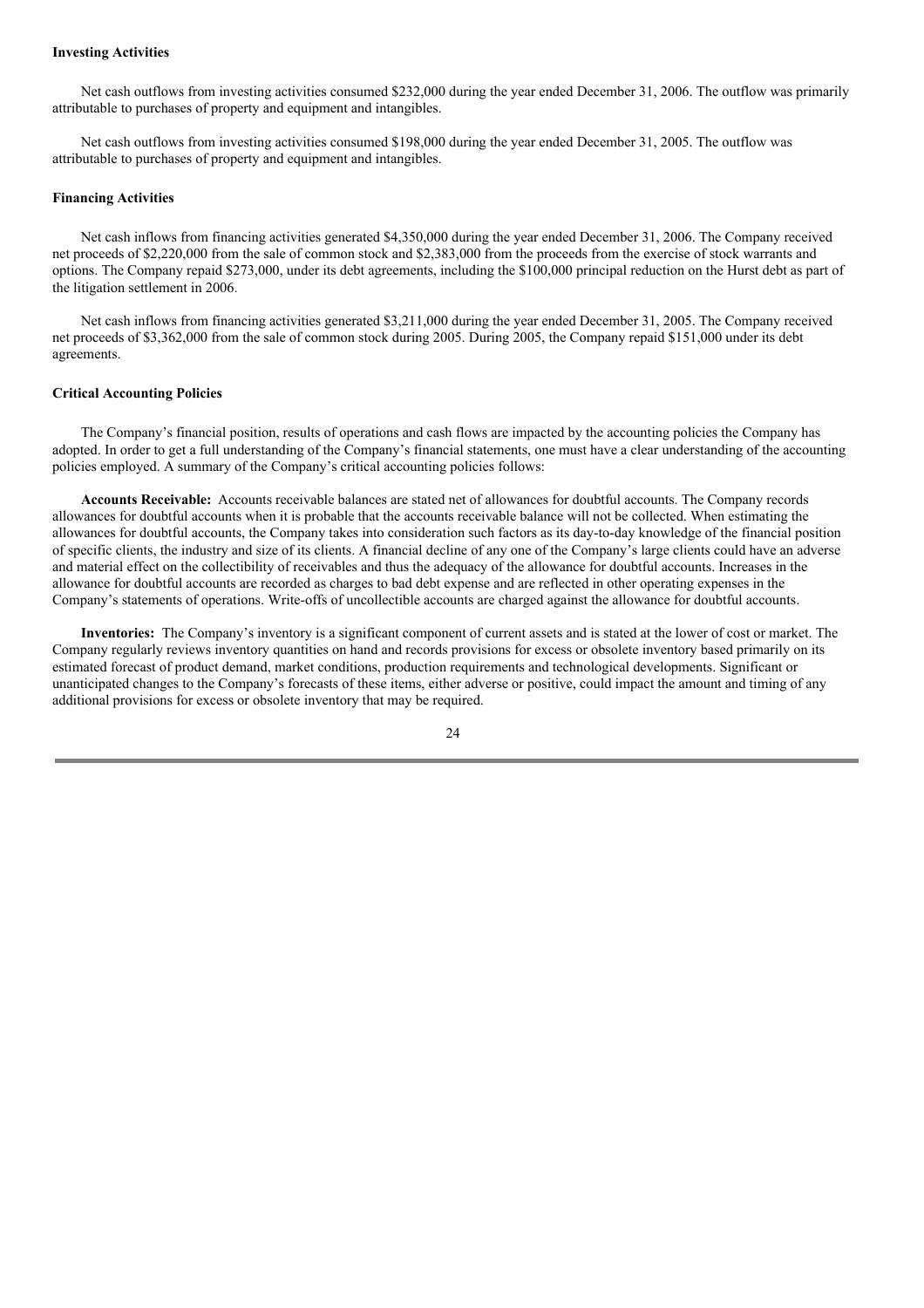**Long-Lived Assets:** The Company records property and equipment at cost. Depreciation of the assets is recorded on the straight-line basis over the estimated useful lives of the assets. Dispositions of property and equipment are recorded in the period of disposition and any resulting gains or losses are charged to income or expense when the disposal occurs. The carrying value of the Company's long-lived assets is periodically reviewed to determine that such carrying amounts are not in excess of estimated market value. Goodwill is reviewed annually for impairment by comparing the carrying value to the present value of its expected cash flows or future value. For the years ended December 31, 2006 and 2005, the required annual testing resulted in no impairment charge.

**Revenue Recognition:** The Company's revenues are recognized when products are shipped or delivered to unaffiliated customers. The Securities and Exchange Commission's Staff Accounting Bulletin (SAB) No. 101, "Revenue Recognition" provides guidance on the application of generally accepted accounting principles to select revenue recognition issues. The Company has concluded that its revenue recognition policy is appropriate and in accordance with SAB No. 101. Revenue is recognized under development and distribution agreements only after the following criteria are met: (i) there exists adequate evidence of the transactions; (ii) delivery of goods has occurred or services have been rendered; and (iii) the price is not contingent on future activity and collectibility is reasonably assured.

**Stock-based Compensation**: SFAS No. 123, Accounting for Stock-Based Compensation, defines a fair-value-based method of accounting for stock-based employee compensation plans and transactions in which an entity issues its equity instruments to acquire goods or services from non-employees, and encourages but does not require companies to record compensation cost for stock-based employee compensation plans at fair value. Prior to January 1, 2006, the Company chose to account for employee stock-based compensation using the intrinsic value method prescribed in Accounting Principles Board Opinion No. 25 (APB No. 25), Accounting for Stock Issued to Employees, and related interpretations. Accordingly, prior to January 1, 2006, employee compensation cost for stock options was measured as the excess, if any, of the estimated fair value of the Company's stock at the date of the grant over the amount an employee must pay to acquire the stock.

In December 2004, the FASB issued SFAS No. 123 (R) Share-Based Payment, which addresses the accounting for share-based payment transactions. SFAS No. 123(R) eliminates the ability to account for share-based compensation transactions using APB Opinion No. 25, and generally requires instead that such transactions be accounted and recognized in the statement of income based on their fair value. SFAS No. 123 (R) was effective and adopted by the Company as of January 1, 2006.

Transactions in which the Company issues stock-based compensation for goods or services received from non-employees are accounted for based on the fair value of the consideration received or the fair value of the equity instruments issued, whichever is the more reliably measurable. The Company often utilizes pricing models in determining the fair values of options and warrants issued as stockbased compensations to non-employees. These pricing models utilize the market price of the Company's common stock and the exercise price of the option or warrant, as well as time value and volatility factors underlying the positions.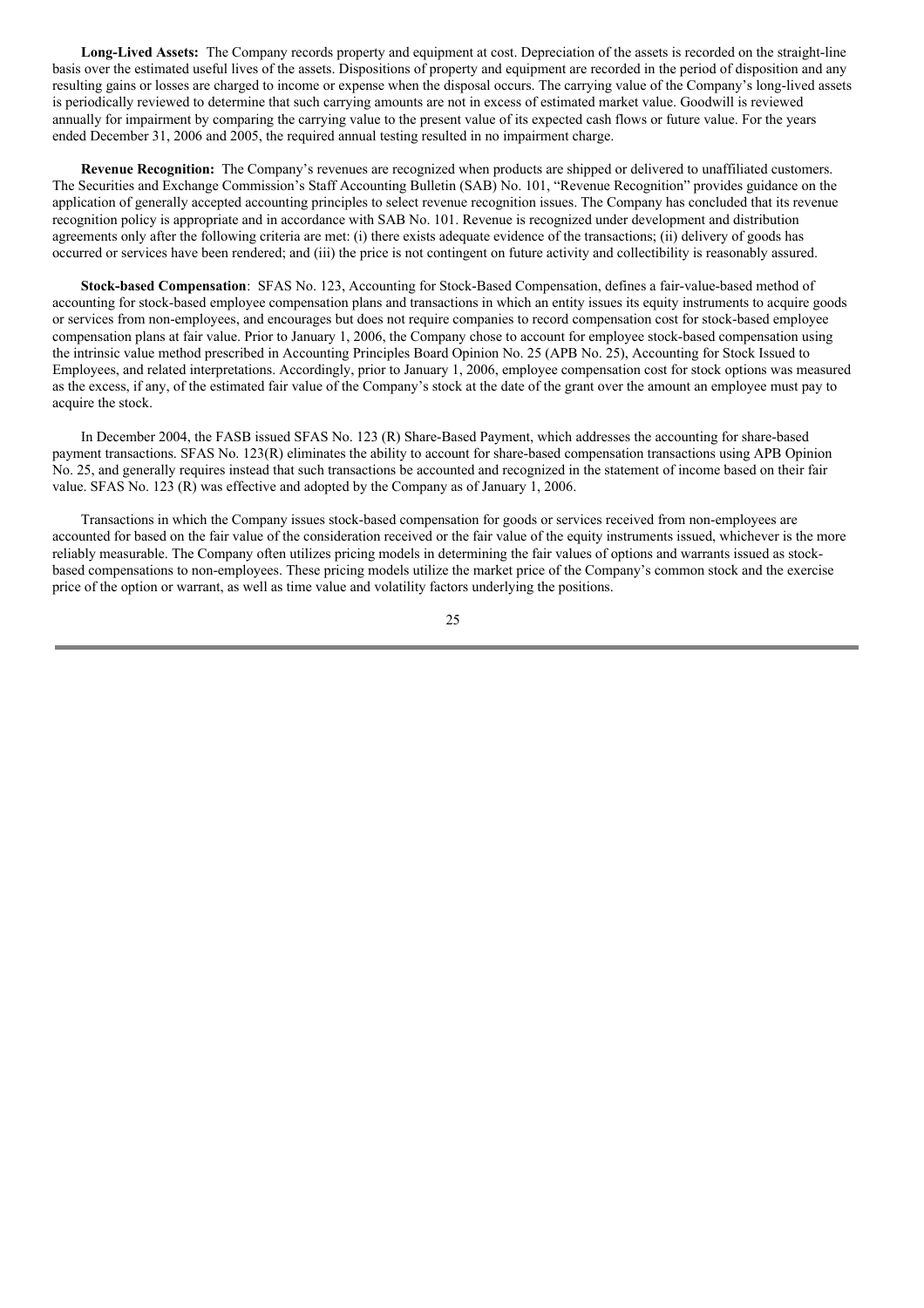#### **Recently Issued Accounting Pronouncements:**

In February 2007, the FASB issued Statement No. 159, "*The Fair Value Option for Financial Assets and Financial Liabilities – Including an amendment to FASB Statement No. 115".* This statement permits companies to choose to measure many financial instruments and other items at fair value. The objective is to improve financial reporting by providing entities with the opportunity to mitigate volatility in reported earnings caused by measuring related assets and liabilities differently without having to apply complex hedge accounting provisions. This Statement is expected to expand the use of fair value measurement of accounting for financial instruments. This statement applies to all entities, including not for profit. The fair value option established by this statement permits all entities to measure eligible items at fair value at specified election dates. This statement is effective as of the beginning of an entity's first fiscal year that begins after November 15, 2007. The Company is currently assessing the impact adoption of SFAS No. 159 will have on its financial statements.

In September 2006, the FASB issued SFAS No. 157, "*Fair Value Measurement*". This statement defines fair value, establishes a framework for measuring fair value in generally accepted accounting principles, and expands disclosures about fair value measurements. This statement applies under other accounting pronouncements that require or permit fair value measurements. SFAS No. 157 is effective for fiscal years beginning after November 15, 2007. The Company is currently assessing the impact of the adoption of SFAS No. 157 will have on its financial statements.

In July 2006, the FASB issued FASB Interpretation No.48, "*Accounting for Uncertainty in Income Taxes, an interpretation of FASB Statement 109*"("FIN 48") which clarifies the accounting for uncertainty in income taxes recognized in accordance with SFAS No. 109, "*Accounting for Income Taxes*." FIN 48 is a comprehensive model for how a company should recognize, measure, present, and disclose in its financial statements uncertain tax positions that the company has taken or expects to take on a tax return. If an income tax position exceeds a more likely than not (greater than 50%) probability of success upon tax audit, the company will recognize an income tax benefit in its financial statements. Additionally, companies are required to accrue interest and related penalties, if applicable, on all tax exposures consistent with jurisdictional tax laws. The effective date of this interpretation will be fiscal years beginning after December 15, 2006 and the Company is currently in the process of evaluating the impact of this interpretation on its financial statements.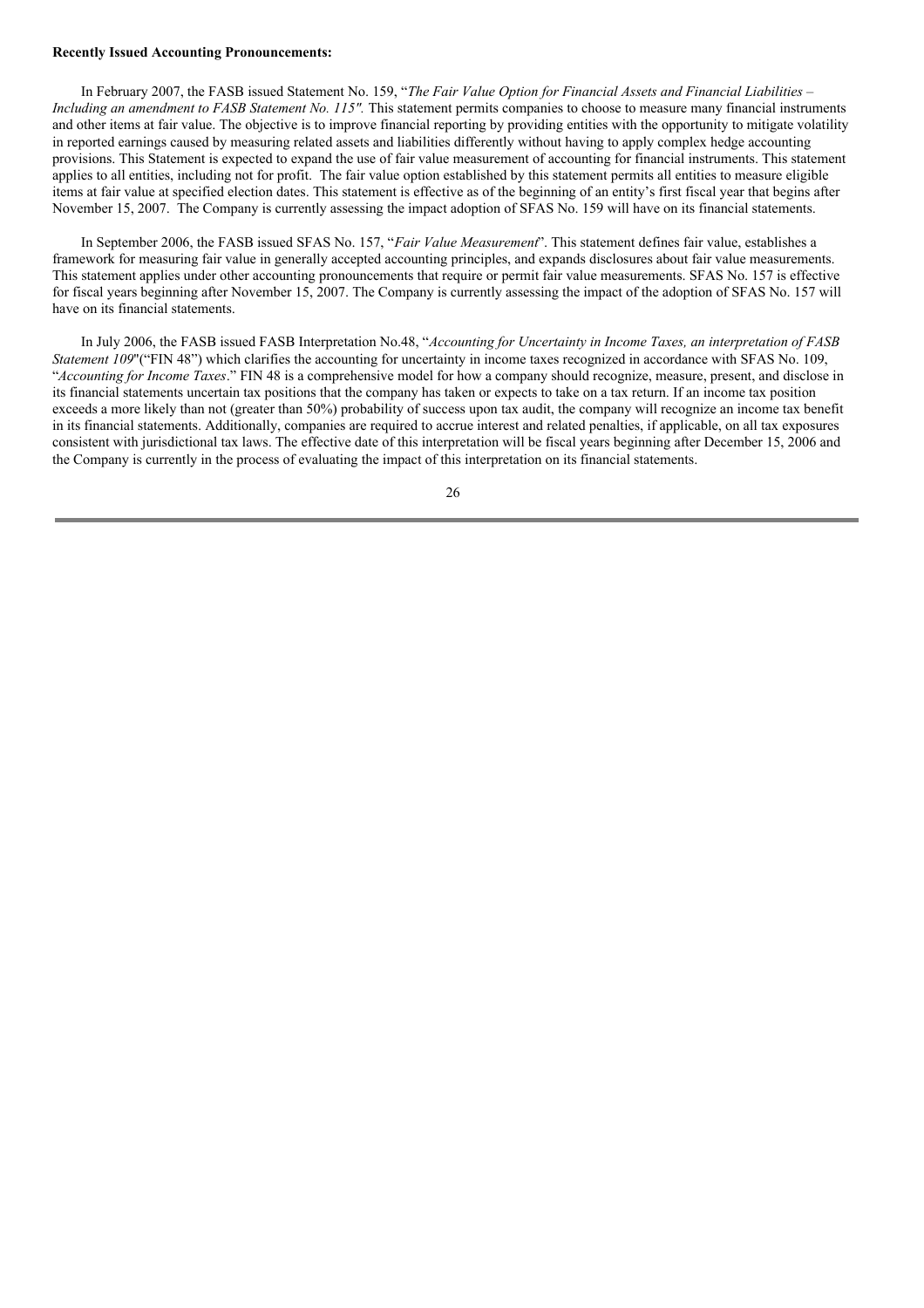## **ITEM 7. FINANCIAL STATEMENTS**

## REPORT OF INDEPENDENT REGISTERED PUBLIC ACCOUNTING FIRM

Board of Directors and Stockholders AspenBio Pharma, Inc.

We have audited the accompanying balance sheet of AspenBio Pharma, Inc., ("the Company") as of December 31, 2006, and the related statements of operations, stockholders' equity and cash flows for each of the years in the two-year period ended December 31, 2006. These financial statements are the responsibility of the Company's management. Our responsibility is to express an opinion on these financial statements based on our audits.

We conducted our audits in accordance with the standards of the Public Company Accounting Oversight Board (United States). Those standards require that we plan and perform the audit to obtain reasonable assurance about whether the financial statements are free of material misstatement. An audit includes examining, on a test basis, evidence supporting the amounts and disclosures in the financial statements. An audit also includes assessing the accounting principles used and significant estimates made by the management, as well as evaluating the overall financial statement presentation. We believe that our audits provide a reasonable basis for our opinion.

In our opinion, the financial statements referred to above present fairly, in all material respects, the financial position of AspenBio Pharma, Inc. as of December 31, 2006, and the results of its operations and its cash flows for each of the years in the two-year period ended December 31, 2006, in conformity with accounting principles generally accepted in the United States of America.

As discussed in Note 1 to the financial statements, effective January 1, 2006, the Company adopted Statement of Financial Accounting Standards No. 123 (R), "Share Based Payment".

GHP HORWATH, P.C.

/s/ GHP Horwath, P.C.

Denver, Colorado March 23, 2007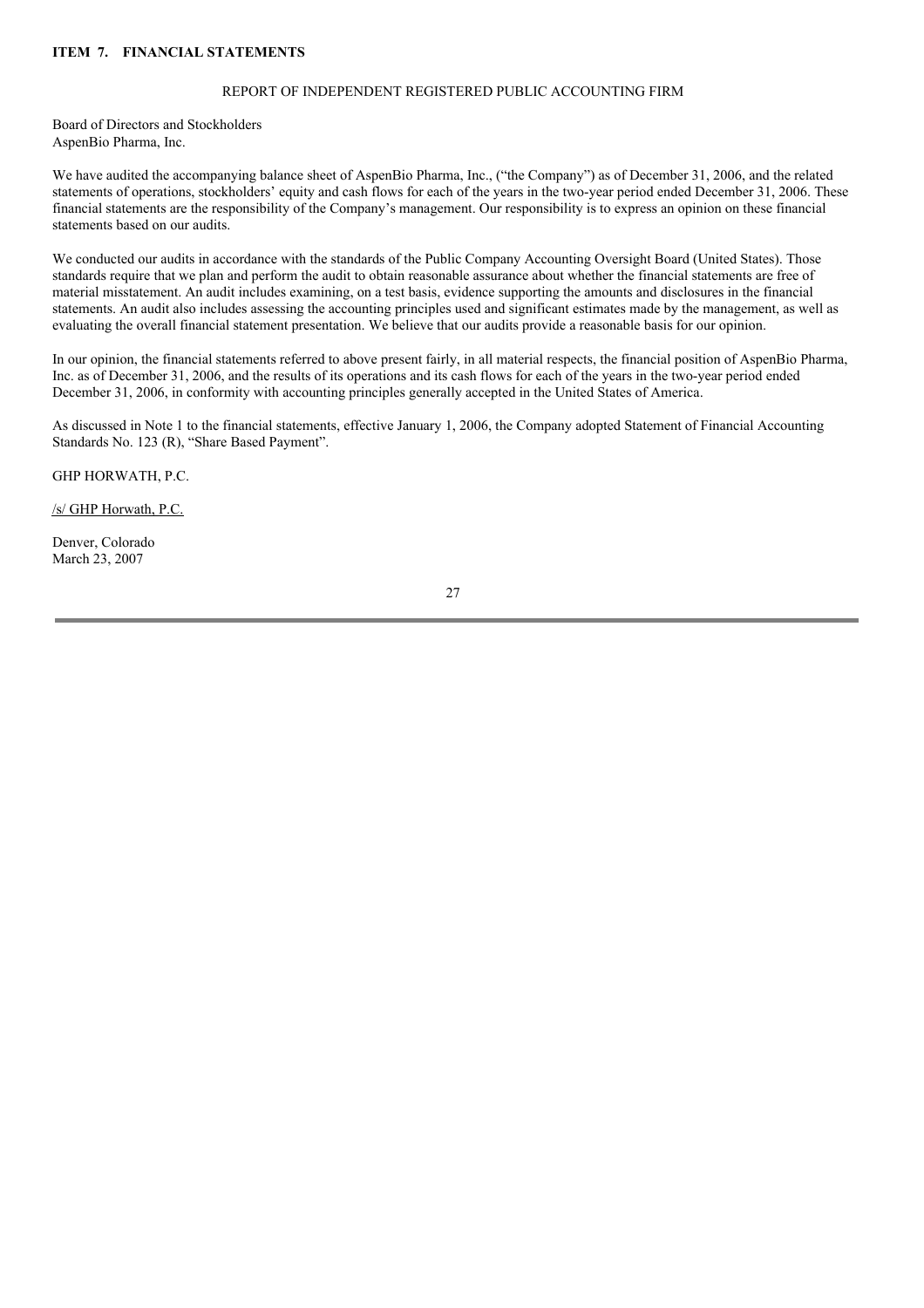### **AspenBio Pharma, Inc. Balance Sheet December 31, 2006**

| Assets                                                    |    |                |
|-----------------------------------------------------------|----|----------------|
| Current assets:<br>Cash                                   | \$ | 3,529,262      |
| Accounts receivable, net (Note 10)                        |    | 368,444        |
| Inventories (Note 3)                                      |    | 349,698        |
| Prepaid expenses and other current assets                 |    | 58,036         |
| Total current assets                                      |    | 4,305,440      |
| Property and equipment, net (Notes 4 and 6)               |    | 3,307,999      |
| Other assets:                                             |    |                |
| Goodwill                                                  |    | 387,239        |
| Other intangibles (Note 5)                                |    | 710,574        |
| Other long term asset                                     |    | 36,945         |
| Total other assets                                        |    | 1,134,758      |
| Total assets                                              | \$ | 8,748,197      |
| LIABILITIES AND STOCKHOLDERS' EQUITY                      |    |                |
| Current liabilities:                                      |    |                |
| Accounts payable                                          | \$ | 375,062        |
| Accrued expenses (Note 6)                                 |    | 140,935        |
| Current portion of notes payable:                         |    |                |
| Mortgage note (Note 6)                                    |    | 85,457         |
| Related party (Note 6)                                    |    | 91,132         |
| Installment obligation                                    |    | 7,912          |
| Total current liabilities                                 |    | 700,498        |
| Mortgage note payable, less current portion (Note 6)      |    | 2,945,422      |
| Note payable, related party (Note 6)                      |    | 431,326        |
| Installment obligation, less current portion              |    | 25,978         |
| Deferred revenue (Note 2)                                 |    | 200,000        |
| Other long term obligation                                |    | 20,000         |
| <b>Total liabilities</b>                                  |    | 4,323,224      |
| Commitments and contingencies (Note 10)                   |    |                |
| Stockholders' equity (Notes 7 and 8):                     |    |                |
| Common stock, no par value, 60,000,000 shares authorized; |    |                |
| 19,985,248 shares issued and outstanding                  |    | 14,607,961     |
| Accumulated deficit                                       |    | (10, 182, 988) |
| Total stockholders' equity                                |    | 4,424,973      |
| Total liabilities and stockholders' equity                | S  | 8,748,197      |
|                                                           |    |                |

See Accompanying Notes to Financial Statements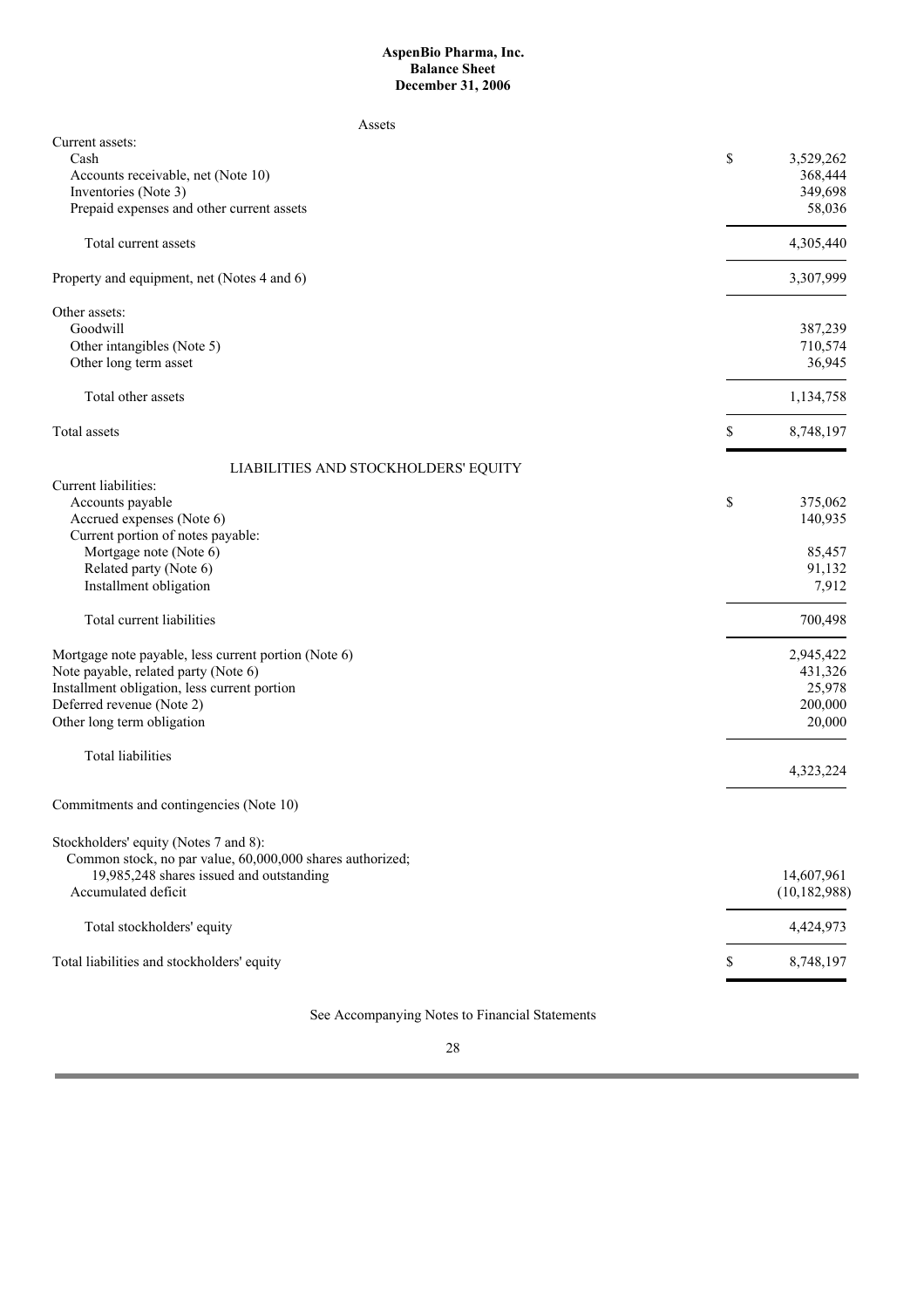#### **AspenBio Pharma, Inc. Statements of Operations Years ended December 31,**

|                                                                                        |                    | 2006                   |    |                      |
|----------------------------------------------------------------------------------------|--------------------|------------------------|----|----------------------|
| <b>Sales</b><br>Cost of sales                                                          | S                  | 1,140,209<br>756,706   | \$ | 859,921<br>508,612   |
| Gross profit<br>Other revenue - fee (Note 10)                                          |                    | 383,503<br>50,000      |    | 351,309              |
| Operating expenses:<br>Selling, general and administrative<br>Research and development |                    | 1,973,006<br>1,412,282 |    | 1,403,400<br>850,137 |
| Total operating expenses                                                               |                    | 3,385,288              |    | 2,253,537            |
| Operating loss                                                                         |                    | (2,951,785)            |    | (1,902,228)          |
| Other income (expense):<br>Interest expense<br>Interest income                         |                    | (245,958)<br>88,912    |    | (255, 116)<br>43,555 |
| Total other (expense)                                                                  |                    | (157, 046)             |    | (211, 561)           |
| Net loss                                                                               | $\mathbf{\hat{S}}$ | (3, 108, 831)          | \$ | (2, 113, 789)        |
| Basic and diluted loss per share                                                       | \$                 | (.18)                  | \$ | (.15)                |
| Basic and diluted weighted average<br>shares outstanding                               |                    | 17,400,327             |    | 14,388,484           |

See Accompanying Notes to Financial Statements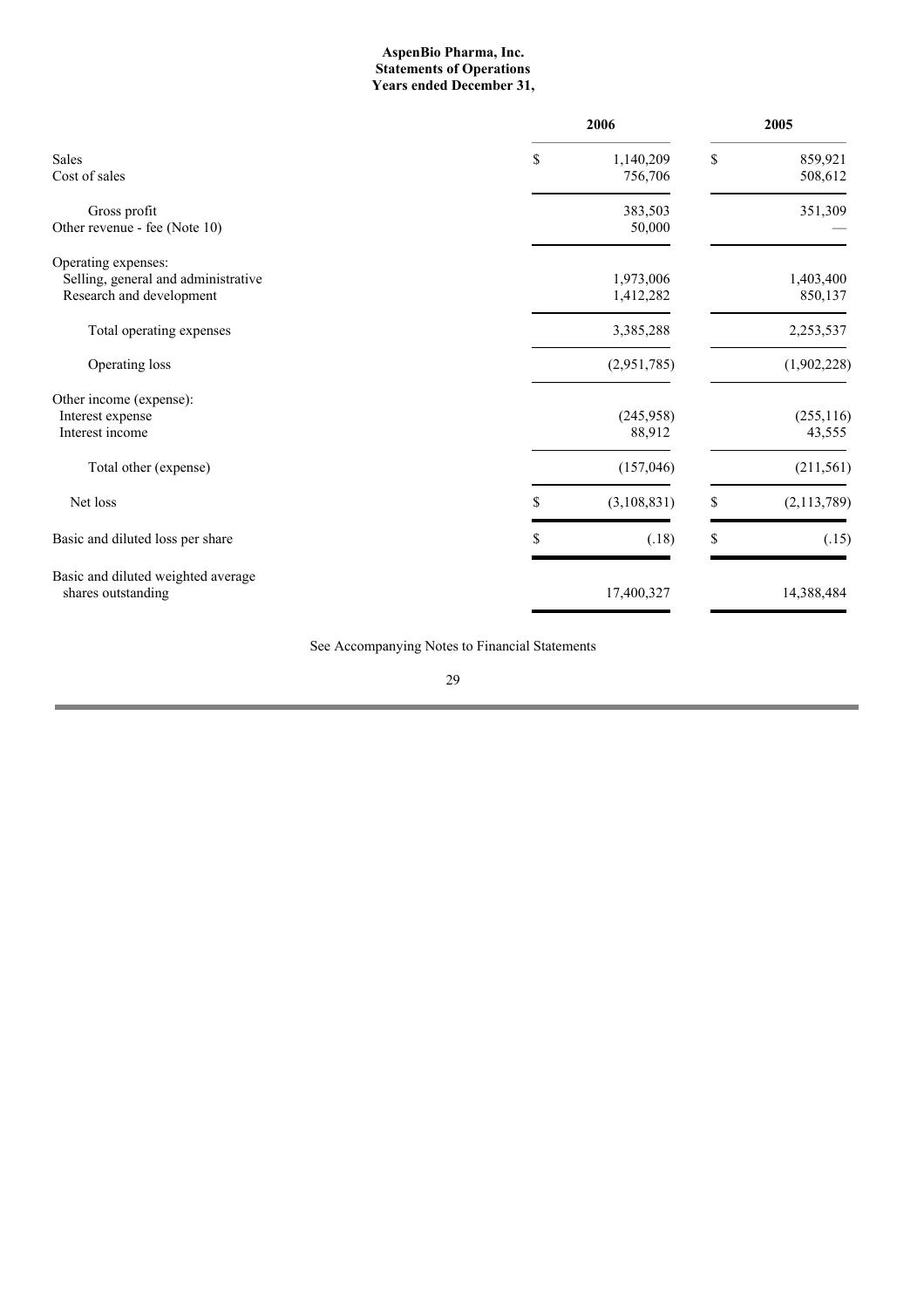#### **AspenBio Pharma, Inc. Statements of Stockholders' Equity Years ended December 31, 2006 and 2005**

|                                                                                                                                            | <b>Common Stock</b> |              |            |                        |    |               |
|--------------------------------------------------------------------------------------------------------------------------------------------|---------------------|--------------|------------|------------------------|----|---------------|
|                                                                                                                                            | <b>Shares</b>       |              | Amount     | Accumulated<br>deficit |    | <b>Total</b>  |
| Balance, December 31, 2004                                                                                                                 | 11,713,143          | $\mathbb{S}$ | 5,919,695  | \$<br>(4,960,368)      | \$ | 959,327       |
| Common stock issued for<br>cash, net of offering expenses<br>of \$195,590, (including<br>190,805 shares issued in<br>settlement for delay) | 4,256,975           |              | 3,362,302  |                        |    | 3,362,302     |
| Common stock issued for<br>consulting and compensation<br>services                                                                         | 85,200              |              | 79,650     |                        |    | 79,650        |
| Stock options issued for services                                                                                                          |                     |              | 134,702    |                        |    | 134,702       |
| Net loss for the year                                                                                                                      |                     |              |            | (2, 113, 789)          |    | (2, 113, 789) |
| Balance, December 31, 2005                                                                                                                 | 16,055,318          |              | 9,496,349  | (7,074,157)            |    | 2,422,192     |
| Common stock issued for cash                                                                                                               | 1,585,714           |              | 2,220,000  |                        |    | 2,220,000     |
| Common stock options<br>and warrants exercised                                                                                             | 2,344,216           |              | 2,382,853  |                        |    | 2,382,853     |
| Stock based compensation<br>issued for services                                                                                            |                     |              | 508,759    |                        |    | 508,759       |
| Net loss for the year                                                                                                                      |                     |              |            | (3,108,831)            |    | (3,108,831)   |
| Balance, December 31, 2006                                                                                                                 | 19,985,248          | \$           | 14,607,961 | \$<br>(10, 182, 988)   | \$ | 4,424,973     |

See Accompanying Notes to Financial Statements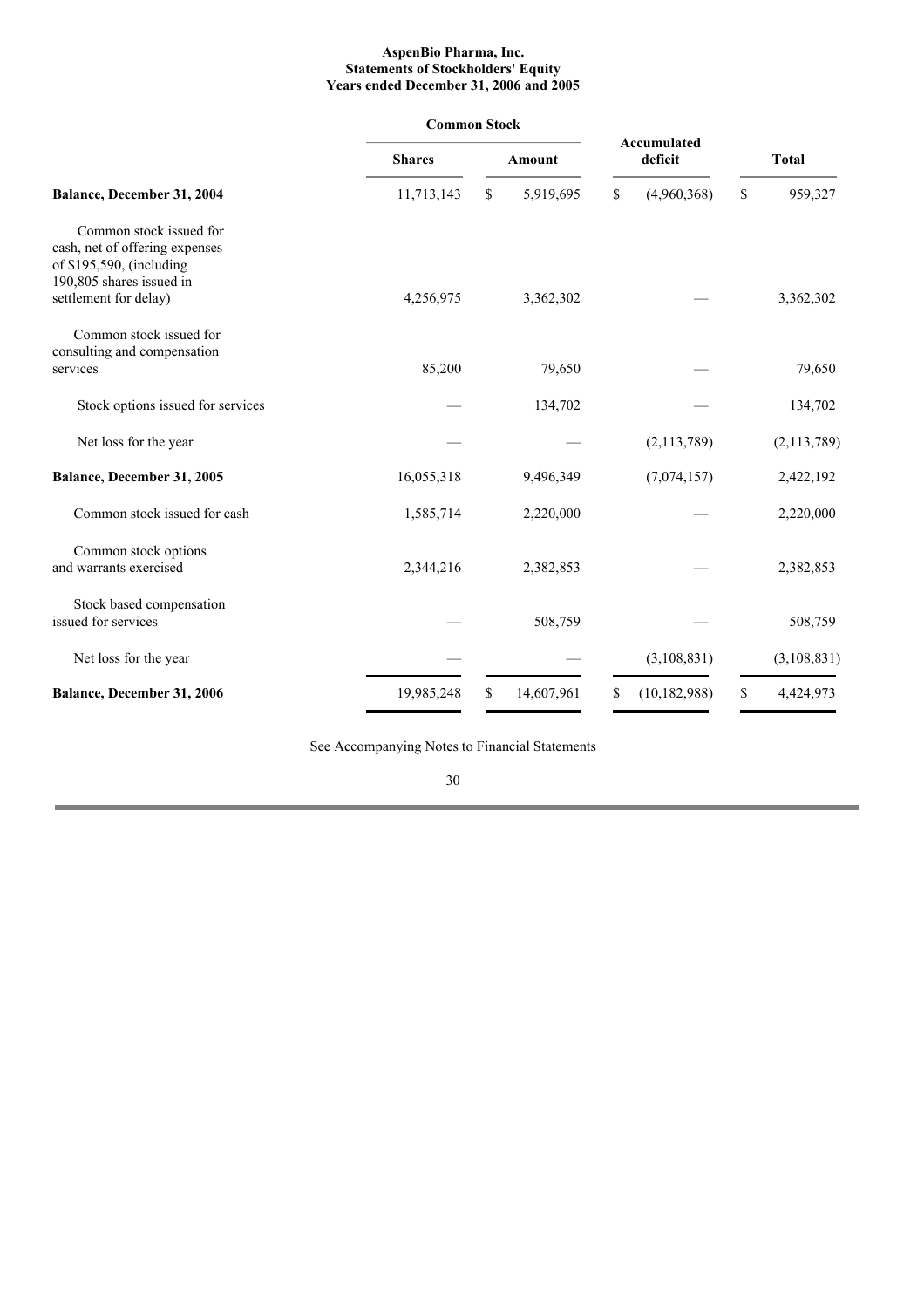## **AspenBio Pharma, Inc. Statements of Cash Flows Years ended December 31,**

|                                                |           | 2006        | 2005              |
|------------------------------------------------|-----------|-------------|-------------------|
| Cash flows from operating activities           |           |             |                   |
| Net loss                                       | \$        | (3,108,831) | \$<br>(2,113,789) |
| Adjustments to reconcile net loss to           |           |             |                   |
| net cash used by operating activities          |           |             |                   |
| Depreciation, amortization and write-off       |           | 244,663     | 249,927           |
| Stock based compensation for services          |           | 508,759     | 214,352           |
| (Increase) decrease in:                        |           |             |                   |
| Accounts receivable                            |           | (103, 333)  | (68, 655)         |
| Inventories                                    |           | 33,453      | (180, 748)        |
| Prepaid expenses and other current assets      |           | (54, 934)   | (34, 338)         |
| Increase (decrease) in:                        |           |             |                   |
| Accounts payable                               |           | (86,068)    | 320,600           |
| Accrued liabilities                            |           | (3,026)     | 2,064             |
| Net cash used by operating activities          |           | (2,569,317) | (1,610,587)       |
| Cash flows from investing activities           |           |             |                   |
| Purchases of property and equipment            |           | (93, 448)   | (55,281)          |
| Patent and trademark application costs         |           | (138, 589)  | (142, 386)        |
| Net cash used by investing activities          |           | (232, 037)  | (197, 667)        |
| Cash flows from financing activities           |           |             |                   |
| Repayment of notes payable                     |           | (273, 127)  | (151, 263)        |
| Proceeds from receipt of lease deposit         |           | 20,000      |                   |
| Proceeds from issuance of common stock         |           | 2,220,000   | 3,362,302         |
| Proceeds from exercise of warrants and options |           | 2,382,853   |                   |
| Net cash provided by financing activities      |           | 4,349,726   | 3,211,039         |
| Net increase in cash                           |           | 1,548,372   | 1,402,785         |
| Cash at beginning of year                      |           | 1,980,890   | 578,105           |
| Cash at end of year                            | \$        | 3,529,262   | \$<br>1,980,890   |
|                                                | Continued |             |                   |

31

i.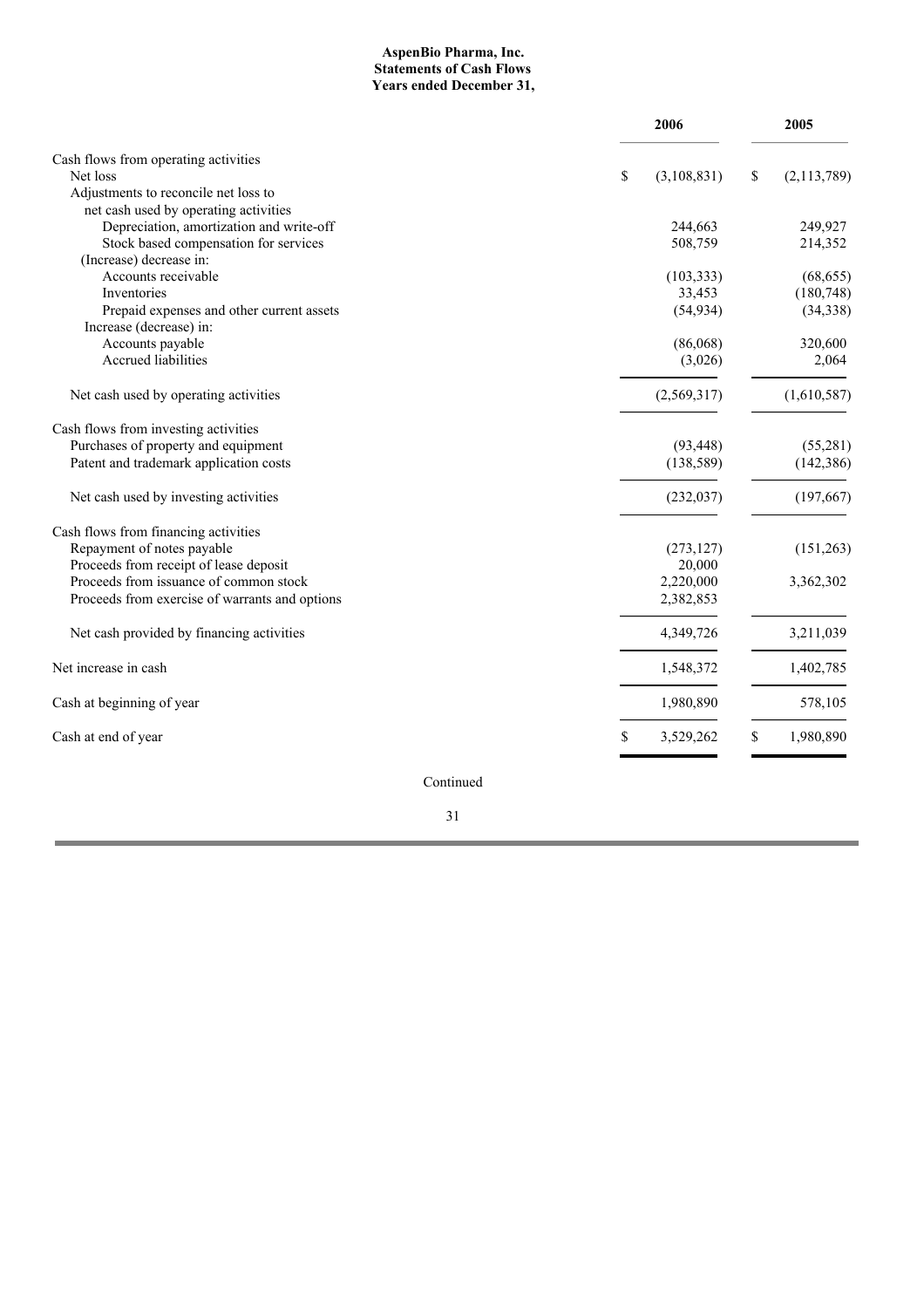#### **AspenBio Pharma, Inc. Statements of Cash Flows (Continued) Years ended December 31,**

|                                                                                                                |    | 2006    |   | 2005    |
|----------------------------------------------------------------------------------------------------------------|----|---------|---|---------|
| Supplemental disclosure of cash flow information                                                               |    |         |   |         |
| Cash paid during the year for<br>Interest                                                                      | \$ | 240,000 | S | 262,600 |
| Schedule of non-cash investing and<br>financing transactions:<br>Equipment acquired for installment obligation |    |         | S | 42,000  |

See Accompanying Notes to Financial Statements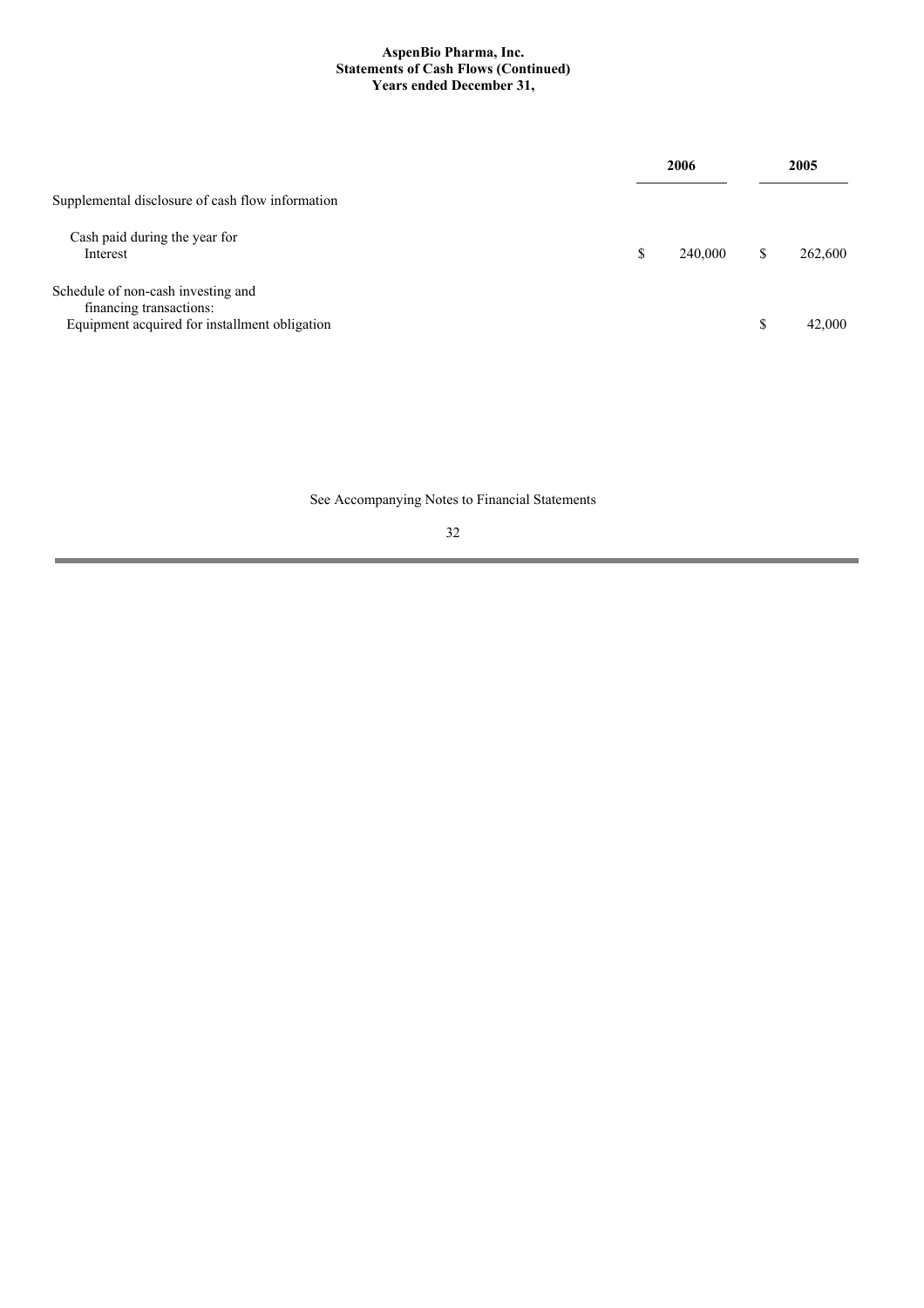## **1. Organization and summary of significant accounting policies:**

#### **Nature of operations:**

AspenBio Pharma, Inc. (the "Company" or "AspenBio Pharma") was organized on July 24, 2000, as a Colorado corporation. AspenBio Pharma is a biotechnology company that operates a base business as a purifier of human and animal antigens, manufacturing approximately 30 products. The current revenue producing products, purified human antigens, are used as standards and controls in diagnostic test kits, antibody purification and in research projects.

The Company's research and development activities consist primarily of the appendicitis blood based test, bovine pregnancy test, equine and bovine pregnancy enhancement drug products.

For at least the first part of 2007, we expect to continue to incur cash losses from operations. While recent increases in revenues will provide limited additional cash flow from such sales margins, additional expenses for contract services in product development will more than offset these amounts. Our plans to bridge such cash shortfalls in 2007 include the following:

- 1. Use the approximate \$3,466,000 received to date in 2007 to date from the exercise of options and warrants and probable additional exercise proceeds of up to \$6 million, from the exercise of the 2004 and 2005 warrants due to the redemption notices that have been issued.
- 2. Explore revenue opportunities from licensing, partnering or limited research product sales of one or more of the new drugs under development.
- 3. Continue to refine and develop the bovine early pregnancy test to achieve the milestones as anticipated to be required under the Merial agreement and reach a "re-start" agreement of the dates with Merial on that agreement, to provide the Company with milestone payments.

#### **Revenue recognition and accounts receivable:**

The Company recognizes revenue when product is shipped or delivered. The Company extends credit to customers generally without requiring collateral. The Company monitors its exposure for credit losses and maintains allowances for anticipated losses. Historically, the Company sells primarily throughout North America. In 2006 one customer based in England accounted for approximately 41.7% of sales.

Revenue is recognized under development and distribution agreements only after the following criteria are met: (i) there exists adequate evidence of the transactions; (ii) delivery of goods has occurred or services have been rendered; and (iii) the price is not contingent on future activity and collectibility is reasonably assured.

Accounts receivable balances are stated net of allowances for doubtful accounts. The Company records allowances for doubtful accounts when it is probable that the accounts receivable balance will not be collected. When estimating the allowances for doubtful accounts, the Company takes into consideration such factors as its day-to-day knowledge of the financial position of specific clients, the industry and size of its clients. A financial decline of any one of the Company's large clients could have an adverse and material effect on the collectibility of receivables and thus the adequacy of the allowance for doubtful accounts. Increases in the allowance for doubtful accounts are recorded as charges to bad debt expense and are reflected in other operating expenses in the Company's statements of operations. Write-offs of uncollectible accounts are charged against the allowance for doubtful accounts. Accounts receivable are stated net of an allowance for doubtful accounts of approximately \$4,500 at December 31, 2006.

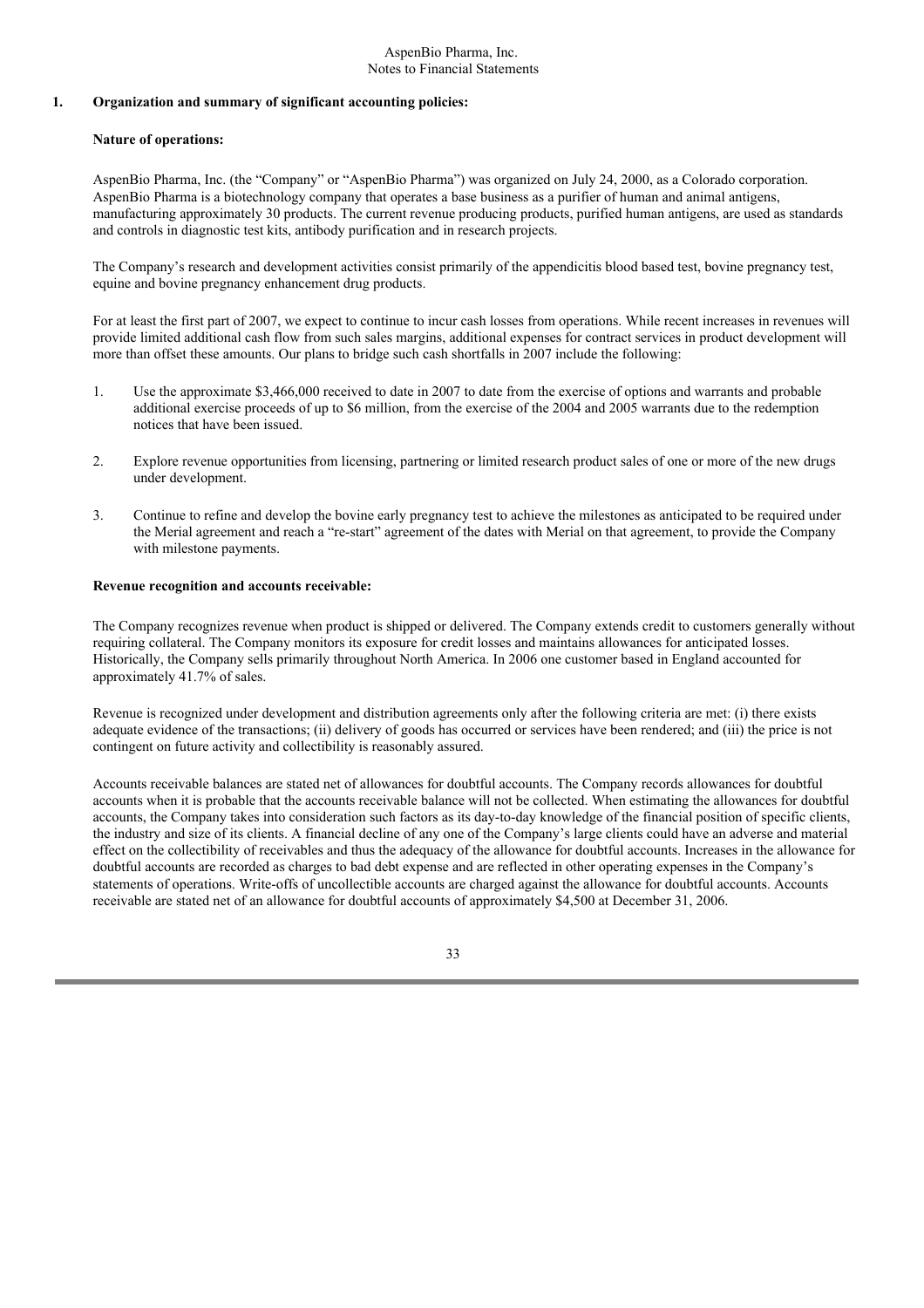#### **Inventories:**

Inventories are stated at the lower of cost or market. Cost is determined on the first-in, first-out (FIFO) method. The elements of cost in inventories include materials, labor and overhead. The Company does not have supply agreements in place for the antigen business raw material purchases. There are several suppliers for our antigen raw material; however in 2006 and 2005 substantially all of our purchases, however, were made from two suppliers. Management believes that its relationships with these two suppliers is strong; however if necessary these relationships can be replaced. If the relationships were to be replaced they may be a short term disruption to operations, a period of time in which products would not be available and additional expenses may be incurred.

## **Property and equipment:**

Property and equipment is stated at cost and is depreciated using the straight-line method over the estimated useful lives of the assets, generally twenty-five years for the building, ten years for land improvements and five years for equipment.

#### **Goodwill and other intangible assets:**

Goodwill, arising from the initial formation of the Company represents the purchase price paid and liabilities assumed in excess of the fair market value of tangible assets acquired. Under Statement of Financial Accounting Standards "SFAS") No. 142, Goodwill and Other Intangible Assets goodwill and intangible assets with indefinite useful lives are not amortized. SFAS No. 142 requires that these assets be reviewed for impairment at least annually, or whenever there is an indication of impairment. Intangible assets with finite lives will continue to be amortized over their estimated useful lives and reviewed for impairment in accordance with SFAS No. 144, Accounting for the Impairment or Disposal of Long-Lived Assets.

SFAS No. 142 requires companies to allocate goodwill to identifiable reporting units, which are then tested for impairment using a two-step process detailed in the statement. The first step requires comparing the fair value of each reporting unit with its carrying amount, including goodwill. If the fair value exceeds the carrying amount, goodwill of the reporting unit is considered not impaired, and the second step of the impairment test is not necessary. If the fair value of the reporting unit does not exceed the carrying amount, the second step of the goodwill impairment test must be performed to measure the amount of impairment loss, if any. This step requires the allocation of the fair value of the reporting unit to the reporting unit's assets and liabilities (including any unrecognized intangible assets) as if the reporting unit had been acquired in a business combination and the fair value of the reporting unit was the price paid to acquire the reporting unit. The excess of the fair value of the reporting unit over its re-evaluated net assets would be the new basis for the reporting unit's goodwill, and any necessary goodwill write down to this new value would be recognized as an impairment expense.

The Company has one reporting unit. The Company performs a goodwill impairment test in the fourth quarter of each year and has determined that there has been no goodwill impairment. A goodwill impairment test will be performed annually in the fourth quarter or upon significant changes in the Company's business environment.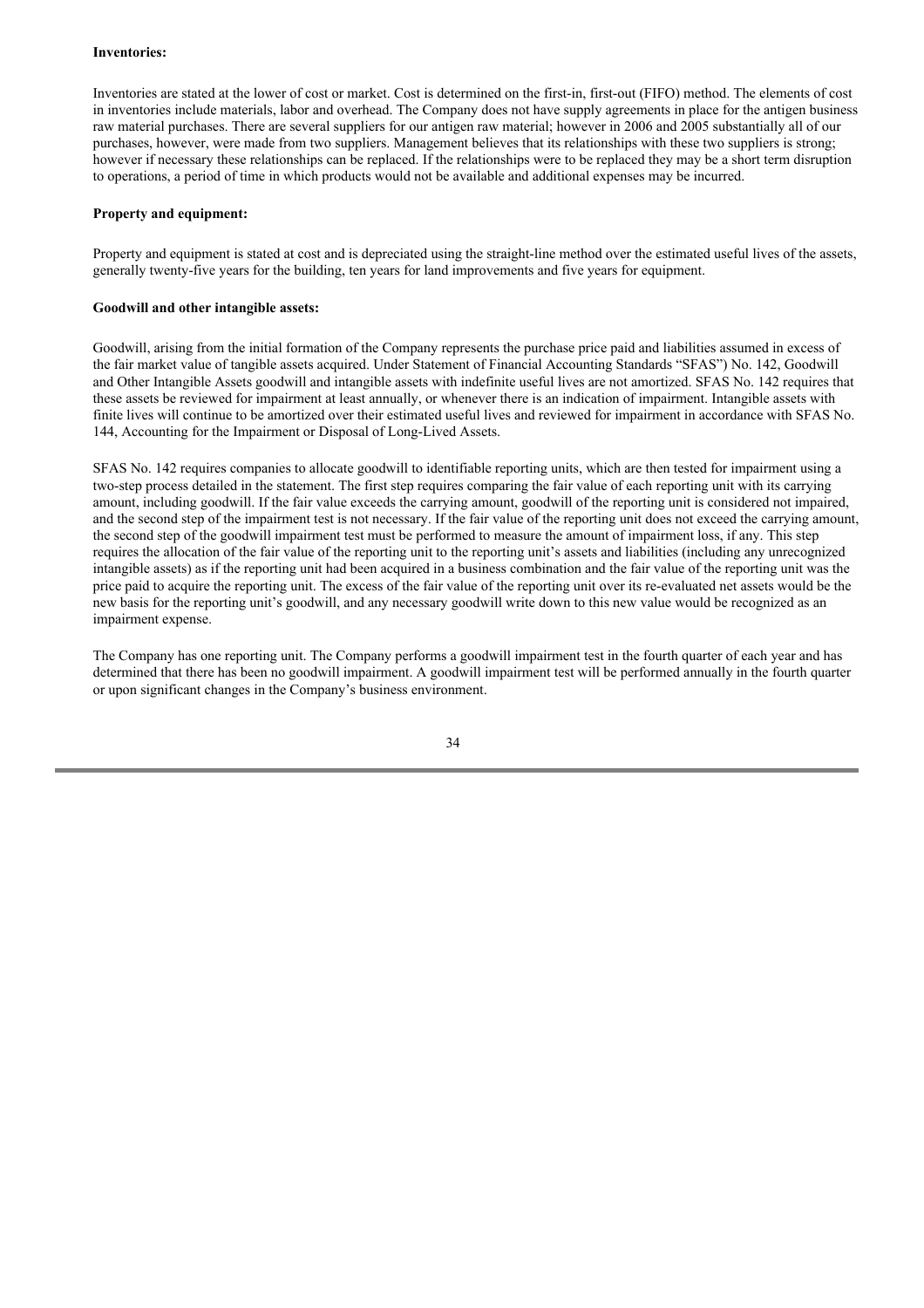#### **Impairment of long-lived assets:**

Management reviews long-lived assets for impairment whenever events or changes in circumstances indicate that the carrying amount of an asset may not be recoverable. Recoverability of assets to be held and used is measured by a comparison of the carrying amount of an asset to future cash flows expected to be generated by the asset. If such assets are considered to be impaired, the impairment to be recognized is measured by the amount by which the carrying amount of the assets exceeds the fair value of the assets. Based on its review, management does not believe that any impairment of long-lived assets exists at December 31, 2006.

### **Research and development:**

Research and development costs are charged to expense as incurred.

### **Use of estimates:**

The preparation of financial statements in conformity with accounting principles generally accepted in the United States of America requires management to make estimates and assumptions that affect reported amounts of assets and liabilities and disclosure of contingent assets and liabilities at the date of the balance sheet and the reported amounts of revenue and expenses during the reporting periods. Actual results could differ significantly from those estimates.

### **Fair value of financials instruments:**

The fair value of the note payable, related party is not practicable to estimate, due to the related party nature of the underlying transactions. The carrying amounts of the Company's other financial instruments approximate fair value because of their variable interest rates and \ or short maturities combined with the recent historical interest rate levels.

Much of the information used to determine fair values is highly subjective and judgmental in nature and, therefore the results may not be precise. In addition, estimates of cash flows, risk characteristics, credit quality and interest rates are all subject to change. Since the fair values are estimated as of the balance sheet date, the amounts, which will actually be realized or paid upon settlement or maturity of the various instruments, could be significantly different.

### **Income taxes:**

The Company accounts for income taxes under the provisions of SFAS No. 109, "Accounting for Income Taxes". Under the asset and liability method of SFAS No. 109, deferred tax assets and liabilities are recognized for the future tax consequences attributable to differences between the financial statement carrying amounts of existing assets and liabilities and their respective tax bases and operating loss and tax credit carryforwards. Deferred tax assets and liabilities are measured using enacted tax rates expected to apply to taxable income in the years in which those temporary differences are expected to be recovered or settled. Under SFAS No. 109, the effect on deferred tax assets and liabilities of a change in tax rates is recognized in operations in the period that includes the enactment date. A valuation allowance is required to the extent any deferred tax assets may not be realizable.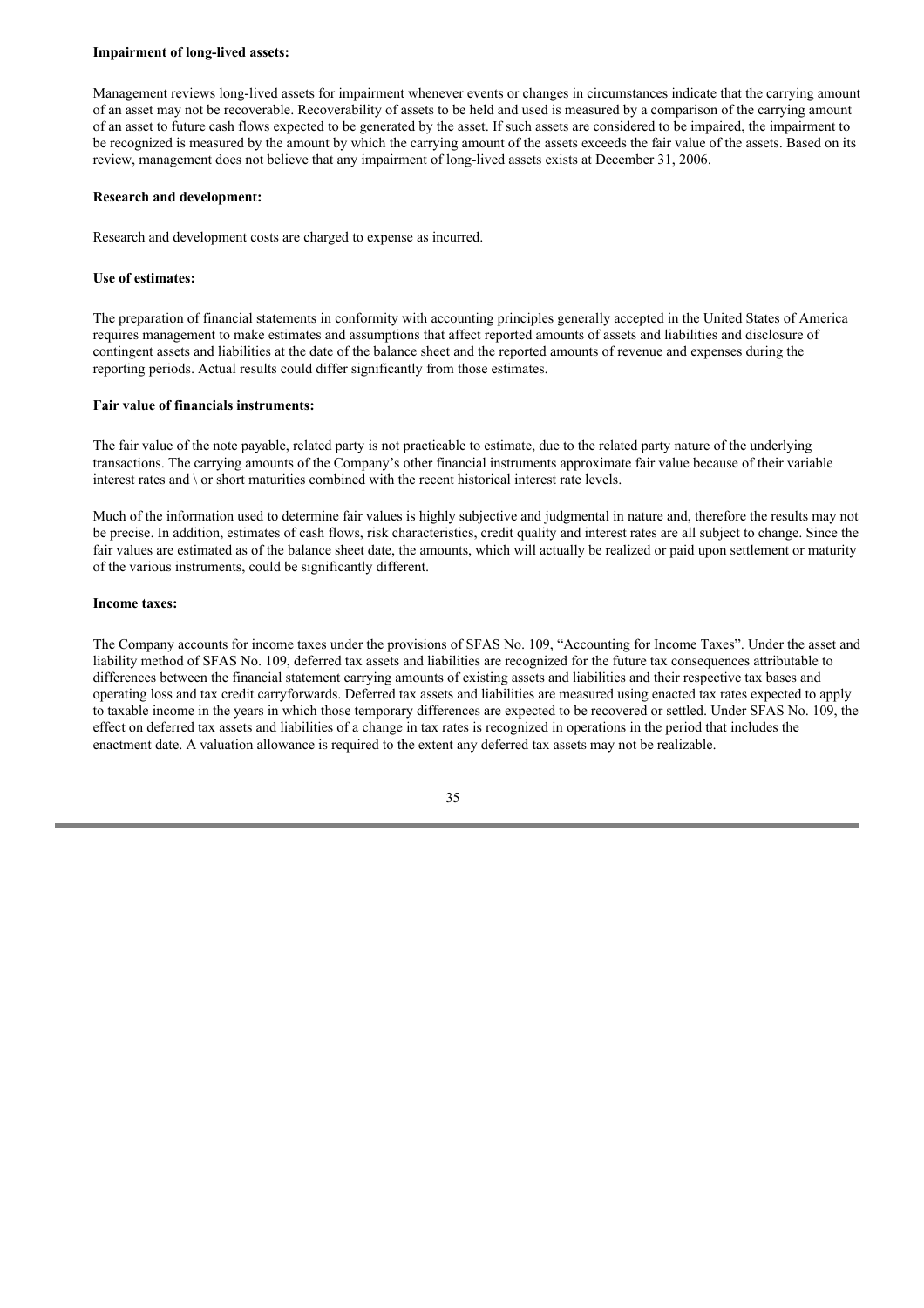#### **Stock-based compensation:**

Effective January 1, 2006, AspenBio Pharma adopted Statement of Financial Accounting Standards ("SFAS") No. 123 (revised 2004), "Share-Based Payment"("SFAS 123R"), using the modified prospective method. SFAS 123R requires the recognition of the cost of employee services received in exchange for an award of equity instruments in the financial statements and is measured based on the grant date fair value of the award. SFAS 123R also requires the stock option compensation expense to be recognized over the period during which an employee is required to provide service in exchange for the award (generally the vesting period). Prior to AspenBio Pharma adopting SFAS 123R, the Company accounted for employee stock-based compensation plans under Accounting Principles Board Opinion ("APB") No. 25, "Accounting for Stock Issued to Employees" ("APB 25"). Under APB 25, generally no compensation expense was recorded when the terms of the award were fixed and the exercise price of the employee stock option equaled or exceeded the fair value of the underlying stock on the date of grant. The Company had previously adopted the disclosureonly provision of SFAS No. 123, "Accounting for Stock-Based Compensation" ("SFAS 123"). Through December 31, 2005, the Company had applied APB Opinion No. 25 and related Interpretations in accounting for its stock-based employee compensation plans. Accordingly, no compensation expense had been recognized for options granted to employees at fair market value. The Company estimated the fair value of each stock option at the grant date by using the Black-Scholes option pricing model with the following weighted average assumptions used for grants in 2005 and 2006:

| 2006            | 2005           |
|-----------------|----------------|
| 3 to 10 years   | 5 to 10 years  |
| 71 to $90\%$    | 121%           |
| 4.3 to $5.25\%$ | 4.4 to $4.8\%$ |
| $0\%$           | $0\%$          |
| 10%             | $0\%$          |
|                 |                |

The expected life of stock options represents the period of time that the stock options granted are expected to be outstanding based on historical exercise trends. The expected volatility is based on the historical price volatility of AspenBio Pharma's common stock since July 1, 2005, based upon management's assessment of the appropriate life to determine volatility. The risk-free interest rate represents the U.S. Treasury bill rate for the expected life of the related stock options. The dividend yield represents the Company's anticipated cash dividend over the expected life of the stock options. Forfeitures represent the weighted average estimate of future options to be cancelled primarily due to employee terminations.

The following table illustrates the pro forma effect on net income (loss) and income (loss) per share if the Company had applied the fair value recognition provisions of FASB Statement No. 123, Accounting for Stock-Based Compensation to its stock-based employee plans for the year ended December 31, 2005:

| Net loss, as reported                      | \$ | (2,114,000) |
|--------------------------------------------|----|-------------|
| Deduct: Total stock-based employee compen- |    |             |
| sation expense determined under fair value |    |             |
| based method for awards granted, modified  |    |             |
| or settled, net of related tax effects     |    | (1,306,000) |
| Pro forma net loss                         | \$ | (3,420,000) |
| Loss per share:                            |    |             |
| Basic and diluted - as reported            | S  | (0.15)      |
| Basic and diluted - pro forma              | \$ | (0.24)      |
|                                            |    |             |

#### **Income (loss) per share:**

Basic earnings (loss) per share includes no dilution and is computed by dividing net earnings (loss) available to stockholders by the weighted number of common shares outstanding for the period. Diluted earnings per share reflect the potential dilution of securities that could share in the Company's earnings. The effect of the inclusion of the dilutive shares would have resulted in a decrease in loss per share. Accordingly, the weighted average shares outstanding have not been adjusted for dilutive shares.

## **Reclassifications:**

Certain amounts in the 2005 financial statements have been reclassified to conform to the presentation used in 2006.

## **Comprehensive income:**

SFAS No. 130, "Reporting Comprehensive Income", requires disclosure of comprehensive income, which includes certain items not reported in the statement of income, including unrealized gains and losses on available-for-sale securities and foreign currency translation adjustments. During the years ended December 31, 2006 and 2005, the Company did not have any components of comprehensive income to report.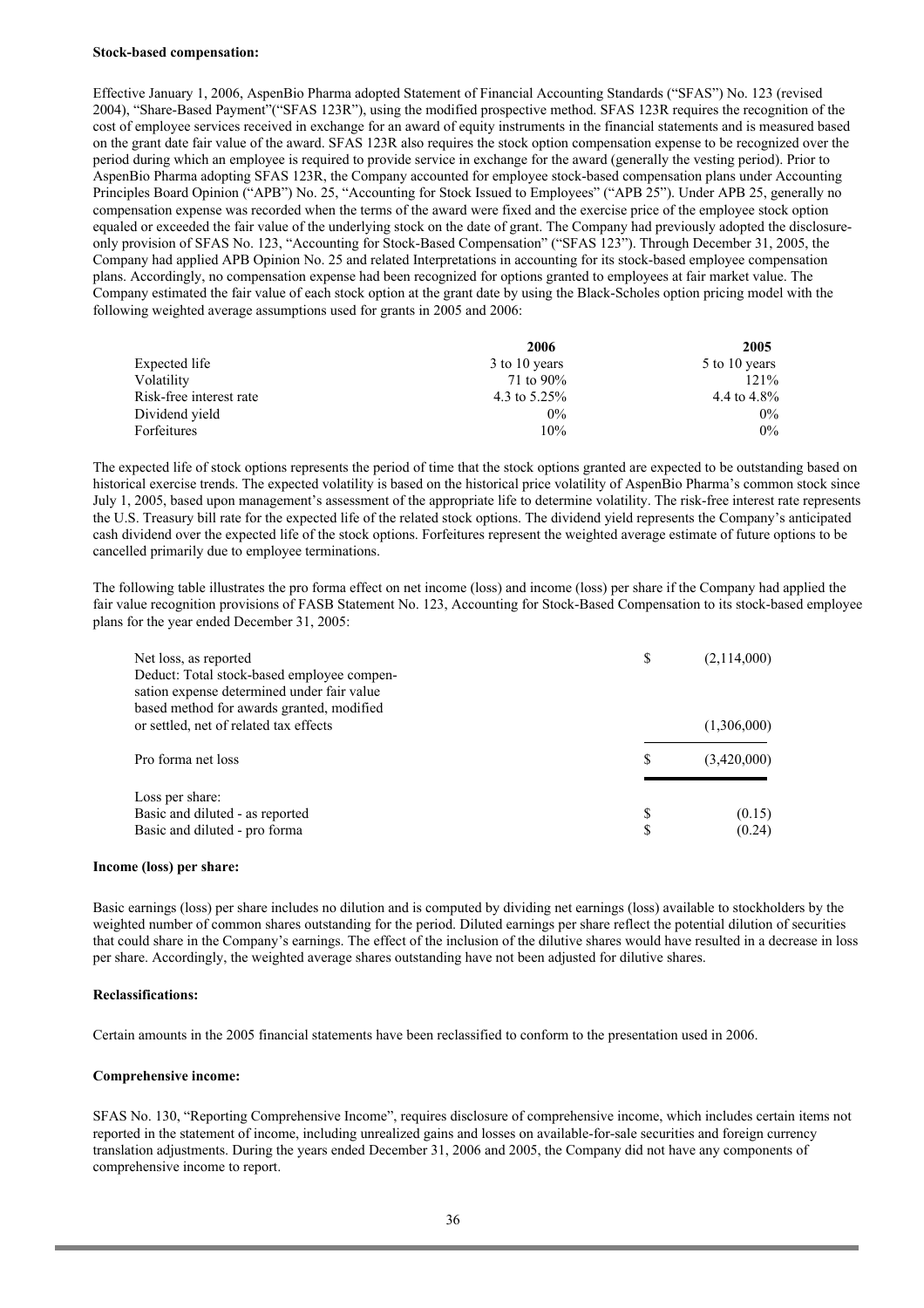#### **Recently issued accounting pronouncements:**

In February 2007, the FASB issued Statement No. 159, "*The Fair Value Option for Financial Assets and Financial Liabilities –Including an amendment to FASB Statement No. 115".* This statement permits companies to choose to measure many financial instruments and other items at fair value. The objective is to improve financial reporting by providing entities with the opportunity to mitigate volatility in reported earnings caused by measuring related assets and liabilities differently without having to apply complex hedge accounting provisions. This Statement is expected to expand the use of fair value measurement of accounting for financial instruments. This statement applies to all entities, including not for profit. The fair value option established by this statement permits all entities to measure eligible items at fair value at specified election dates. This statement is effective as of the beginning of an entity's first fiscal year that begins after November 15, 2007. The Company is currently assessing the impact adoption of SFAS No. 159 will have on its financial statements.

In September 2006, the FASB issued SFAS No. 157, "*Fair Value Measurement*". This statement defines fair value, establishes a framework for measuring fair value in generally accepted accounting principles, and expands disclosures about fair value measurements. This statement applies under other accounting pronouncements that require or permit fair value measurements. SFAS No. 157 is effective for fiscal years beginning after November 15, 2007. The Company is currently assessing the impact of the adoption of SFAS No. 157 will have on its financial statements.

In July 2006, the FASB issued FASB Interpretation No.48, "*Accounting for Uncertainty in Income Taxes, an interpretation of FASB Statement 109*"("FIN 48") which clarifies the accounting for uncertainty in income taxes recognized in accordance with SFAS No. 109, "*Accounting for Income Taxes*." FIN 48 is a comprehensive model for how a company should recognize, measure, present, and disclose in its financial statements uncertain tax positions that the company has taken or expects to take on a tax return. If an income tax position exceeds a more likely than not (greater than 50%) probability of success upon tax audit, the company will recognize an income tax benefit in its financial statements. Additionally, companies are required to accrue interest and related penalties, if applicable, on all tax exposures consistent with jurisdictional tax laws. The effective date of this interpretation will be fiscal years beginning after December 15, 2006 and the Company is currently in the process of evaluating the impact of this interpretation on its financial statements.

## **2. Global Development and Distribution Agreement \ Deferred Revenue**

In March 2003, the Company entered into a global development and distribution agreement with Merial Limited ("Merial"). The agreement provides Merial with exclusive rights to market and distribute the Company's new, patent-pending diagnostic blood test. The test is designed to be used approximately 21 days after insemination to determine the early pregnancy status of dairy and beef cattle. Upon execution of the agreement the Company received \$200,000, which has been recorded as deferred revenue. During June 2003, AspenBio Pharma determined that the results of its large-scale field trial were not proceeding as anticipated. The results continue to be analyzed and modifications to the test are ongoing. AspenBio Pharma believes improvements to the test need to be achieved. Accordingly, the test was not launched by October 2003 and receipt of the second development payment of \$700,000 from Merial also has been delayed. Such payment could be reduced or eliminated if Merial is not satisfied with the test results or the product. Should Merial elect to terminate the agreement, they may also request a refund of 50% (\$100,000) of the development payment received to-date. Pursuant to the agreement, if the Company terminates the agreement within three years from the launch date, as defined in the agreement, monies paid by the third party must be refunded on a pro-rata basis.

## **3. Inventories:**

Inventories consisted of the following at December 31, 2006:

| Finished goods<br>Goods in process<br>Raw materials |     | 105,509<br>153,290<br>90,899 |
|-----------------------------------------------------|-----|------------------------------|
|                                                     | \$. | 349,698                      |

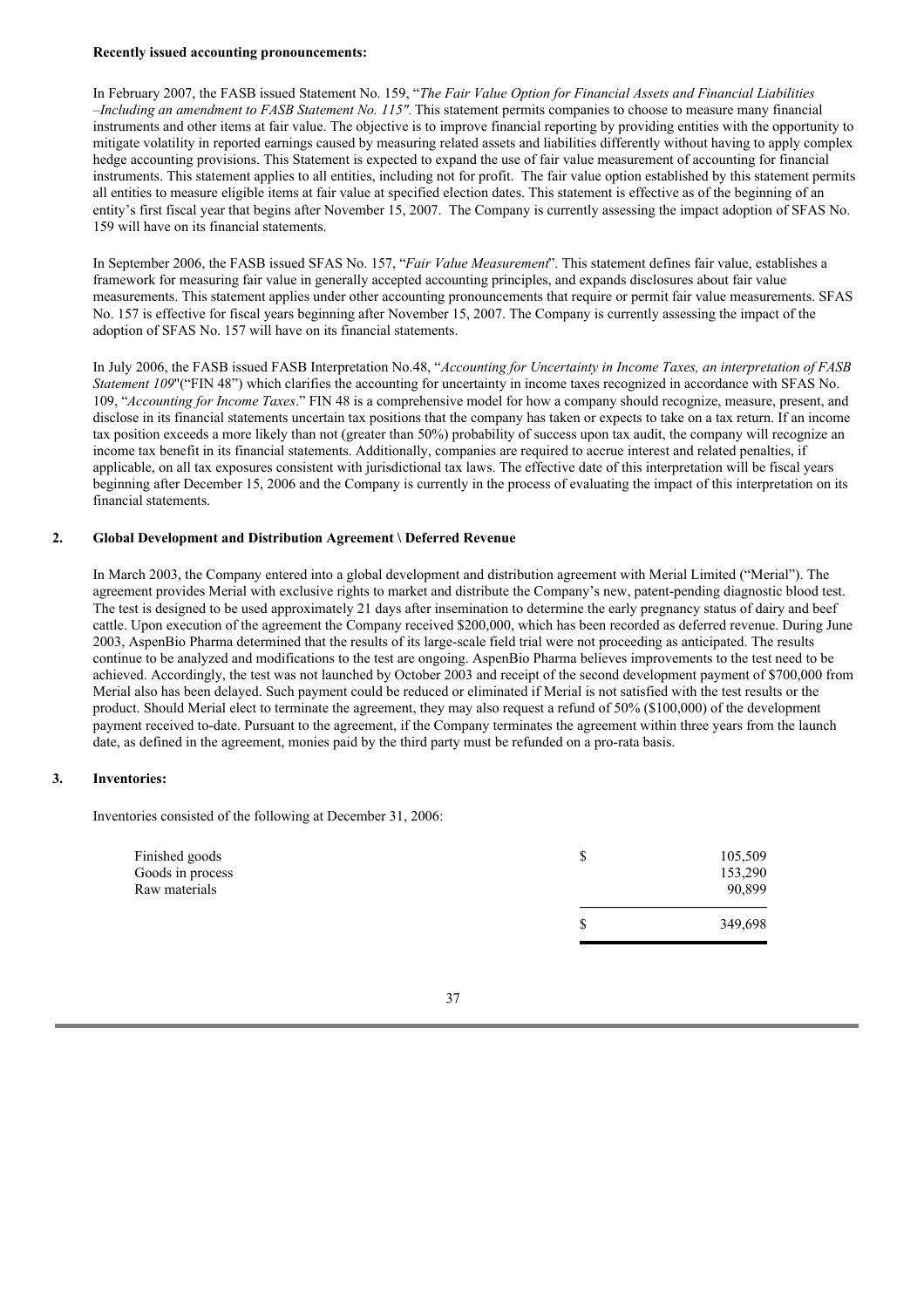## **4. Property and equipment:**

Property and equipment consisted of the following at December 31, 2006:

| Land and improvements         | \$<br>1,107,508 |
|-------------------------------|-----------------|
| <b>Building</b>               | 2,589,231       |
| Tenant improvements           | 31,004          |
| Lab equipment                 | 584,794         |
| Office and computer equipment | 84,205          |
|                               | 4,396,742       |
| Less accumulated depreciation | 1,088,743       |
|                               | \$<br>3,307,999 |
|                               |                 |

In November 2006 the Company entered into a long-term lease agreement to rent approximately 16,000 square feet of vacant space in the Company's building to an un-related party. The Company has agreed to provide up to \$120,000 for direct tenant improvements in advance of the tenant occupying the space plus certain additonal costs, estimated at approximately \$25,000, to be incurred relative to the leased space. Following the completion of the improvements, the lease term will be for sixty-two months, with the first two months rent free. The agreement contains an option for the tenant to renew for an additional three years at the then current market rate. The total base rent and additional rent covering certain costs and expenses, escalates over the term of the lease and ranges from approximately \$140,000 annually in the first year, after the free rent period, to approximately \$172,000 in the fifth year.

## **5. Intangibles and other assets:**

Intangible and other assets consisted of the following at December 31, 2006:

| Patents and trademarks and applications, net of accumulated |    |         |
|-------------------------------------------------------------|----|---------|
| amortization of \$16,159                                    | S. | 672.366 |
| Deferred loan costs, net of accumulated                     |    |         |
| amortization of \$18,875                                    |    | 38,208  |
|                                                             |    |         |
|                                                             | S. | 710.574 |

The Company capitalizes legal costs and filing fees associated with obtaining patents on its new discoveries. Once the patents have been issued, the Company amortizes these costs over the shorter of the legal life of the patent or its estimated economic life using the straight-line method. Loan costs are being amortized over the term of the related agreements using the straight-line method. During the years ended December 31, 2006 and 2005 a total of \$18,000 and \$5,000 in patent costs where written off as the applications were abandoned.

## **6. Debt Agreements:**

## **Note Payable —Related Party:**

The Company has a note payable to a stockholder in the aggregate principal amount of \$522,458, as of December 31, 2006, bearing interest at the rate of 6% per annum and a maturity date of June 2008. The note is payable in monthly payments of \$10,000, with the then remaining balance due June 2008. During April 2006, as discussed in Note 8, in connection with the settlement of litigation with this shareholder, the Company made an advance principal payment of \$100,000. Principal payments of \$91,000 are due in 2007 and the then remaining balance due in 2008.

During the years ended December 31, 2006 and 2005 interest expense of approximately \$36,000 and \$42,000, respectively, was incurred on notes payable to the stockholder. At December 31, 2006, accrued interest expense, due to the stockholder was approximately \$900 and is included with accrued expenses on the accompanying balance sheet.

## **Termination of Hurst Employment Agreement and Litigation Resolution:**

In September 2005 the Company terminated the employment of Roger Hurst ("Hurst") as well as the employment of two other employees in the antigen division. Hurst currently holds an estimated approximately 6.5% of our outstanding common stock and is a significant creditor and guarantor on certain company debt. On September 14, 2005, the Company filed suit in against Hurst and the two former employees of the Company. The Company's claims against Hurst were based upon alleged breaches of confidentiality and non-competition provisions of contracts between the Company and Hurst. The Complaint, also sought temporary and permanent injunctive relief, damages for breaches of fiduciary duty, violations of Colorado Uniform Trade Secrets Act, conspiracy, and intentional interference with the Company's business relationships. On October 4, 2005, Hurst filed an Answer and Counterclaims against the Company. The Counterclaims contend, among other things, that the Company terminated Hurst without cause and therefore breached an employment agreement with Hurst. On April 14, 2006, the District Court issued a Preliminary Injunction Order granting AspenBio Pharma's request for injunctions and restraining orders prohibiting Hurst and Newman from using Company trade secrets. On April 17, 2006, Hurst and Diane Newman ("Newman") entered into a Settlement Agreement and Release ("Agreement")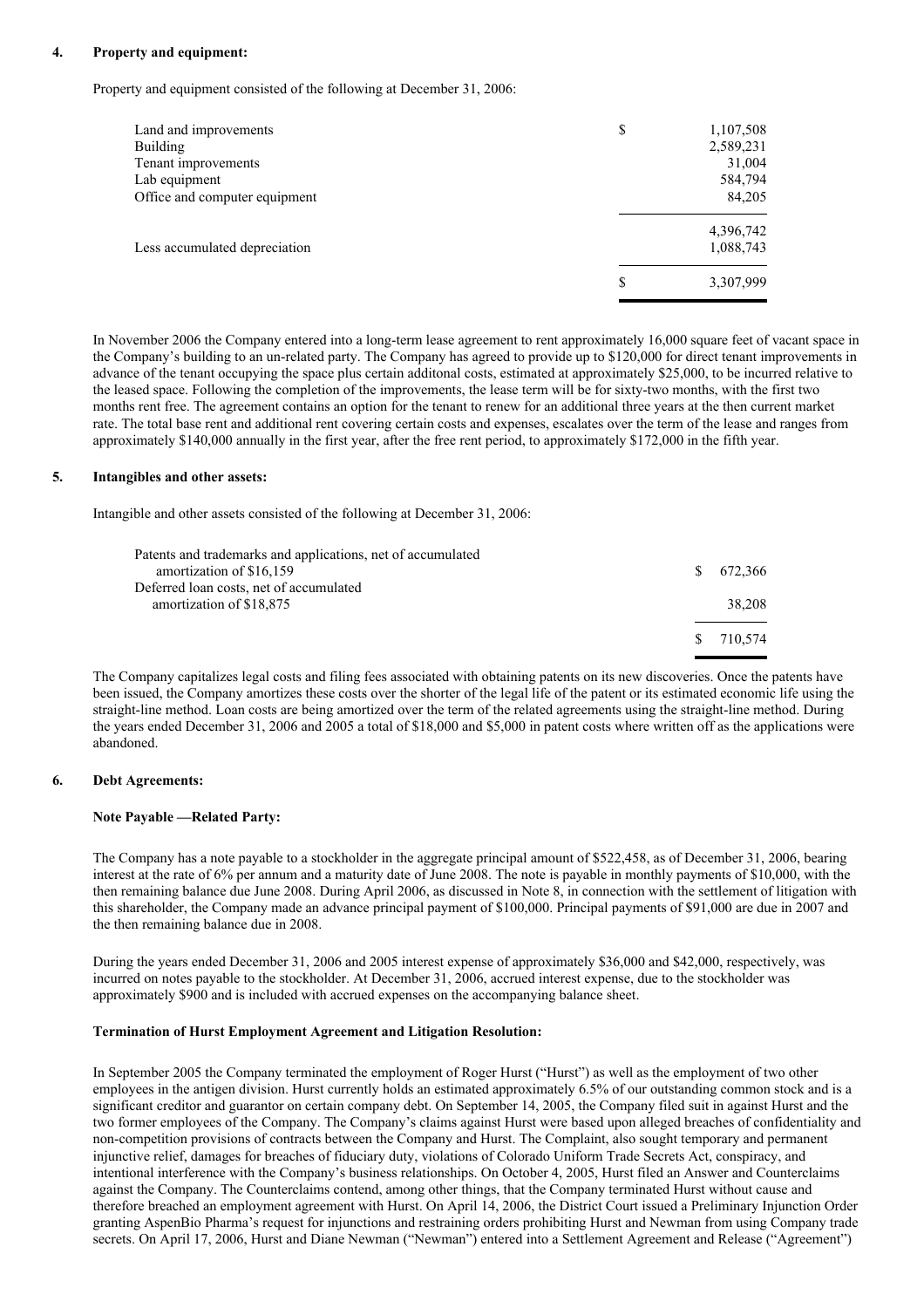and Stipulated Permanent Injunction and Order ("Injunction") with AspenBio Pharma to settle the litigation between the parties. The Agreement resolves the issues among the parties providing that: (i) the litigation was dismissed; (ii) the parties mutually released each other; (iii) the parties paid their own costs and expenses; and (iv) the Company agreed to make an advance \$100,000 payment of principal on the then approximate \$687,000 note payable, due June 2008, to Hurst. The debt guaranties made by Hurst remain in place, and the Hurst employment agreement remains terminated by virtue of the general release under the Agreement.

The Injunction provides a five year prohibition against Hurst and \ or Newman disclosing, conducting any research, engaging in, participating in, or promoting any business which relates to the design, process, procedure, formula, confidential business, or financial information, confidential listing of names, addresses, or telephone numbers relating to certain defined products. It also provides a three year prohibition against them for disclosing or using all other business and products of AspenBio Pharma.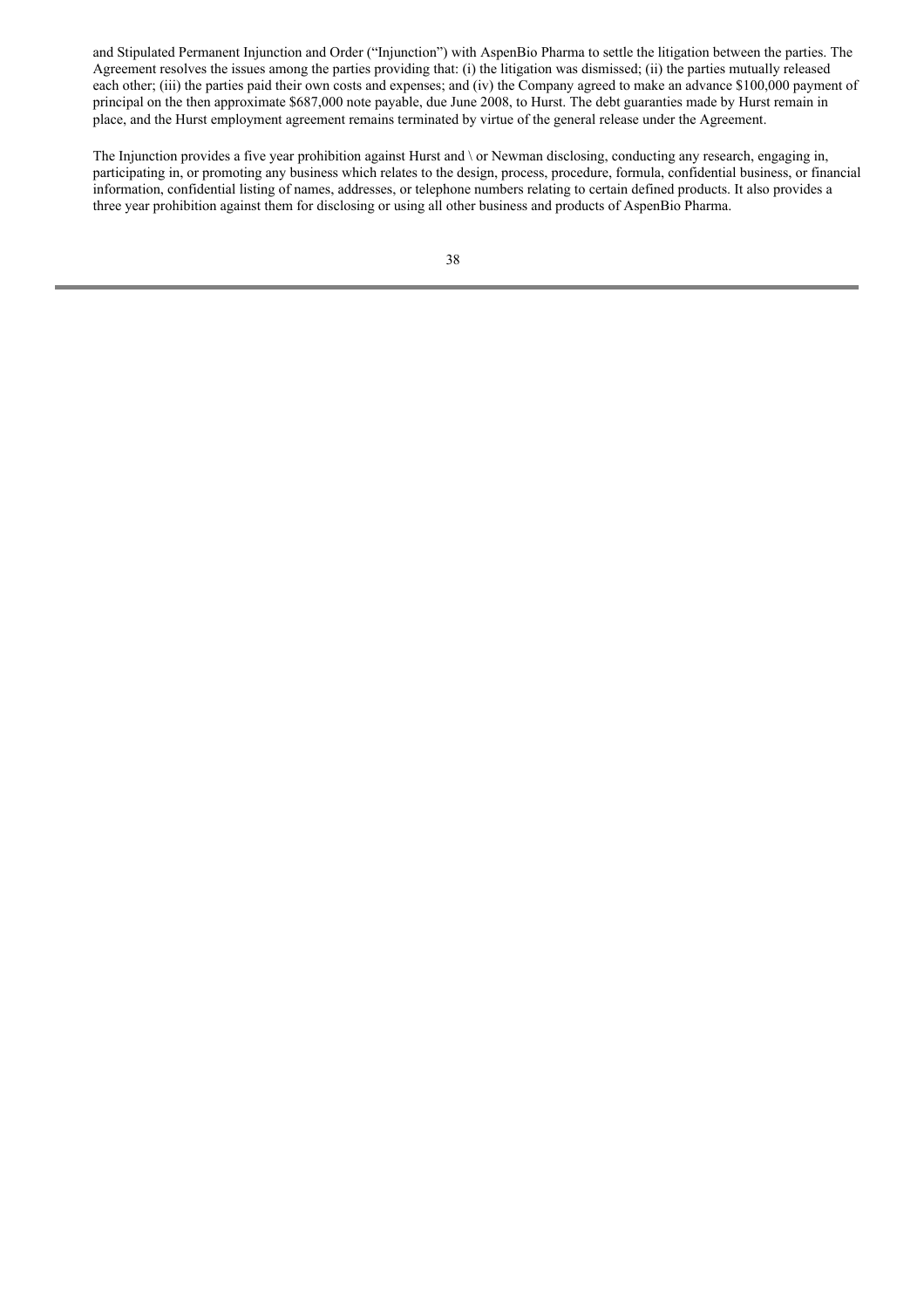#### **Mortgage Notes:**

The Company has a \$3,250,000 permanent mortgage facility on its land and building. The mortgage is held by a commercial bank and includes approximately 39% that is guaranteed by the U. S. Small Business Administration ("SBA"). The loan is collateralized by the real property and is also personally guaranteed by a stockholder of the Company. The interest rate on the bank portion is one percentage over the Wall Street Journal Prime Rate (minimum 7%), with 7% being the approximate effective rate for 2006 and 2005 and the SBA portion bears interest at the rate of 5.86%. The loan requires total monthly payments of approximately \$23,700 through June 2013 with the then remaining principal balance due July 2013. At December 31, 2006 the outstanding balance under the mortgage totaled \$3,030,879. The mortgage requires minimum annual principal payments of approximately \$85,400 in 2007, \$94,400 in 2008, \$100,200 in 2009, \$98,600 in 2010, \$108,200 in 2011 and \$2,544,079 thereafter, through the life of the loan.

## **7. Stockholders'Equity:**

The Company entered into a consulting agreement in July 2005 whereby a consultant was granted 10,200 shares of stock at \$.75 per share for a total of \$ 7,650.

The Company closed on \$3,557,892, less expenses of \$195,590, in 2005 under a Private Placement of unregistered Units (consisting of 4,066,170 shares and a total of 4,465,922 warrants exercisable for five years at \$1.35 per share) through its placement agent. The purpose of this was to raise funds for working capital, new product development, and general corporate purposes. During the last quarter of 2005, under the 2005 offering agreements, the Company issued 190,805 shares of its common stock to investors as additional shares in settlement for the Company's delay in meeting certain registration requirements. The additional shares which were issued were made to reflect the estimated difference in fair values to the investors, between registered and unregistered securities. The registration requirements were fully met in October 2005.

On December 23, 2005, 75,000 shares of stock were issued to Richard Donnelly, President, valued at \$0.96 per share as part of his 2005 compensation.

In 2006, the Company closed on \$2,220,000 under a Private Placement of unregistered securities consisting of 1,585,714 common shares. No fees were paid for the offering and the purpose of this was to raise funds for working capital, new product development, and general corporate purposes.

During the year ended December 31, 2006 holders of 2,186,485 warrants and options also have exercised their holdings to generate cash proceeds of approximately \$2,382,900 including an employee who exercised 20,000 options generating \$14,000 in cash.

In 2006, warrants to purchase 736,612 shares of common stock were converted into 157,731 shares common stock on a cashless basis, as provided for under the terms of the warrant agreements, whereby such holders surrendered their warrants in exchange for the inthe-money equity value of such rights as provided for under the terms of the warrant agreements.

## **8. Stock Options and Warrants:**

#### **Stock options:**

The Board of Directors of the Company has adopted the 2002 Stock Incentive Plan for the benefit of certain employees and consultants. The Company has reserved a total of 3,500,000 shares, (as amended), of its common stock for issuance pursuant to the exercise of options to be granted. An Option Committee of the Board of Directors administers the Plan. The exercise prices of the options granted are determined by the Option Committee and are established at the estimated fair value of the Company's common stock at the date of grant. The Option Committee determines the term of each option, the number of shares for which each option is granted and the rate at which each option is exercisable. Options are granted with terms not to exceed 10 years. To date all options granted under the Plan, at the dates of the grants, the exercise prices of the options were equal to the estimated fair value of the Company's common stock, therefore, no compensation expense, other than that for options granted to the Company's advisory board, has been recorded for the options granted.

A summary of the status of the Company's stock options as of December 31, 2006 and 2005, and changes during the years then ended, is presented below:

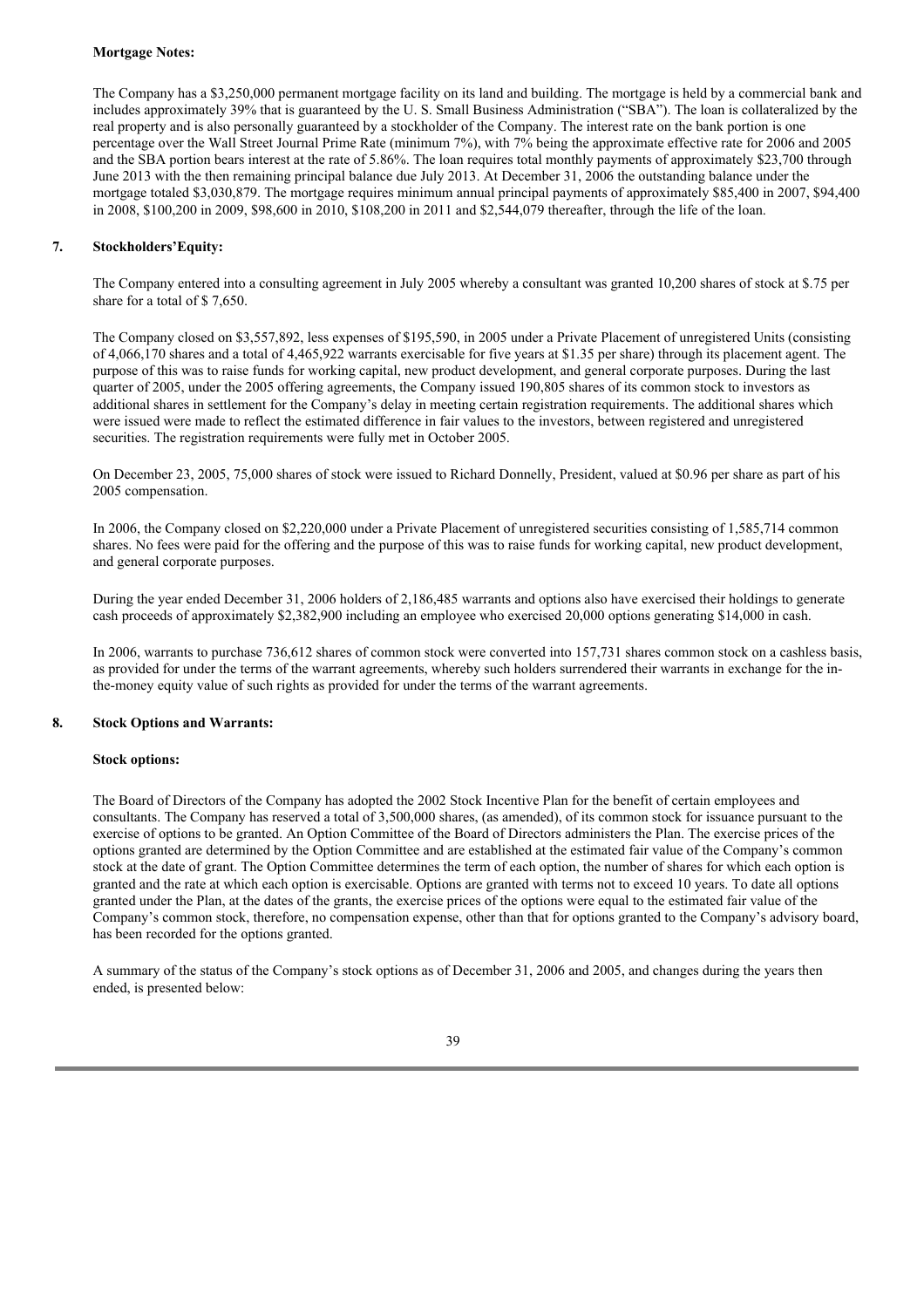| <b>Shares</b><br>Under<br>Option |           |      | Weighted<br>Average<br>Remaining<br>Contractual<br>Life (Years) | Weighted<br>Average<br>Grant<br>Date Fair<br>Value |      |
|----------------------------------|-----------|------|-----------------------------------------------------------------|----------------------------------------------------|------|
| 1,585,000                        | \$        | 1.04 | 9.1                                                             | \$                                                 | .95  |
|                                  |           |      |                                                                 |                                                    | .69  |
| (260,000)                        |           | 1.21 |                                                                 |                                                    | 1.17 |
| 2,940,000                        |           | .85  | 8.6                                                             |                                                    | .79  |
| 668,000                          |           | 1.61 |                                                                 |                                                    | 1.41 |
| (20,000)                         |           | .70  |                                                                 |                                                    | .67  |
| (150,000)                        |           | .76  |                                                                 |                                                    | .72  |
| 3,438,000                        | \$        | 1.01 | 7.8                                                             | $\mathbb{S}$                                       | .92  |
| 2,538,117                        | \$        | 0.88 | 7.7                                                             | <sup>\$</sup>                                      | .81  |
|                                  | 1,615,000 |      | Weighted<br>Average<br><b>Exercise</b><br>Price<br>.78          |                                                    |      |

The total fair value of stock options granted to employees that vested during the year ended December 31, 2006 and 2005 was \$176,458 and \$127,400, respectively. During 2006, 20,000 employee stock options were exercised and none in 2005. The intrinsic value of options outstanding and exercisable at December 31, 2006 was \$5,263,000.

As of December 31, 2006, the Company had approximately \$770,000 of unrecognized compensation cost related to stock options that will be recorded over a weighted average period of approximately 1.5 years.

Included in the above options granted under the Company's 2002 Stock Incentive Plan are 715,000 options (475,000 in 2004 and 140,000 in 2005 and 100,000 in 2006) granted to the Company's advisory board and outside consultants. Operating expenses for the years ended December 31, 2006 and 2005 include \$149,331 and \$127,052, respectively, representing the estimated vested value of those options for each year.

Prior to the adoption of the 2002 Stock Incentive Plan, on August 1, 2001, the Board of Directors granted non-qualified stock options to two directors to acquire a total of 200,000 shares for \$1 per share, of which 100,000 were exercised in 2006, the other 100,000 options expired in 2006.

#### **Common stock purchase warrants:**

Through December 31, 2006, in addition to the stock options discussed above, the Company has issued warrants in connection with debt offerings, loan and guaranty agreements, as well as consulting agreements. Following is a summary of the terms of the warrant agreements that are outstanding as of December 31, 2006:

| <b>Type</b>              | <b>Notes</b> | <b>Ouantity</b> | <b>Exercise</b><br>price | <b>Issue</b><br><u>date</u> | <b>Expire</b><br><u>date</u> |
|--------------------------|--------------|-----------------|--------------------------|-----------------------------|------------------------------|
| 2002 Loan warrants       |              | 375,000         | \$1.50                   | $7 - 5 - 02$                | $7 - 5 - 07$                 |
| 2003 Loan warrants       |              | 250,000         | \$1.50                   | $8 - 1 - 03$                | $6 - 1 - 08$                 |
| 2004 Consulting options  | (1)          | 799,000         | 1.07<br>S.               | $1 - 15 - 04$               | $1 - 15 - 09$                |
| 2004 Offering warrants   | (3)          | 2,648,062       | 1.50<br>S.               | $8-20-04$                   | $7 - 30 - 09$                |
| 2005 Offering warrants   | (3)          | 3,677,510       | 1.35<br>S.               | $5 - 5 - 05$                | $5 - 5 - 10$                 |
| 2005 Consulting warrants |              | 90,000          | 1.00<br>S.               | $12 - 1 - 05$               | $12 - 1 - 08$                |
| 2006 Consulting warrants | (2)          | 180,000         | 1.80<br>S.               | $3 - 30 - 06$               | $3 - 30 - 09$                |
|                          |              |                 |                          |                             |                              |
| Total                    |              | 8,019,572       |                          |                             |                              |
|                          |              |                 |                          |                             |                              |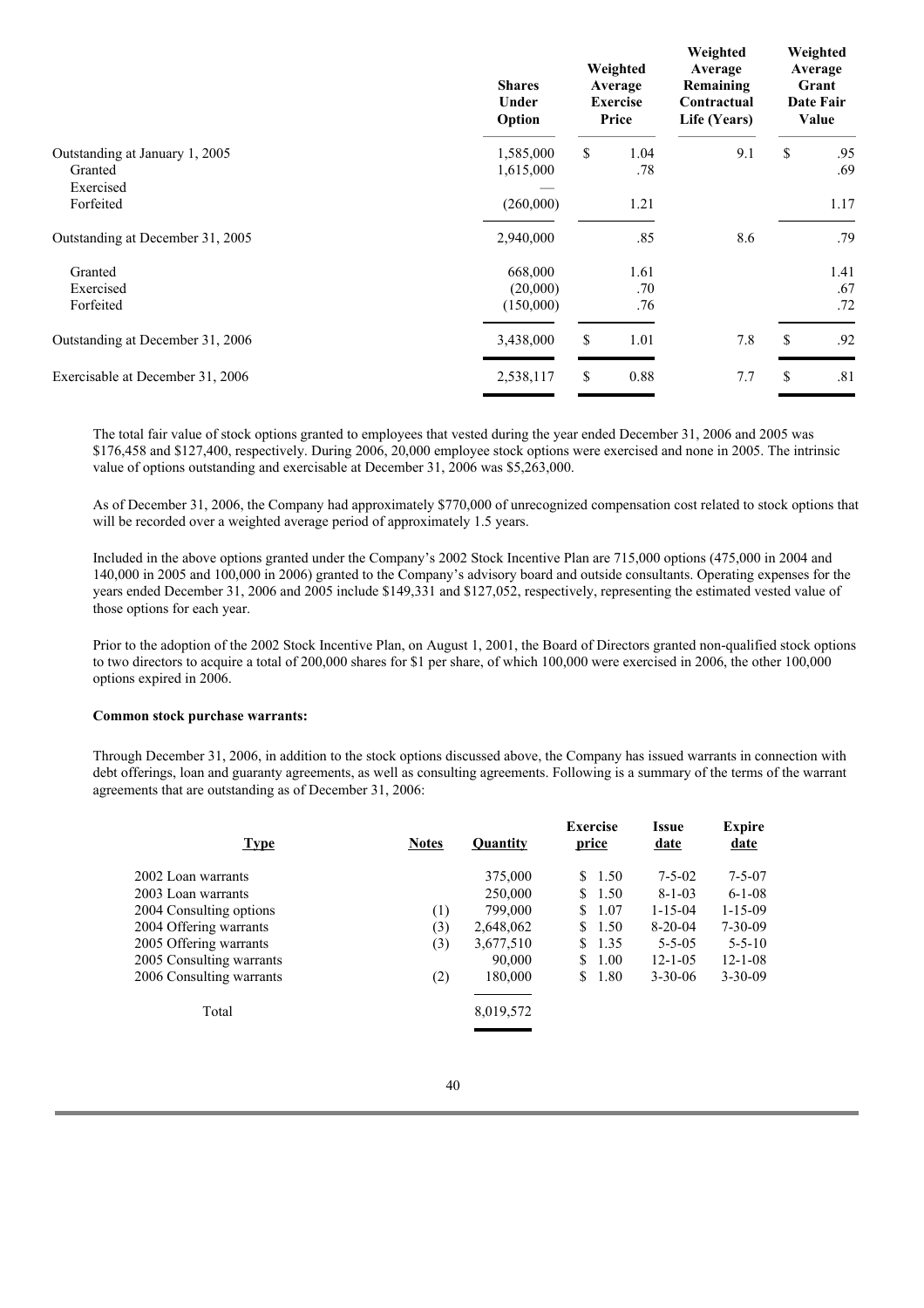- (1) The 2004 consulting warrants are the subject of a dispute as discussed in Note 10. During 2006, 1,000 of these options were exercised for cash and subsequent to year end and additional 1,000 were exercised.
- (2) The 2006 consulting warrants vest at the rate of 15,000 per month over the twelve month term of the agreement.
- (3) Subsequent to December 31, 2006, these warrants met the requirements for the Company to notify the holders that the warrants will be redeemed for nominal value if the warrants are not exercised by the holders within the thirty day notice period.

Operating expenses for the years ended December 31, 2006 and 2005 include approximately \$183,000 and \$26,000, respectively, for the value of the consulting options and warrants. Unrecognized expense as of December 31, 2006 for the respective warrants was approximately \$48,000 which will be recorded in 2007.

#### **9. Income Taxes:**

Income taxes at the federal statutory rate are reconciled to the Company's actual income taxes as follows:

|                                             |   | 2006        |   | 2005      |  |  |
|---------------------------------------------|---|-------------|---|-----------|--|--|
| Federal income tax expense (benefit) at 34% |   | (1,057,000) | S | (719,000) |  |  |
| State income tax net of federal tax effect  |   | (35,000)    |   | (70,000)  |  |  |
| Permanent items                             |   | 185,000     |   | 7,000     |  |  |
| Valuation allowance                         |   | 907,000     |   | 782,000   |  |  |
|                                             | S |             |   |           |  |  |

As of December 31, 2006 the Company has net operating loss carry forwards of approximately \$9,200,000 for federal and state tax purposes, which are available to offset future taxable income, if any, expiring through December 2026. A valuation allowance was recorded at December 31, 2006 due to the uncertainty of realization of deferred tax assets in the future.

The tax effects of temporary differences that give rise to significant portions of deferred tax assets and liabilities at December 31, 2006 are as follows:

| Deferred tax assets (liabilities): |                 |
|------------------------------------|-----------------|
| Net operating loss carry forwards  | \$<br>3,124,000 |
| Accounts receivable                | 2,000           |
| Property and equipment             | (39,000)        |
| Goodwill                           | (30,000)        |
| Deferred revenue                   | 68,000          |
| Deferred tax asset                 | 3,125,000       |
| Valuation allowance                | (3, 125, 000)   |
| Net current deferred tax asset     | \$              |
|                                    |                 |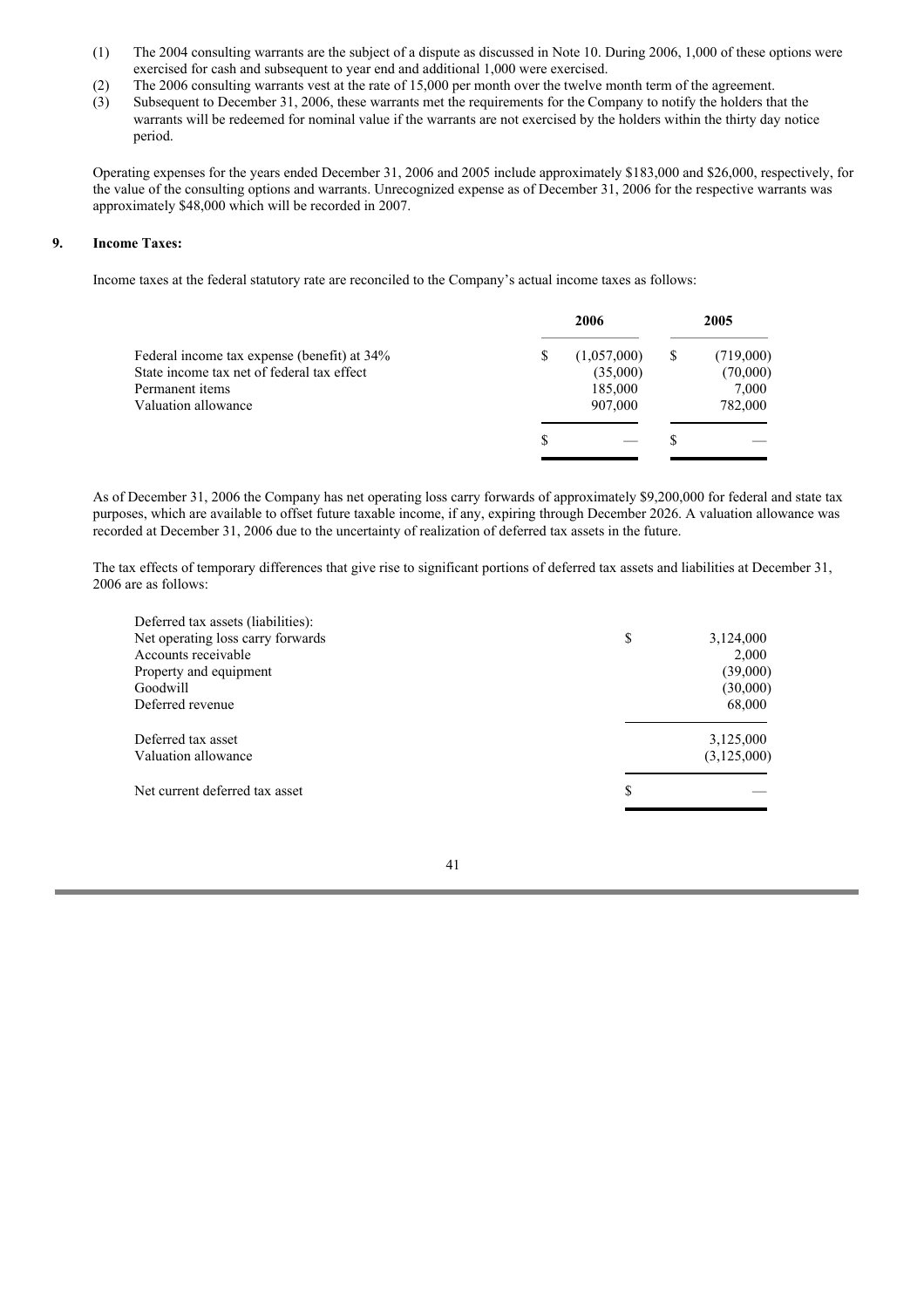#### **10. Commitments and Contingencies:**

At December 31, 2006, one customer accounted for 59% of total accounts receivable. For the year ended December 31, 2006, one customer based in Europe, accounted for 41.7% of net sales and a second customer accounted for 16.8% of net sales. One customer accounted for 58% of total net sales for the year ended December 31, 2005. Historically, the Company sells primarily throughout North America. In 2006 one customer based in England accounted for approximately 41.7% of sales.

#### **Consulting Agreements:**

During July 2005 the Company entered into an agreement with a consultant for product development services at the rate of \$3,200 per month and the consultant was also granted 10,200 shares of stock at \$.75 per share for a total value of \$7,650. In July 2006 this agreement was amended to extend it for an additional twelve months at the rate of \$4,800 per month.

Effective December 1, 2005, the Company entered into an agreement with a consultant to provide financial public relations for the Company for a term of six months at the rate of \$5,000 per month. The consultant was granted warrants to purchase 90,000 shares of common stock at \$1.00 per share vesting at the rate of 15,000 per month over the six month term of the agreement. In March 2006 the agreement was extended for up to an additional twelve months and granted the consultant warrants for an additional 180,000 shares of common stock at \$1.80 per share vesting at 15,000 per month. The warrants expire three years from the date of vesting.

In December 2005, AspenBio Pharma entered into a one year sales agreement with a Colorado based sales organization to promote certain of the Company's veterinary products. The Company agreed to pay the organization a sales commission of 20% of specified sales per month. The sales organization is affiliated with the Company's President. The agreement was not renewed in 2006. Sales commissions paid to the sales organization totaled approximately \$17,000 in 2006 and \$8,000 in 2005. In May, 2006, AspenBio Pharma entered into a one year sales agreement with a Georgia based sales organization to promote certain of the Company's veterinary products. The Company agreed to pay the organization a sales commission of 20% of specified sales per month. Sales commissions payable for 2006 totaled \$18,000.

The Company periodically enters generally short term consulting agreements primarily for product development and testing services. The total of such commitments at any point in time is generally not material.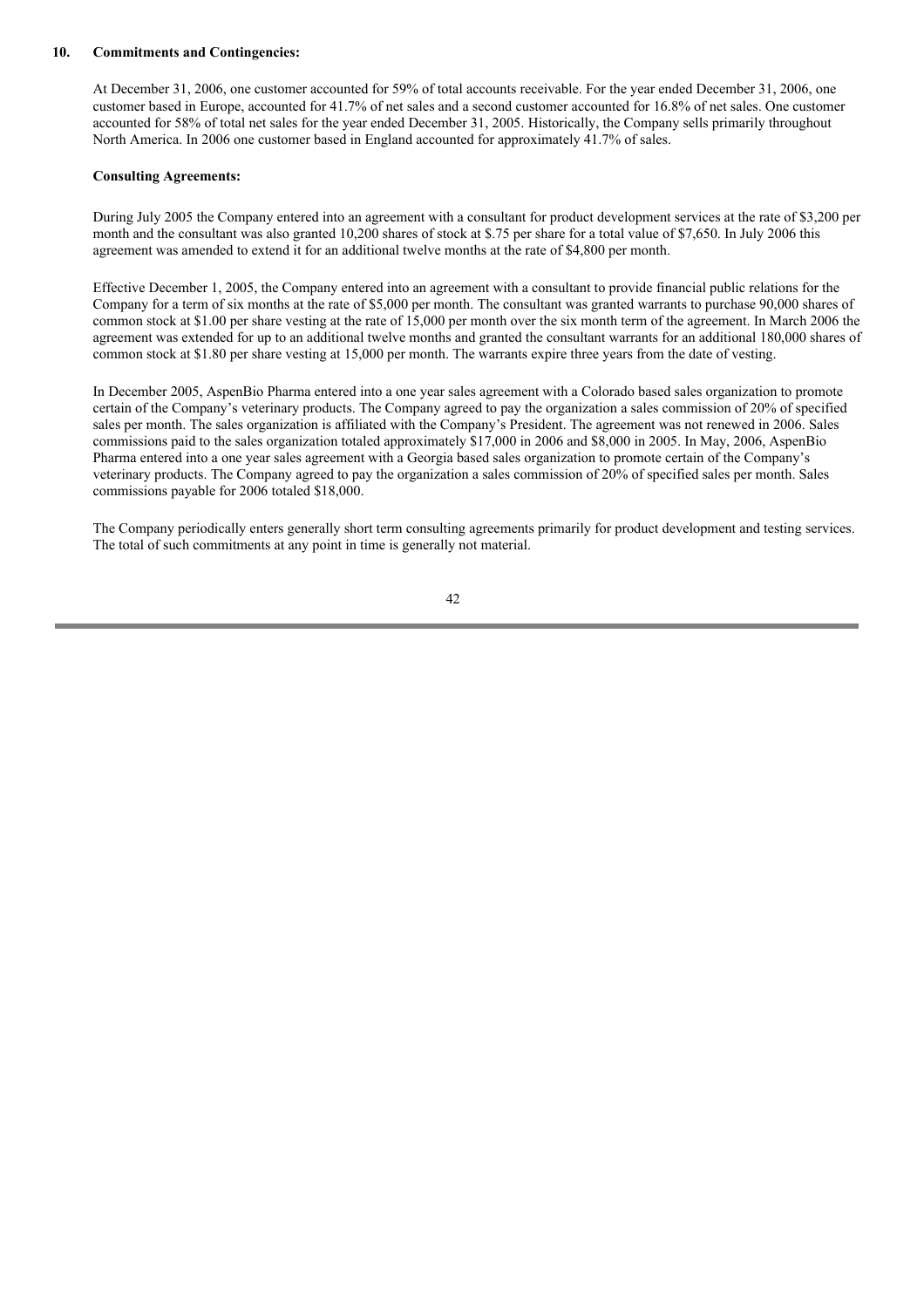#### **Development and license agreements:**

The Company has entered into three agreements with separate universities, under which the Company obtained exclusive proprietary rights to certain patents, licenses and technology to manufacture, market and sell developed products. Under the agreements, the Company is obligated to make certain minimum annual payments totaling \$45,000, plus milestone payments, as defined, based on a percentage of sales of the products. Under one of the agreements entered into in 2004, the Company acquired rights to the university's patent portfolio for use in the animal health industry for a total cost of \$190,000, of which \$60,000 was paid in cash and \$130,000 was paid in Company common shares and the Company agreed to fund \$46,550, which has now been paid for consulting and research assistance on one of the Company's products in development.

The Company entered agreements with Cardinal Health PTS, LLC, by and through its Gala Biotech business unit ("Cardinal Health") for the development \ manufacture of initial batches of our recombinant single-chain products. This development and initial manufacturing process will assist in the development methods required for those products in which we are seeking FDA approval. The Company's financial commitment under these agreements requires payments to be made depending upon certain results and associated costs. The range of payment remaining under agreements previously signed totals approximately \$100,000. The Company with 30 days notice and without future obligations may terminate the agreements. Under specified instances, in the event the Company terminates the agreements to move products to another manufacturer or to internal manufacturing, the Company would be subject to penalties.

The Company entered into an agreement with a prospective licensee in 2006 and received a \$50,000 non-refundable exclusive negotiation fee for product rights negotiations. That agreement has since expired.

### **Employment agreements:**

The Company has an employment agreement with its President requiring minimum annual compensation of \$225,000 to February 2009.

#### **Contingencies:**

On November 29, 2004, a complaint was filed in New York Supreme Court, County of New York, case #603907/04 by Strategic Growth International, Inc. ("SGI") against the Company. SGI was seeking compensation for amounts allegedly owed under an agreement for investor relations' services between SGI and the Company. The Company filed an answer and counter claims against SGI on January 25, 2005. Management believes SGI's claims are without merit and that SGI failed to perform as promised under the agreement between the Company and SGI. SGI is seeking approximately \$47,000 in damages. The Company has filed counter claims seeking approximately \$91,000 in damages plus cancellation of the remaining 798,000 warrants issued to SGI that are exercisable to purchase the Company's common stock. To date no actions have been taken regarding this litigation other than responding to requests for the production of documents and the initial depositions in the matter.

In the ordinary course of business and in the general industry in which the Company is engaged, it is not atypical to periodically receive a third party communication which may be in the form of a notice, threat, or 'cease and desist' letter concerning certain activities. For example, this can occur in the context of the Company's pursuit of intellectual property rights. This can also occur in the context of operations such as the using, making, having made, selling, and offering to sell products and services, and in other contexts. The Company generally intends to make a rational assessment for each situation on a case-by-case basis as such may arise.

In the present reporting period, the Company has received a communication from a third party regarding a trademark of interest to the Company and for which the Company is pursuing U.S. federal trademark registration. The Company's trademark has been allowed by the U.S. Trademark Office. The communication alleges certain trademark rights of the third party and essentially requests that the Company refrain from adopting and using the trademark in question. The communication raises the possibility of litigation relating to use of the trademark. The Company's trademark is affiliated with one of its animal drug products that is currently in the pipeline stage of development. The Company is evaluating its options for this trademark issue and believes that its full spectrum of options for this trademark and product can include considerable flexibility with respect to its overall branding strategy.

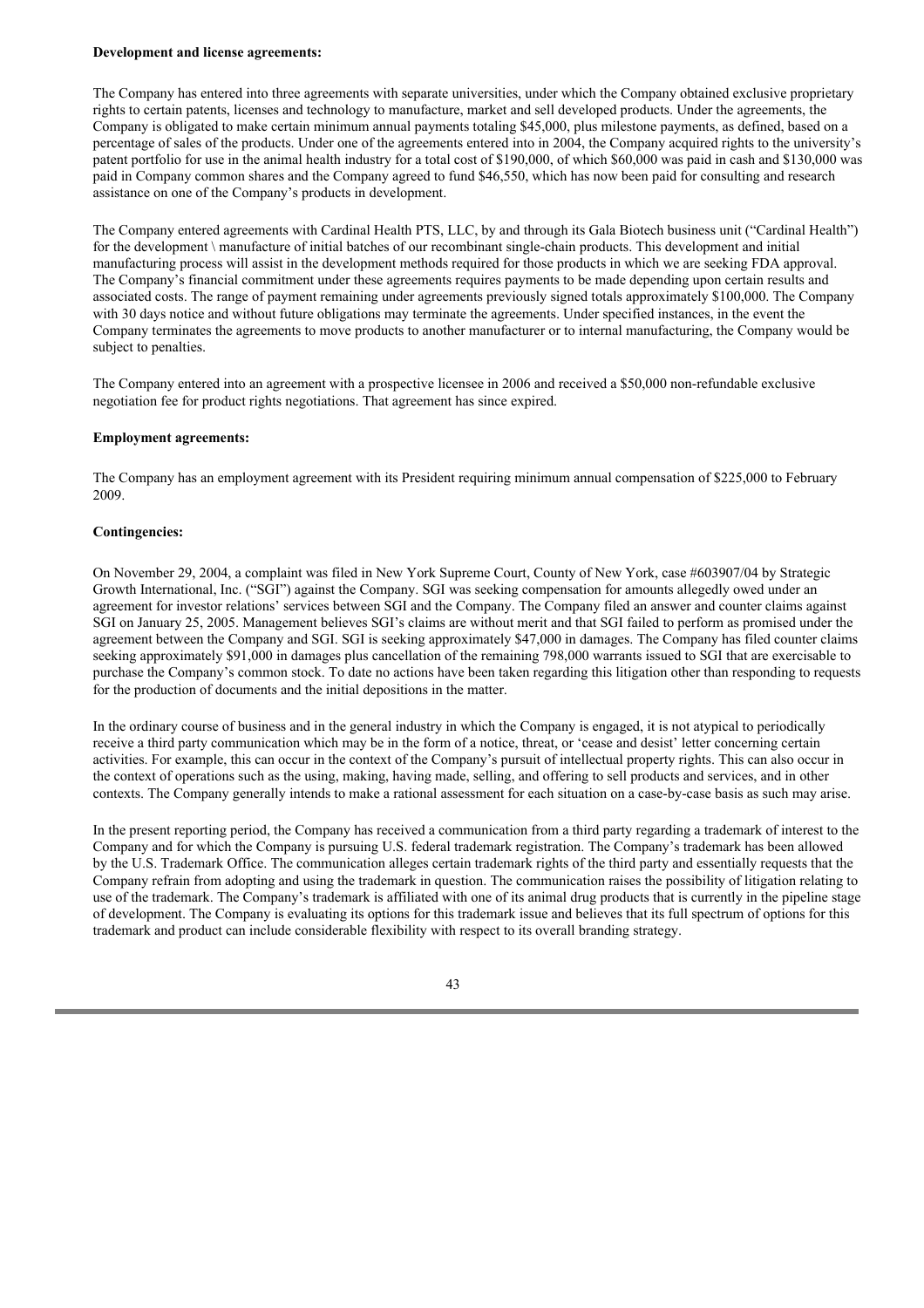## **11. Subsequent Events:**

Subsequent to December 31, 2006, the Company has received cash proceeds of approximately \$3,466,000 from the exercise of 2,749,214 warrants and options held primarily by investors in the 2004 and 2005 offerings. Based upon the trading price of our common stock and the average trading volumes for the required twenty day period, the redemption features included in the 2004 and 2005 warrants, have been met and on March 20, 2007 we notified the remaining holders of the intent to redeem the remaining 2004 and 2005 warrants. This is expected to generate additional proceeds of approximately \$6 million if all such holders exercise prior to the redemption. No fees will be paid on any proceeds and any funds raised will be used for working capital, new product development and general corporate purposes.

Subsequent to December 31, 2006, the holder of a total of 525,000 warrants that were issued in 2002 and 2003 elected to exercise those warrants on a cashless basis as provided in the agreements. The 525,000 rights were surrendered and cancelled and the holder was issued a total of 374,085 common shares.

On January 24, 2007, a total of 350,000 stock options were granted under the Company's 2002 Stock Incentive Plan to officers and directors exercisable at the then fair market value of \$2.96 per share, vesting over a three year period annually in arrears and expiring in ten years.

On January 24, 2007, the Employment Agreement of Richard Donnelly, president and CEO was amended to among other provisions, increase the annual salary to \$225,000, extend the term to February 1, 2009, and grant him 25,000 restricted shares of common stock, valued at the then fair market value of \$2.96 per share.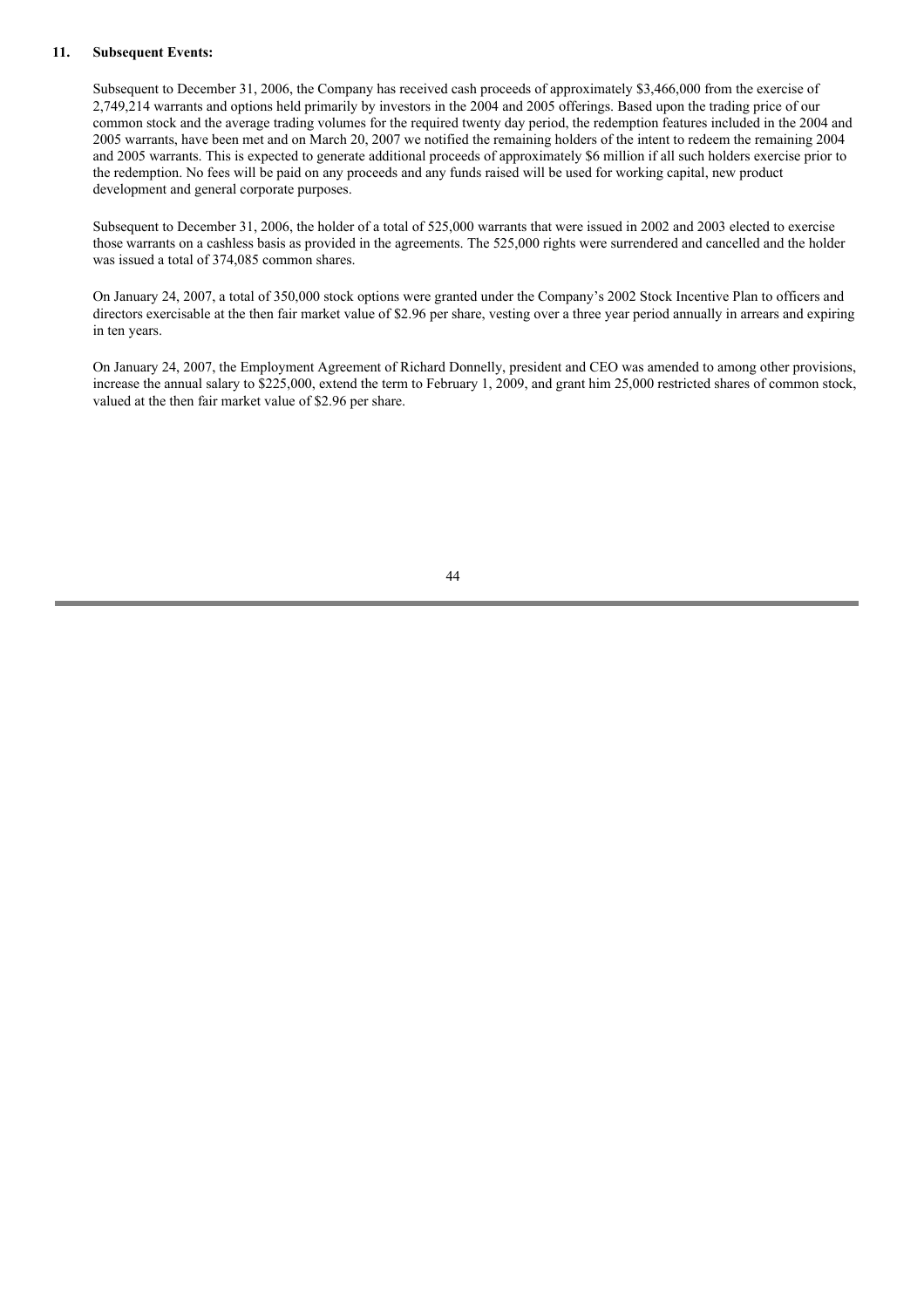## **ITEM 8. CHANGES IN AND DISAGREEMENTS WITH ACCOUNTANTS ON ACCOUNTING AND FINANCIAL DISCLOSURE**

There have been no disagreements between the Company and its independent accountants on any matter of accounting principles or practices, or financial statement disclosure.

## **ITEM 8A. Controls and Procedures**

(a) Evaluation of Disclosure Controls and Procedures

Our management, including the Chief Executive Officer and the Chief Financial Officer, has conducted an evaluation of the effectiveness of our disclosure controls and procedures pursuant to Rule 13a-14 under the Securities Exchange Act of 1934 as of the last day of the period of the accompanying financial statements (the "Evaluation Date") within 90 days prior to the filing date of this report. Based on that evaluation, the Chief Executive Officer and the Chief Financial Officer concluded that, as of the Evaluation Date, our disclosure controls and procedures were effective in ensuring that all material information relating to us to be filed in the annual report has been made known to them in a timely manner.

## (b) Changes in Internal Controls

There have been no significant changes made in our internal controls or in other factors that could significantly affect internal controls subsequent to the Evaluation Date.

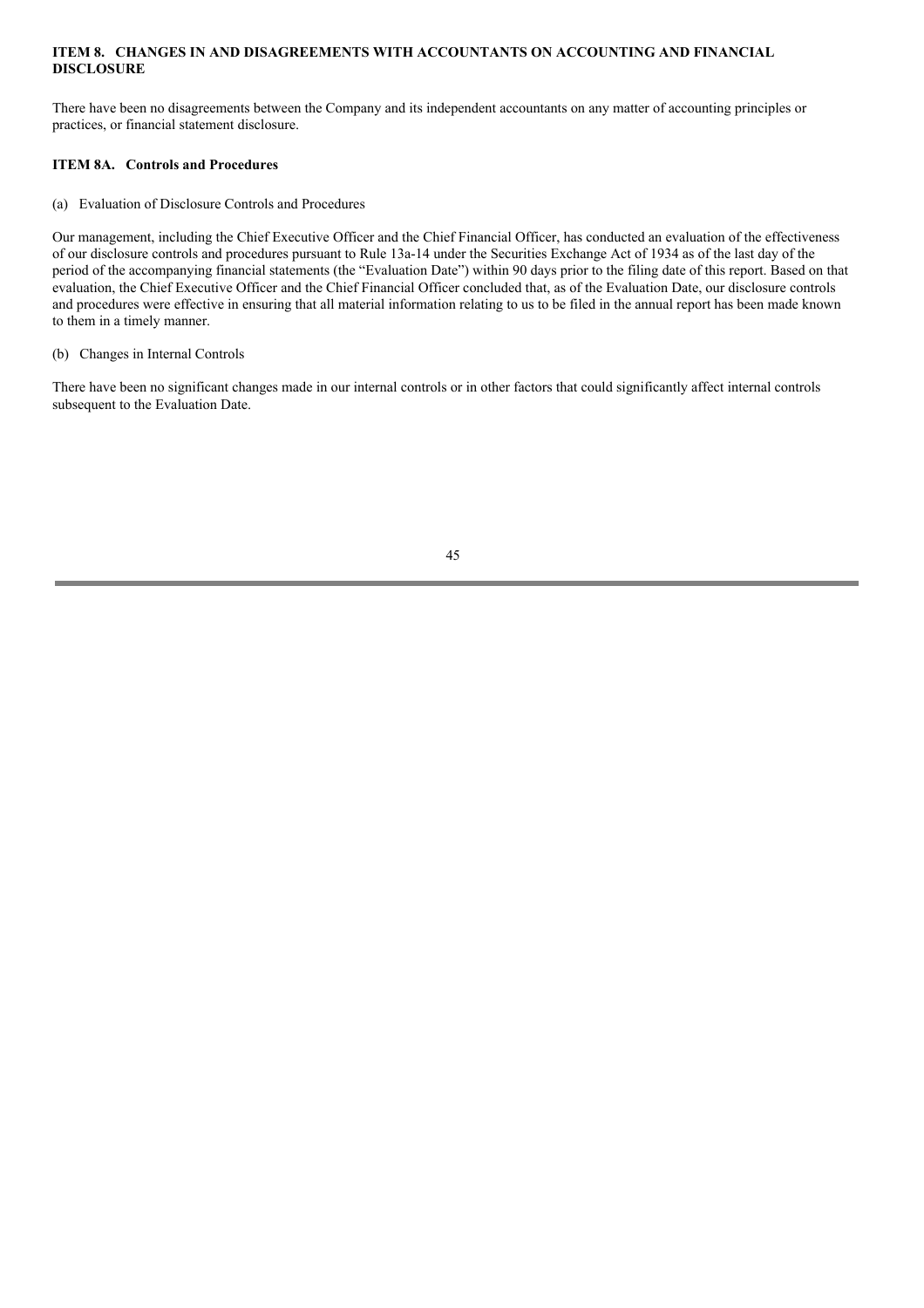#### **PART III**

### **Item 9. Directors and Executive Officers of the Registrant**

Executive officers of the Company are elected by the Board of Directors, and serve for a term of one year and until their successors have been elected and qualified or until their earlier resignation or removal by the Board of Directors. There are no family relationships among any of the directors and executive officers of the Company.

The following table sets forth names and ages of all executive officers and directors of the Company:

| <b>Name</b>          | Age | <b>Position</b>                                 |
|----------------------|-----|-------------------------------------------------|
| Richard G. Donnelly  | 47  | President, Chief Executive Officer and Director |
| Gregory Pusey        | 54  | Chairman, Secretary and Director                |
| Gail S. Schoettler   | 62  | Director                                        |
| Douglas I. Hepler    | 59  | Director                                        |
| David E. Welch       | 59  | Director                                        |
| Jeffrey G. McGonegal | 55  | Chief Financial Officer                         |

Richard G. Donnelly was elected President, Chief Executive Officer and as a director, in January 2005. From September 1999 to December 2004, Mr. Donnelly served in senior marketing positions with Heska Corporation, including most recently as Senior Director of Marketing. From January 1993 to September 1999, Mr. Donnelly served as Director of Marketing for the Fort Dodge division of Wyeth Inc., (American Home Products). Mr. Donnelly holds a three-year diploma in Animal Science from St. Lawrence College.

Gregory Pusey became a director of AspenBio Pharma, Inc. in February 2002, and Chairman in May 2003. Mr. Pusey is Chairman and a director of Security With Advanced Technology, Inc. SWAT (formerly — A4S Security, Inc.), a provider of hardware and software security related products. Since 1988, Mr. Pusey has been the President and a director of Cambridge Holdings, Ltd. He is also President of Livingston Capital, Ltd. since 1987, a private venture capital firm. Mr. Pusey is secretary and a director of Bactolac Pharmaceutical, Inc. (formerly — Advanced Nutraceuticals, Inc. and has been associated with its predecessors since 1997), a privately held company engaged in manufacturing and marketing of vitamins and nutritional supplements. Mr. Pusey graduated summa cum laude in finance from Boston College with a BS degree.

Gail S. Schoettler — Ambassador Gail Schoettler serves on the boards of AspenBio Pharma, Inc., Security with Advanced Technology, Masergy Communications, Delta Dental of Colorado, The Colorado Trust (Colorado's largest foundation) and several non-profit organizations. She formerly served on the boards of Fischer Imaging, CancerVax, and AirGate PCS until they were sold. She has served as a U.S. Ambassador and as Colorado's Lt. Governor and State Treasurer. In 1998, she narrowly lost her bid for Governor of Colorado. She started two successful banks and is involved in her family's cattle ranch, vineyards and real estate enterprises. In addition to being a Denver Post columnist, Dr. Schoettler speaks and writes on globalization, political strategies for business, and women's issues. She earned a BA in economics from Stanford and MA and PhD degrees in African History from the University of California at Santa Barbara. Among her numerous awards is the French Legion of Honor (France's highest civilian award) from President Jacques Chirac of France.

Douglas I. Hepler, Ph.D., joined the Company's Board of Directors in March of 2004. Commencing in 2006 Dr. Hepler became President of KADO Consulting a newly formed consulting firm. Through April 2006 he served as Vice President of Research and Development for IDEXX Pharmaceuticals, Inc., a wholly owned subsidiary of IDEXX Laboratories, Inc. Dr. Hepler was responsible for the overall technical leadership of the Pharmaceutical Division of IDEXX Pharmaceuticals, Inc. Dr. Hepler was also the Co-founder and Executive Vice President of Blue Ridge Pharmaceuticals, Inc. before its sale to IDEXX Laboratories, Inc. in 1998. While at Blue Ridge Pharmaceuticals, Dr. Hepler was instrumental in the development and FDA registration of Acarexx, Iverhart Plus, PZI Vet, Facilitator, Navigator, Pyrantel and CyFly. Prior to Blue Ridge Pharmaceuticals, Dr. Hepler was instrumental in the development and FDA registration of Interceptor, Program and Sentenial while at Novartis Animal Health. Dr. Hepler received a B.S. degree from Lock Haven University in biology, a M.S. from Colorado State University in microbiology and a Ph.D. from Colorado State University in immunology.

David E. Welch became a director of AspenBio as of October 1, 2004. Mr. Welch has served as Vice President and Chief Financial Officer of American Millennium Corporation, Inc., a public company located in Golden, Colorado, since April 2004. In January 2007, Mr. Welch was also elected as a director of Security With Advanced Technology, Inc. He also is a self-employed financial consultant. From July 1999 to June 2002, Mr. Welch served as Chief Financial Officer, Secretary and Treasurer of Active Link Communications, Inc., another publicly traded company. During 1998 he served as Chief Information Officer for Language Management International, Inc., a multinational translation firm located in Denver, Colorado. From 1996 to 1997, he was Director of Information Systems for Mircromedex, Inc., an electronic publishing firm, located in Denver, Colorado. Mr. Welch also serves on the Board of Directors of Communication Intelligence Corporation, a publicly traded company. He received a B.S. degree in accounting from the University of Colorado. Mr. Welch is a Certified Public Accountant, licensed in the state of Colorado.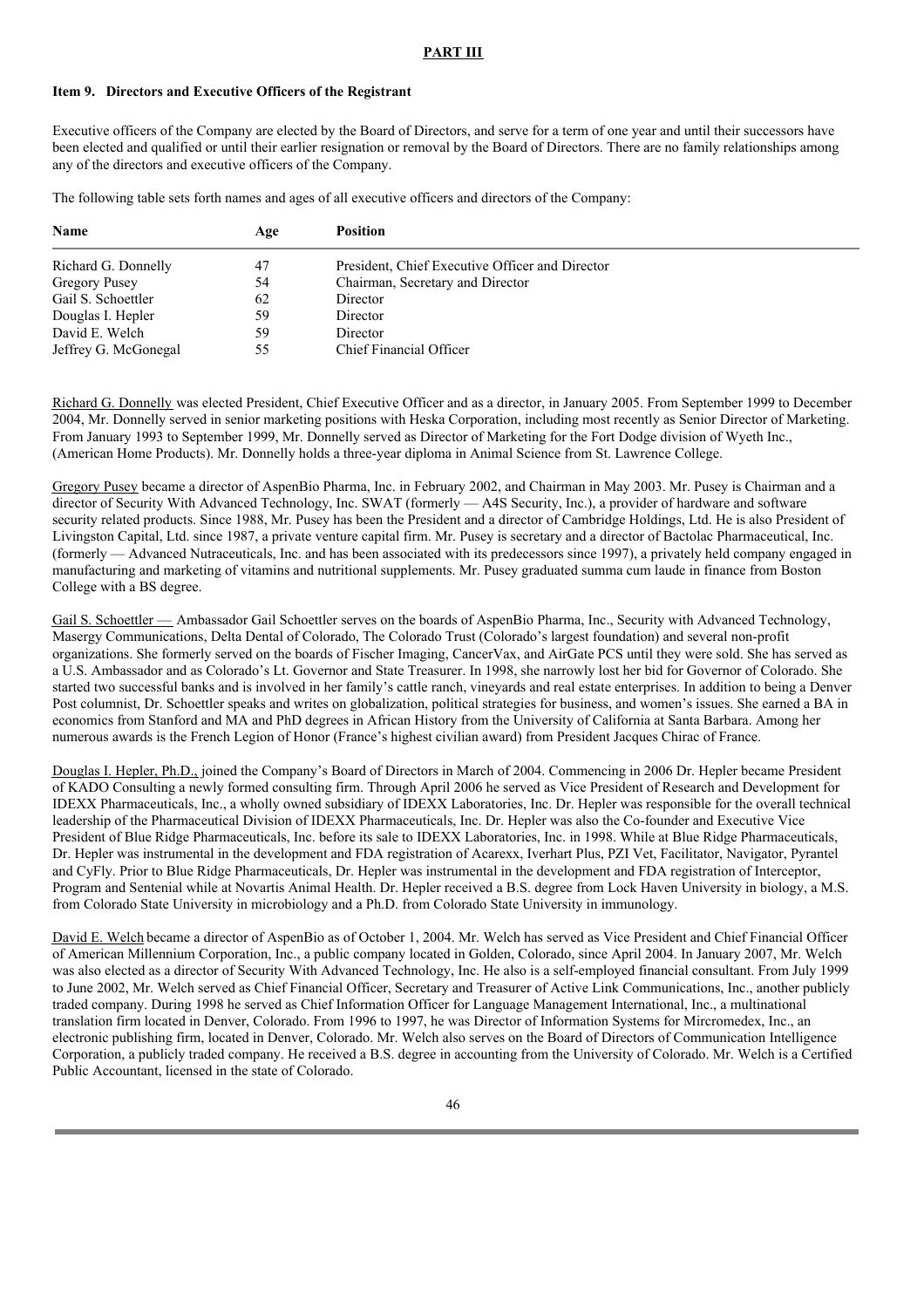Jeffrey G. McGonegal became Chief Financial Officer of the Company in June 2003 and served as interim President in December 2004 and January 2005. Mr. McGonegal is Chief Financial Officer of Security With Advanced Technology, Inc. (formerly — A4S Security, Inc.), a publicly held provider of hardware and software security related products, Mr. McGonegal also serves as Senior Vice President -Finance of Cambridge Holdings, Ltd., a small publicly held real estate company. Since 1997, Mr. McGonegal has served as Managing Director of McGonegal and Co., a company engaged in providing accounting and business consulting services. From 1974 to 1997, Mr. McGonegal was an accountant with BDO Seidman LLP. While at BDO Seidman LLP, Mr. McGonegal served as managing partner of the Denver, Colorado office. Mr. McGonegal was elected in 2005 to serve on the board of Imagenetix, Inc., a publicly held company in the nutritional supplements industry and he is also a member of the board of directors of Applied Medical Devices, Inc. He received a B.A. degree in accounting from Florida State University.

## **Meetings of the Board and Committees**

The Company's Board of Directors held fourteen meetings during the Company's year ended December 31, 2006, and three additional meetings through March 23, 2007. Such meetings consisted of consent Directors' minutes signed by all Directors and actual meetings at which all of the Directors were present in person or by telephone. The Company does not have a formal policy with regard to board members' attendance at annual meetings, but encourages them to attend shareholder meetings.

There is no arrangement or understanding between any Director and any other person pursuant to which any person was selected as a Director.

Through 2006 Directors of the Company were not paid cash for their services. Commencing in February 2007 the outside independent directors began receiving cash compensation of \$500 per month. They do typically receive a stock option upon joining and additional options over time. Greg Pusey receives a salary of \$100,000 annually for his active role as Chairman which commenced in September 2003. The directors are reimbursed for all expenses incurred by them in attending board meetings.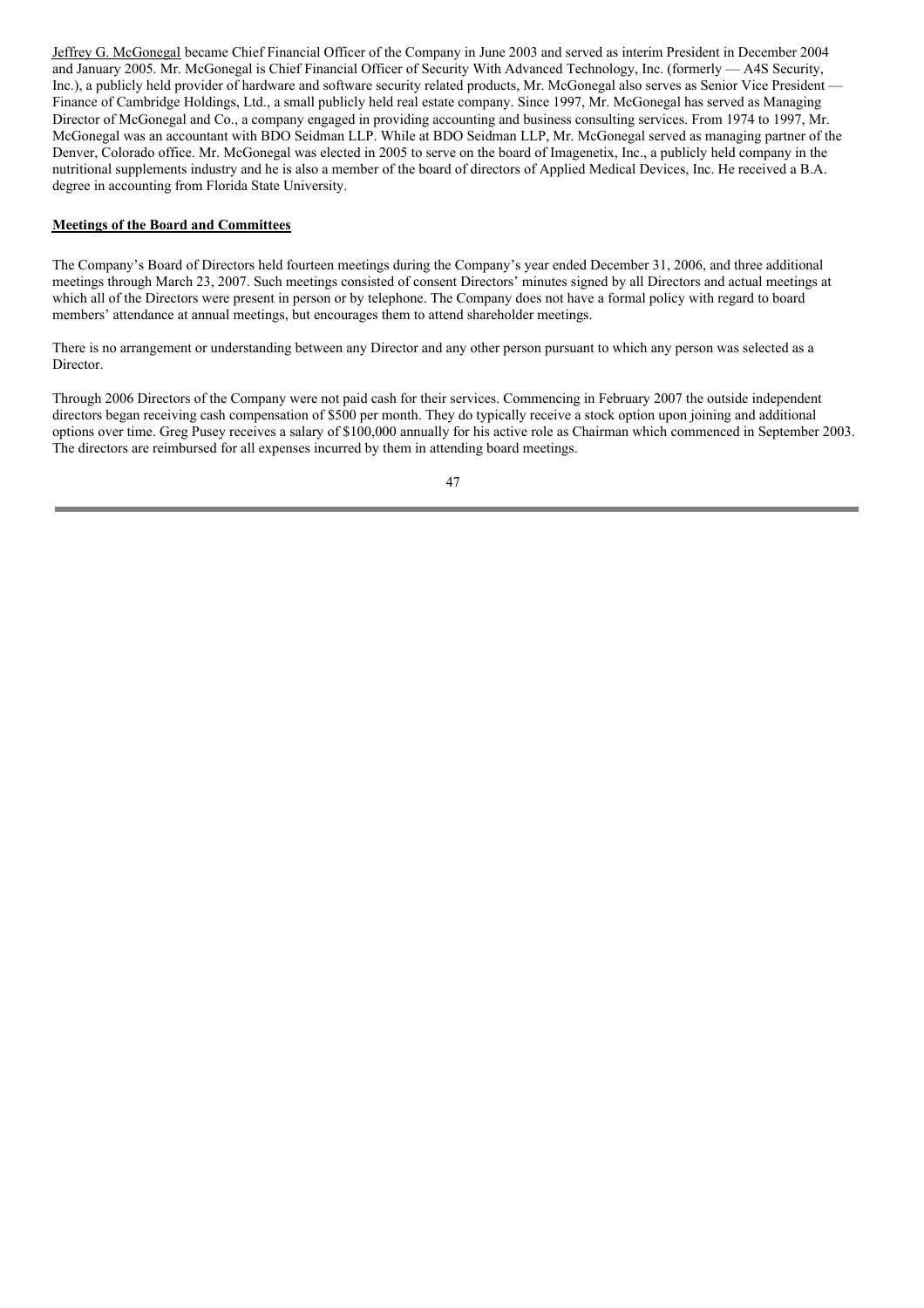## **Committees**

*Audit Committee:* The Company has a separately designated standing audit committee established in accordance with Section 3(a) (58) (A) of the Exchange Act. All of the Company's independent directors serve on the audit committee, which consists of: David Welch (who serves as Chair of the Committee), Douglas Hepler and Gail Schoettler. Mr. Welch has been designated as the financial expert on the audit committee. The Company defines "independent" as that term is defined in Rule 4200(a) (15) of the Nasdaq listing standards.

The audit committee was formed on December 22, 2003, and held five formal meeting during the year ended December 31, 2006. All of the members attended the meeting in person or by telephone. The Board of Directors has adopted a written charter for the audit committee. The audit committee charter is available on our website at www.aspenbioinc.com.

*Compensation Committee:* All of the Company's independent directors serve on the compensation committee, which consists of: Gail Schoettler (who serves as Chair of the Committee), Douglas Hepler and David Welch. The Compensation Committee held two meetings in 2006. Duties of the compensation committee include reviewing and making recommendations regarding compensation of executive officers. The board of directors adopted our Compensation Committee charter on March 17, 2004.

*Nominating and Corporate Governance Committee* ("Nominating Committee"): All of the Company's independent directors serve on the Nominating Committee, which consists of: Gail Schoettler (who serves as Chair of the Committee), Douglas Hepler and David Welch. Duties of the Nominating Committee include oversight of the process by which individuals may be nominated to our board of directors. Our Nominating Committee's charter was adopted by the board of directors on March 17, 2004, and is available on our web site at www.aspenbiopharma.com.

The functions performed by the Nominating Committee include identifying potential directors and making recommendations as to the size, functions and composition of the Board and its committees. In making nominations, our Nominating Committee is required to submit candidates who have the highest personal and professional integrity, who have demonstrated exceptional ability and judgment and who shall be most effective, in conjunction with the other Nominees to the board, in collectively serving the long-term interests of the shareholders.

The Nominating Committee considers nominees proposed by our shareholders. To recommend a prospective nominee for the Nominating Committee's consideration, you may submit the candidate's name by delivering notice in writing to AspenBio Pharma, Inc. c/o Nominating Committee Chair, Gail Schoettler, via email at gailschoettler@msn.com or via first class U.S. mail, at AspenBio Pharma, Inc., 1585 S. Perry Street, Castle Rock, CO 80104.

A shareholder nomination submitted to the nomination committee must include at least the following information (and can include such other information the person submitting the recommendation desires to include), and must be submitted to the Company by the date mentioned in the most recent proxy statement under the heading "Proposal From Shareholders" as such date may be amended in cases where the annual meeting has been changed as contemplated in SEC Rule 14a-8(e), Ouestion 5: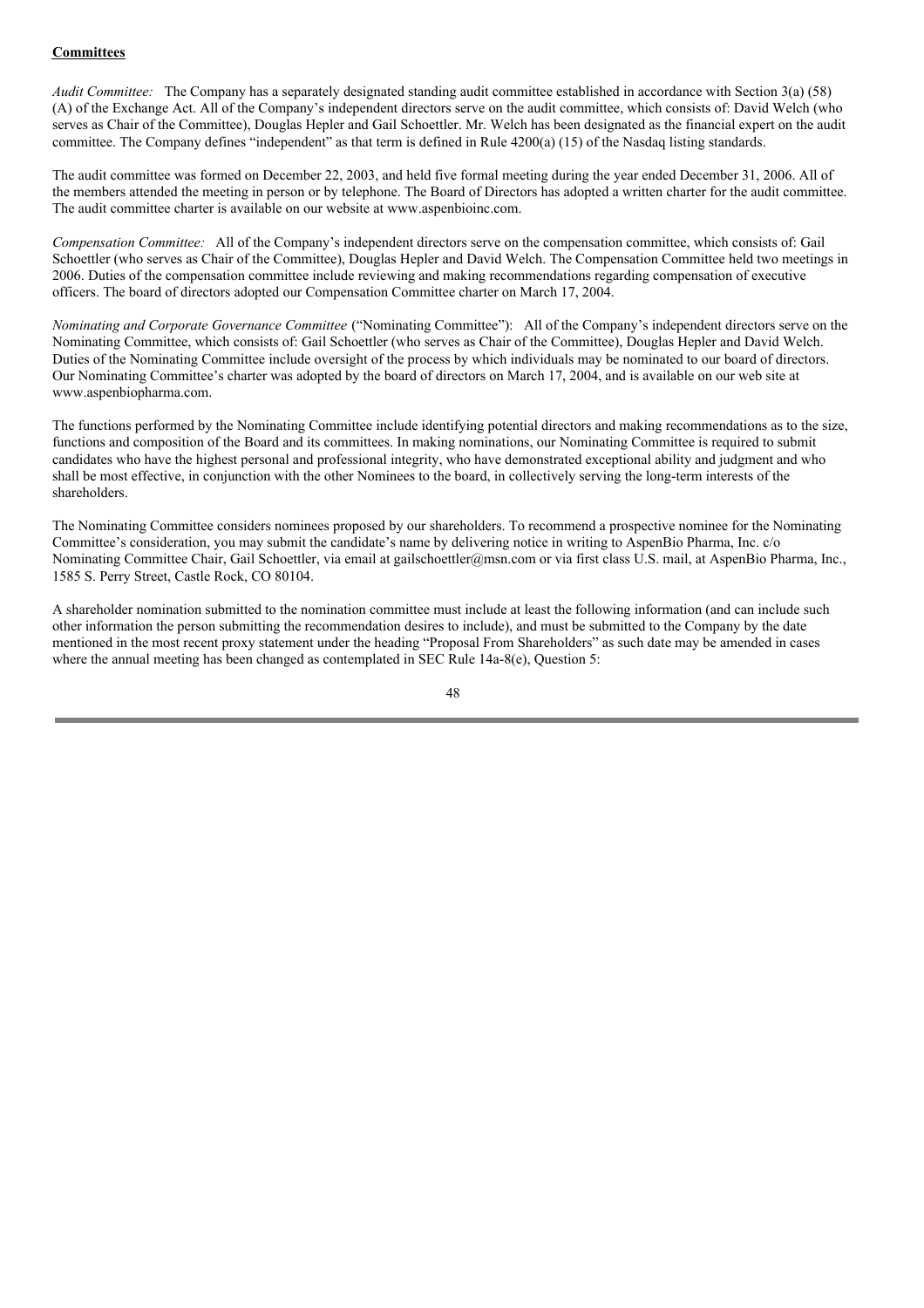The name, address, telephone number, fax number and e-mail address of the person submitting the recommendation; The number of shares and description of the Company voting securities held by the person submitting the nomination and whether such person is holding the shares through a brokerage account (and if so, the name of the broker-dealer) or directly; The name, address, telephone number, fax number and e-mail address of the person being recommended to the nominating committee to stand for election at the next annual meeting (the "proposed nominee") together with information regarding such person's education (including degrees obtained and dates), business experience during the past ten years, professional affiliations during the past ten years, and other relevant information. Information regarding any family relationships of the proposed nominee as required by Item 401(d) of SEC Regulation S-K. (v) Information whether the proposed nominee or the person submitting the recommendation has (within the ten years prior to the recommendation) been involved in legal proceedings of the type described in Item 401(f) of SEC Regulation S-K (and if so, provide the information regarding those legal proceedings required by Item 401(f) of Regulation S-K). Information regarding the share ownership of the proposed nominee required by Item 403 of Regulation S-K. Information regarding certain relationships and related party transactions of the proposed nominee as required by Item 404 of Regulation S-K. The signed consent of the proposed nominee in which he or she consents to being nominated as a director of the Company if selected by the nominating committee, states his or her willingness to serve as a director if elected for compensation not greater than that described in the most recent proxy statement; states whether the proposed nominee is "independent" as defined by Nasdaq Marketplace Rule 4200(a)(15); and d. attests to the accuracy of the information submitted pursuant to this paragraph.

Although the information may be submitted by fax, e-mail, mail, or courier, the nominating committee must receive the proposed nominee's signed consent, in original form, within ten days of making the nomination.

When the information required above has been received, the nominating committee will evaluate the proposed nominee based on the criteria described below, with the principal criteria being the needs of the Company and the qualifications of such proposed nominee to fulfill those needs.

The process for evaluating a director nominee is the same whether a nominee is recommended by a shareholder or by an existing officer or director. The Nominating Committee will:

Establish criteria for selection of potential directors, taking into consideration the following attributes which are desirable for a member of our Board of Directors: leadership; independence; interpersonal skills; financial acumen; business experiences; industry knowledge; and diversity of viewpoints. The Nominating Committee will periodically assess the criteria to ensure it is consistent with best practices and the goals of the Company. Identify individuals who satisfy the criteria for selection to the Board and, after consultation with the Chairman of the Board, make recommendations to the Board on new candidates for Board membership. Receive and evaluate nominations for Board membership which are recommended by existing directors, corporate officers, or shareholders in accordance with policies set by the Nominating Committee and applicable laws.

The Nominating Committee has held one formal meeting in 2006. On June 17, 2005 by unanimous consent the Nominating Committee nominated all five directors then serving on our board of directors to stand for reelection. The Company has not engaged the services of or paid a fee to any third party or parties to identify or evaluate or assist in identifying or evaluating potential nominees.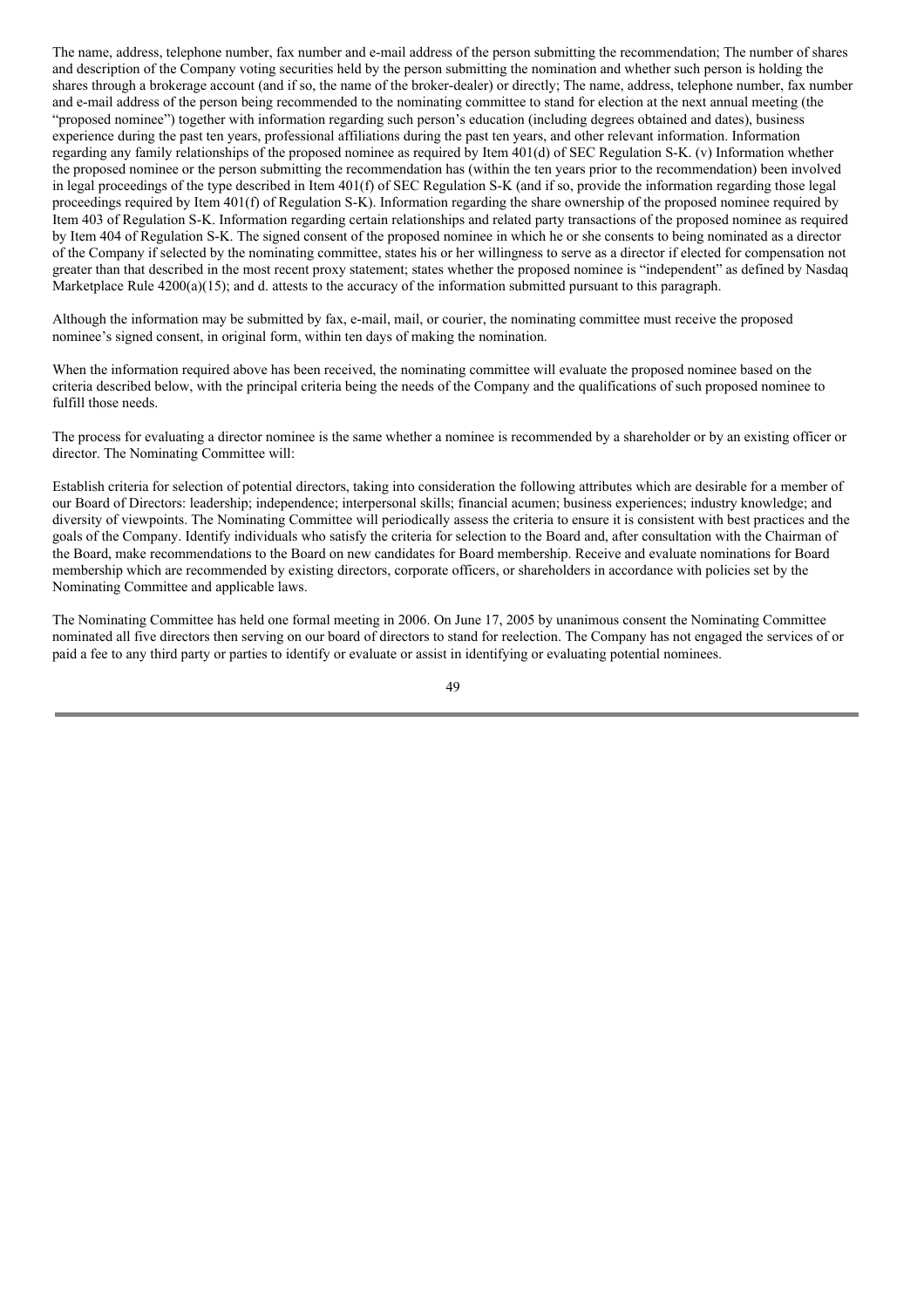#### **Compliance with Section 16 (a) of the Exchange Act – Disclosure of Delinquent Filers**

None

## **Shareholder Communication with the Board of Directors**

The Company values the views of its shareholders (current and future shareholders, employees and others). Accordingly, the Board of Directors established a system through its Audit Committee to receive, track and respond to communications from shareholders addressed to the Company's Board of Directors or to its Non-Management Directors. Any shareholder who wishes to communicate with the Board of Directors or the Non-Management Directors may write to:

David Welch Chair, Audit Committee c/o AspenBio Pharma, Inc. 1585 S. Perry Street Castle Rock, CO 80104 email address: dwelch@welchconsul.com

The chair of the Audit Committee is the Board Communications Designee. He will review all communications and report on the communications to the chair of the Nominating Committee, the full Board or the Non-Management Directors as appropriate. The Board Communications Designee will take additional action or respond to letters in accordance with instructions from the relevant Board source.

#### **Code of Ethics**

On December 22, 2003, the Board of Directors adopted a code of ethics that applies to all of our officers and employees, including our principal executive officer, principal financial officer, principal accounting officer and controller. Our Code of Ethics establishes standards and guidelines to assist the directors, officers, and employees in complying with both the Company's corporate policies and with the law and is posted at our website www.aspenbioinc.com. Persons desiring a copy of our Code of Ethics will be provided one at no cost upon submitting a written request to the Company.

## **Item 10. EXECUTIVE COMPENSATION**

Compensation and other Benefits of Executive Officers

The following table sets out the compensation received for the fiscal years ended December 31, 2006 and 2005 in respect to each of the individuals who were the Company's chief executive officer and chief financial officer at any time during the last fiscal year and the Company's most highly compensated executive officers whose total salary and bonus exceeded \$100,000 (the "Named Executive Officers").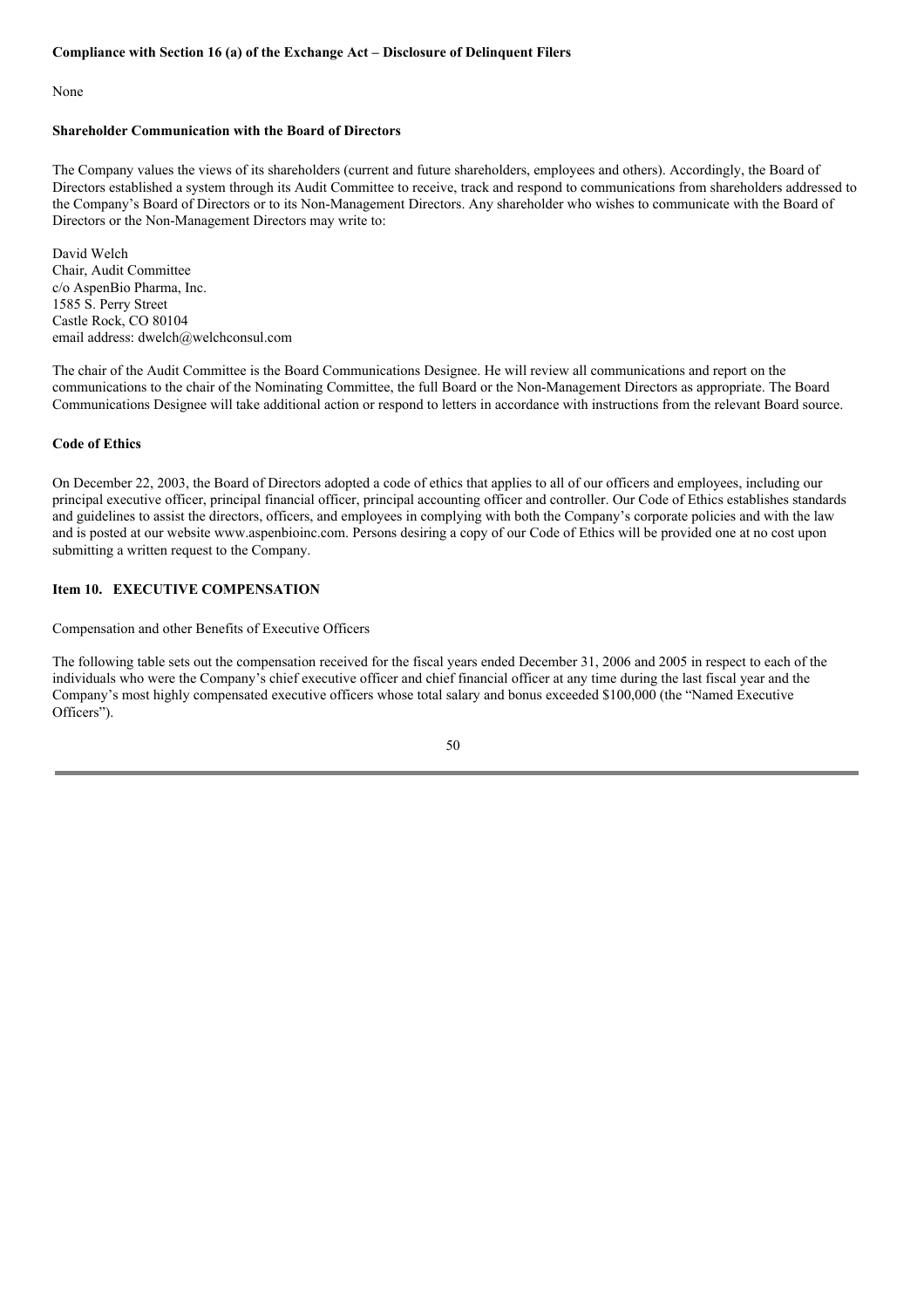## **SUMMARY COMPENSATION TABLE**

#### **FISCAL YEAR COMPENSATION**

#### **LONG TERM COMPENSATION**

| Name and<br><b>Principal Position</b>            | Year | <b>Salary</b><br>$(\$)$ | <b>Bonus</b><br>$(\$)$ | Other<br>Annual<br>Compensation | Awards<br><b>Securities</b><br>under<br><b>Option/SARs</b><br>Granted # | <b>Restricted</b><br><b>Shares</b><br><sub>or</sub><br><b>Restricted</b><br><b>Share</b><br>Units | <b>Payouts</b><br><b>LTIP</b><br><b>Payouts</b><br>$(\$)$ | All other<br>Compen-<br>sation<br>$(\$)$ |
|--------------------------------------------------|------|-------------------------|------------------------|---------------------------------|-------------------------------------------------------------------------|---------------------------------------------------------------------------------------------------|-----------------------------------------------------------|------------------------------------------|
| Richard G. Donnelly,<br>Chief Executive          |      |                         |                        |                                 |                                                                         |                                                                                                   |                                                           |                                          |
| Officer<br>and Director $(1)$                    | 2006 | \$200,000               | \$14,170               | $\theta$                        | 79,000<br>\$                                                            | $\overline{0}$                                                                                    | \$27,886                                                  | \$346,226                                |
|                                                  | 2005 | 137,500                 | 25,000                 | 72,000                          | 375,900                                                                 | $\mathbf{0}$                                                                                      | 21,200                                                    | \$631,600                                |
| Jeffrey G. McGonegal,<br>Chief Financial Officer |      |                         |                        |                                 |                                                                         |                                                                                                   |                                                           |                                          |
| (2)                                              | 2006 | \$ 88,333               | $\mathbf{0}$           | $\mathbf{0}$                    | $\theta$                                                                | $\mathbf{0}$                                                                                      | $\overline{0}$                                            | \$88,333                                 |
|                                                  | 2005 | 55,376                  | $\mathbf{0}$           | $\theta$                        | 37,913                                                                  | $\theta$                                                                                          | $\Omega$                                                  | \$93,286                                 |

- (1) During 2006 Mr. Donnelly was awarded a cash bonus of \$14,170 that was paid in 2007. He was also provided temporary living accommodations near the plant at a total cost of \$9,622 and coverage under the Company's group medical plan at a total cost of \$ 13,413 and \$ 4,851 in life insurance premiums. In July 2006, Mr. Donnelly was granted 100,000 options at \$1.40 per share vesting over six months on a cliff vesting basis; in December 2006, 25,000 of those options expired as a result of specified sales levels not being met. In January 2005 Mr. Donnelly joined the Company as President, Chief Executive Officer and was elected to the Company's board. During 2005 he was awarded stock options to acquire 500,000 shares at \$0.60. In December 2005, he was granted options to acquire 100,000 shares at \$0.96 per share conditional upon meeting specified sales levels. These options expired in June 2006. During December 2005 the board also granted him 75,000 restricted common shares, valued at that time at \$0.96 per share, for a total bonus award of \$72,000 and a cash bonus of \$25,000. During 2005 Mr. Donnelly was also provided temporary living accommodations near the plant at a total cost of approximately \$12,200 and coverage under the Company's group medical plan at a total cost of approximately \$9,000. In January 2007 Mr. Donnelly's Employment Agreement was amended to among other provisions, extend its termination date to February 2009, to increase his annual compensation to \$225,000 and he was also granted 25,000 restricted shares of common stock.
- (2) During 2005 Mr. McGonegal was granted options to acquire 50,000 shares of common stock at \$0.80 per share. These options were 100% vested at the date granted and expire in ten years.

The Company values common shares issued for compensation at the closing trading price on the day of award. Options and warrants issued for compensation are valued based the Black-Scholes model using the assumption as detailed in the note to the accompanying financial statements.

The Compensation Committee of the Board of Directors reviews and proposes compensation, bonus and equity awards for the executive officers. Richard Donnelly is the only officer employed under an employment contract. The employment agreement contains provisions for the establishment of goals and incentive bonus arrangements annually that are approved by the board. Compensation and equity awards are generally made annually based upon reviews by the Compensation Committee of goals and performance.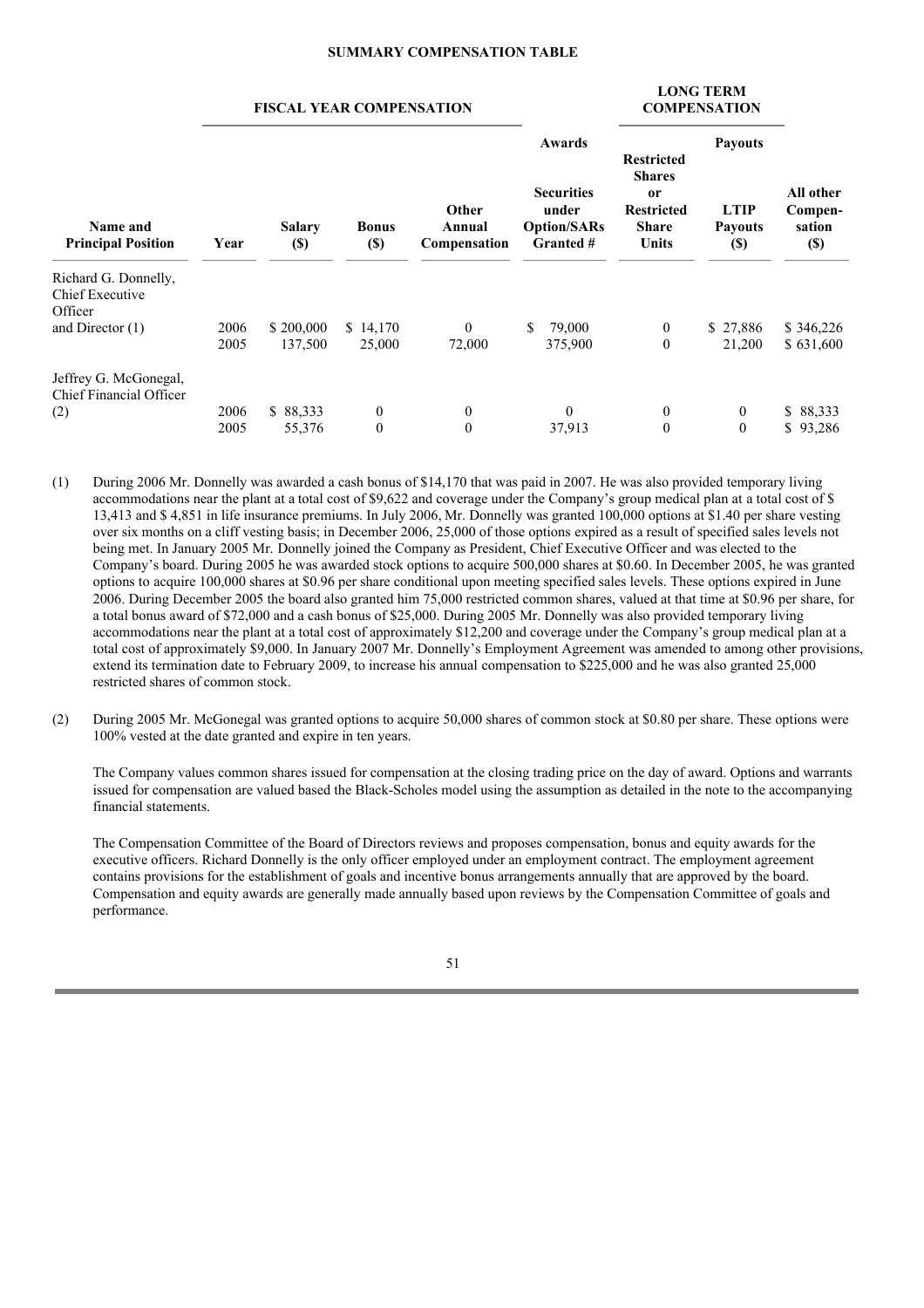## **OUTSTANDING EQUITY AWARDS AT FISCAL YEAR END**

|                                                                           | Number of                                                                                         | Number of                                                                                    | <b>OPTION AWARDS</b><br>Equity<br><b>Incentive</b><br>Plan<br>Awards:<br>Number of |               |                                         |                                     | <b>Number</b><br>of<br><b>Shares</b><br>or Units<br>of Stock | <b>Market</b><br>Value<br>of<br><b>Shares</b><br><sub>or</sub><br><b>Units</b><br>of<br><b>Stock</b> | <b>STOCK AWARDS</b><br><b>Equity</b><br><b>Incentive</b><br>Plan<br>Awards:<br><b>Number</b><br>of<br><b>Unearned</b><br>Shares,<br><b>Units or</b><br>Other | Equity<br>Incentive<br>Plan<br>Awards:<br><b>Market</b><br>or Payout<br>Value of<br>Unearned<br>Shares.<br><b>Units or</b><br>Other |
|---------------------------------------------------------------------------|---------------------------------------------------------------------------------------------------|----------------------------------------------------------------------------------------------|------------------------------------------------------------------------------------|---------------|-----------------------------------------|-------------------------------------|--------------------------------------------------------------|------------------------------------------------------------------------------------------------------|--------------------------------------------------------------------------------------------------------------------------------------------------------------|-------------------------------------------------------------------------------------------------------------------------------------|
| Name and<br>Principal<br><b>Position</b>                                  | <b>Securities</b><br>Underlying<br><b>Unexercised</b><br><b>Options</b> (#)<br><b>Exercisable</b> | <b>Securities</b><br>Underlying<br><b>Unexercised</b><br><b>Options</b> (#)<br>Unexercisable | <b>Securities</b><br>Underlying<br>Unexercised<br>Unearned<br>Options $(\#)$       |               | Option<br><b>Exercise</b><br>Price (\$) | Option<br><b>Expiration</b><br>Date | That<br>Have<br><b>Not</b><br><b>Vested</b><br>$(\#)$        | That<br>Have<br><b>Not</b><br><b>Vested</b><br>$(\$)$                                                | <b>Rights</b><br>That<br><b>Have Not</b><br><b>Vested</b><br>#)                                                                                              | <b>Rights</b><br>That<br><b>Have Not</b><br><b>Vested</b><br>$(\$)$                                                                 |
| Richard G.<br>Donnelly,<br><b>Chief Executive</b><br>Officer and Director | 500,000                                                                                           | 75,000                                                                                       | 75,000                                                                             | -S            | .60<br>1.40                             | $1 - 24 - 15$<br>$1 - 14 - 16$      |                                                              |                                                                                                      |                                                                                                                                                              |                                                                                                                                     |
| Jeffrey G.<br>McGonegal,<br><b>Chief Financial</b>                        | 60,000                                                                                            |                                                                                              |                                                                                    | <sup>\$</sup> | 1.47                                    | $6 - 17 - 13$                       |                                                              |                                                                                                      |                                                                                                                                                              |                                                                                                                                     |
| Officer                                                                   | 140,000                                                                                           |                                                                                              |                                                                                    |               | 1.21                                    | $1 - 19 - 14$                       |                                                              |                                                                                                      |                                                                                                                                                              |                                                                                                                                     |
|                                                                           | 100,000                                                                                           |                                                                                              |                                                                                    |               | 0.75                                    | $8 - 24 - 14$                       |                                                              |                                                                                                      |                                                                                                                                                              |                                                                                                                                     |
|                                                                           | 50,000                                                                                            |                                                                                              |                                                                                    |               | 0.80                                    | $3 - 24 - 15$                       |                                                              |                                                                                                      |                                                                                                                                                              |                                                                                                                                     |

Stock options granted, generally vest over a three year period from the date of grant, annually in arrears and expire in ten years. In December 2005 the Company's board vested all non-vested options that remained outstanding at that time 100%. At December 31, 2006, all of the above options are 100% vested.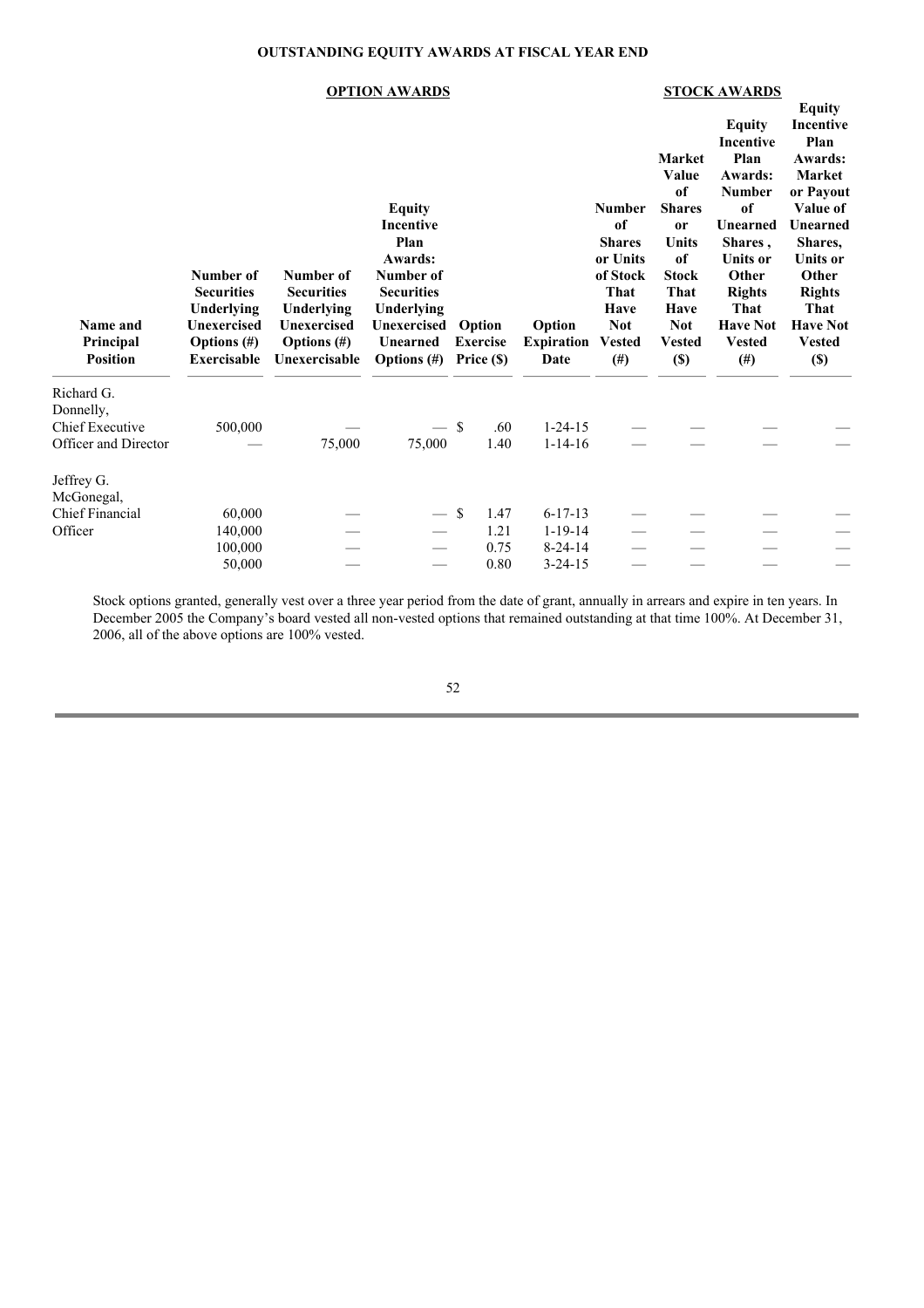#### **DIRECTOR COMPENSATION**

| Name                             | Fees<br><b>Earned or</b><br>Paid<br>in Cash $(\$)$ | <b>Stock</b><br>Awards<br>$(\$)$ | Option<br>Awards (\$) | <b>Non-Equity</b><br><b>Incentive Plan</b><br>Compensation | <b>All Other</b><br>Compensation | <b>Total</b> |
|----------------------------------|----------------------------------------------------|----------------------------------|-----------------------|------------------------------------------------------------|----------------------------------|--------------|
| <b>Gregory Pusey</b><br>Director | \$<br>86,667                                       |                                  | \$                    |                                                            |                                  | \$<br>87,666 |
| Gail Schoettler<br>Director      |                                                    |                                  | \$<br>69,650          |                                                            |                                  | \$<br>69,650 |
| Douglas Hepler<br>Director       |                                                    |                                  | \$<br>69,650          |                                                            |                                  | \$<br>69,650 |
| David Welch<br>Director          |                                                    |                                  | \$<br>69,650          |                                                            |                                  | \$<br>69,650 |

#### *Agreements with Management*

We entered into an employment agreement with Richard G. Donnelly, initially providing annual compensation of \$150,000. Mr. Donnelly's compensation was increased to \$200,000 per year effective January 2006 and \$225,000 effective February, 2007. The agreement, as amended provides for his services to the Company until February 2009 and automatically renews at the end of each year unless terminated by either party.

#### *Benefit Plans.*

#### 2002 Stock Incentive Plan

In April 2002, we adopted our 2002 Stock Incentive Plan. The purpose of the plan is to promote our interests and the interests of our shareholders by providing participants a significant stake in our performance and providing an opportunity for the participants to increase their holdings of our common stock. The plan is administered by the Option Committee, which consists of the Board or a committee of the Board, as the Board may from time to time designate, composed of not less than two members of the Board, each of who shall be a director who is not employed by us. The Option Committee has the authority to select employees and consultants (which may include directors) to receive awards, to determine the number of shares of common stock covered by awards and to set the terms and conditions of awards. The plan, as amended authorizes the grant of options to purchase up to 3,500,000 shares of our common stock. We currently have outstanding options to purchase 3,438,000 shares. The options are exercisable at prices ranging from \$.60 to \$2.53 per share for a term of ten years. In addition to stock options, we may also offer a participant a right to purchase shares of common stock subject to such restrictions and conditions as the Option Committee may determine at the time of grant. Such conditions may include continued services to us or the achievement of specified performance goals or objectives. No common stock has been issued pursuant to the plan. During 2006, the Company granted a total of 668,000 options to employees, directors and consultants under the Plan, generally vesting over three years in arrears, exercisable at an average of \$ 1.61 per share and expiring in ten years.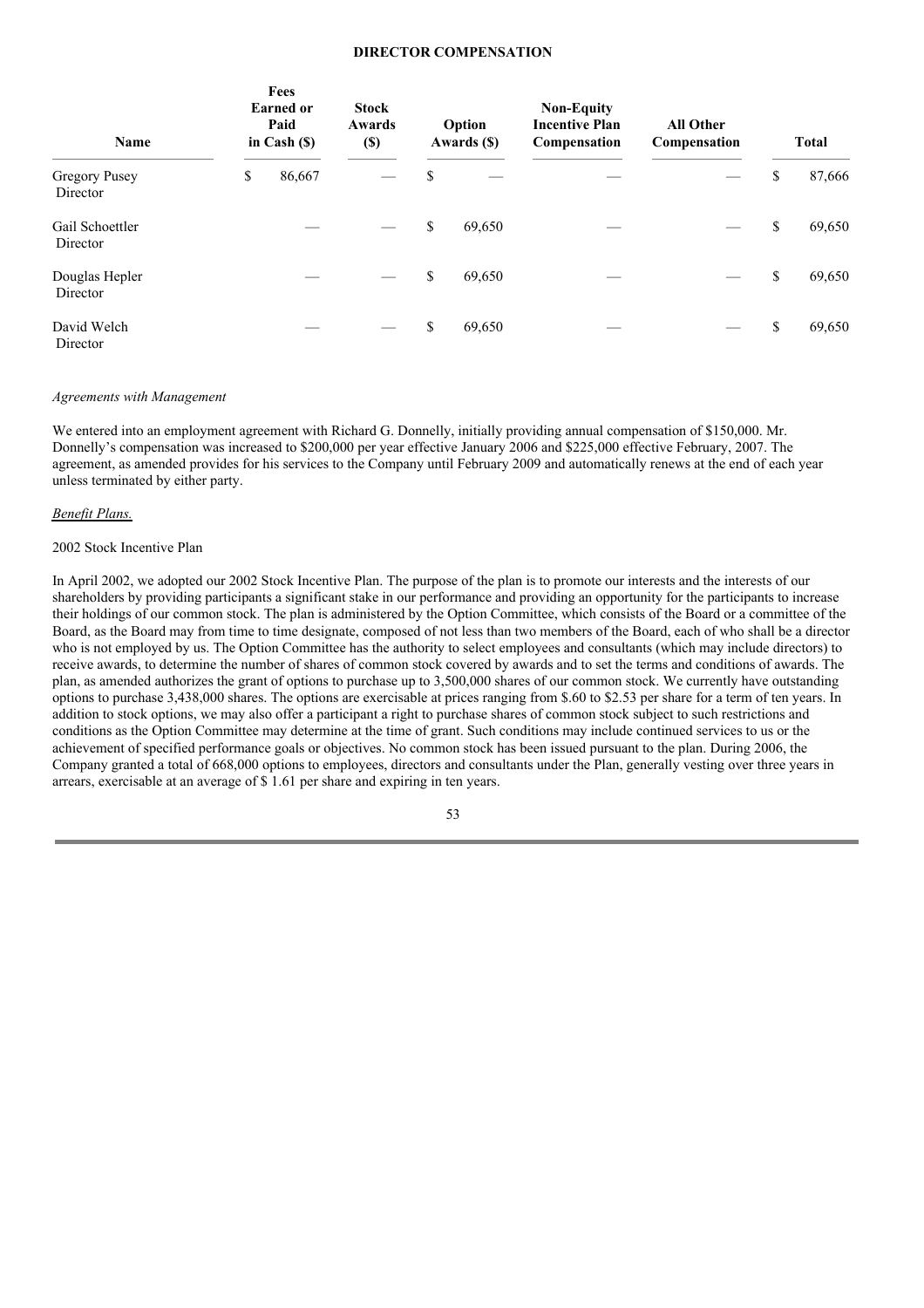## Equity Compensation Plan Information

The following table gives information about the Company's common stock that may be issued upon the exercise of options under the 2002 Stock Option Plan as of December 31, 2006.

| <b>Plan Category</b>                                                | (a) Number of<br><b>Securities to be</b><br><b>Issued Upon</b><br><b>Exercise</b><br>of Outstanding<br>Options,<br>Warrants<br>and<br><b>Rights</b> | (b) Weighted<br><b>Average Exercise</b><br>Price of<br>Outstanding<br>Options,<br>Warrants<br>and Rights |      | (c) Number of<br><b>Securities</b><br>Remaining<br><b>Available for</b><br><b>Future Issuance</b><br><b>Under Equity</b><br>Compensation<br><b>Plans</b><br>(Excluding)<br><b>Securities</b><br><b>Reflected in</b><br>Column (a)) | (d) Total of<br><b>Securities</b><br><b>Reflected in</b><br><b>Columns</b><br>$(a)$ and $(c)$ |  |
|---------------------------------------------------------------------|-----------------------------------------------------------------------------------------------------------------------------------------------------|----------------------------------------------------------------------------------------------------------|------|------------------------------------------------------------------------------------------------------------------------------------------------------------------------------------------------------------------------------------|-----------------------------------------------------------------------------------------------|--|
| <b>Equity Compensation Plans</b><br>Approved by Stockholders        | 3,438,000                                                                                                                                           | \$                                                                                                       | 1.01 | 62,000                                                                                                                                                                                                                             | 3,500,000                                                                                     |  |
| <b>Equity Compensation Plans</b><br>Not Approved by<br>Stockholders |                                                                                                                                                     | \$                                                                                                       | .00. |                                                                                                                                                                                                                                    |                                                                                               |  |
| <b>TOTAL</b>                                                        | 3,438,000                                                                                                                                           | \$                                                                                                       | 1.01 | 62,000                                                                                                                                                                                                                             | 3,500,000                                                                                     |  |
|                                                                     |                                                                                                                                                     |                                                                                                          |      |                                                                                                                                                                                                                                    |                                                                                               |  |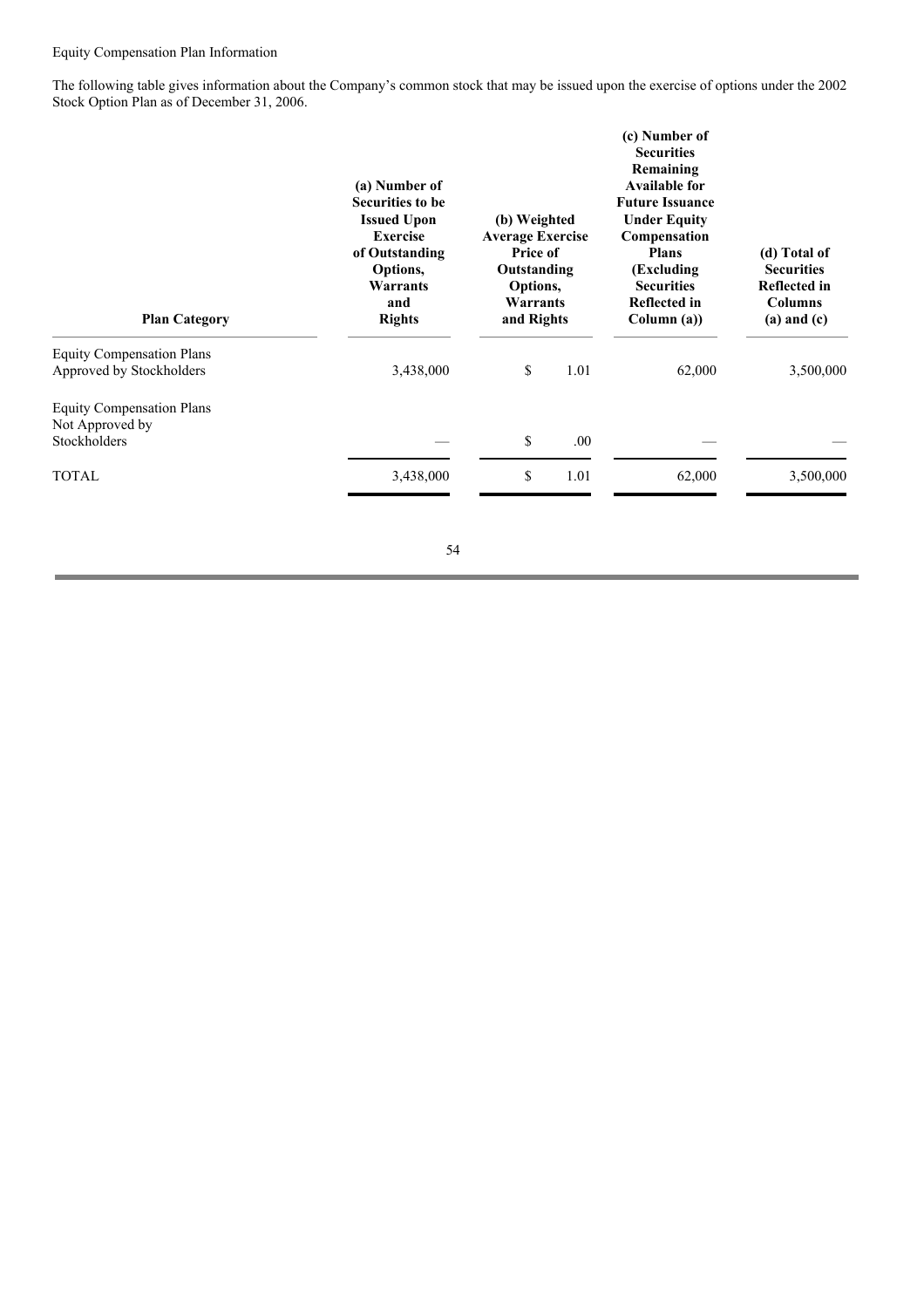## **Item 11. SECURITY OWNERSHIP OF CERTAIN BENEFICIAL OWNERS AND MANAGEMENT AND RELATED STOCKHOLDER MATTERS**

The number of shares outstanding of the Company's common stock at March 23, 2007 was 23,133,547. The following table sets forth the beneficial ownership of the Company's Common Stock as of March 23, 2007 by each Director and each Executive Officer of the Company, by all Directors and Executive Officers as a group, and sets forth the number of shares of Common Stock owned by each person who owned of record, or was known to own beneficially, more than 5% of the outstanding shares of Common Stock. Beneficial ownership is determined in accordance with Rule 13d-3 under the Securities Exchange Act of 1934. In computing the number of shares beneficially owned by a person or a group and the percentage ownership of that person or group, shares of our common stock subject to options or warrants currently exercisable or exercisable within 60 days after the date hereof are deemed outstanding, but are not deemed outstanding for the purpose of computing the percentage ownership of any other person. To the knowledge of the Directors and Executive Officers of the Company, as of March 23, 2007, there are no persons and/or companies who or which beneficially own, directly or indirectly, shares carrying more than 5% of the voting rights attached to all outstanding shares of the Company, other than as set forth below.

| <b>Name and Address</b>                                                                                           | <b>Number of Shares</b> | Percent |  |  |
|-------------------------------------------------------------------------------------------------------------------|-------------------------|---------|--|--|
| Richard G. Donnelly (1)<br>2838 Garrett Drive<br>Fort Collins, CO 80526                                           | 898,679                 | 3.8%    |  |  |
| Gregory Pusey (2)<br>106 S. University, No. 14<br>Denver, CO 80209                                                | 1,590,138               | $6.8\%$ |  |  |
| Gail S. Schoettler (3)<br>11855 East Daley Circle<br>Parker, CO 80134                                             | 281,667                 | 1.2%    |  |  |
| Douglas I. Hepler (4)<br>815 Cliff Dr.<br>McLeansville, NC 27301                                                  | 357,767                 | $1.5\%$ |  |  |
| David E. Welch (5)<br>1585 S. Perry Street<br>Castle Rock, CO 80104                                               | 167,667                 | $0.7\%$ |  |  |
| Jeffrey G. McGonegal (6)<br>1585 S. Perry Street<br>Castle Rock, CO 80104                                         | 545,656                 | 2.3%    |  |  |
| All Officers and Directors as a<br>Group $(6 \text{ persons})$ $(9)$                                              | 3,841,574               | 15.2%   |  |  |
| 1837 Partners, L.P.<br>10 S. Wacker Drive<br>Suite 3210<br>Chicago, Il. 60606                                     | 2,019,325               | 8.7%    |  |  |
| The Peierls Foundation, Inc.<br>c/o U.S. Trust Company of N.Y.<br>114 West 47th Street<br>New York, N.Y. 10036(7) | 2,771,338               | 11.4%   |  |  |
| Roaring Fork<br>8400 E. Prentice<br>Suite 745<br>Greenwood Village, Co. 80111(8)                                  | 1,911,481               | 7.9%    |  |  |
| Panacea Fund, L.L.C.<br>191 N. Wacker Drive<br>Suite 1500<br>Chicago, Il. 60606 (10)                              | 2,816,419               | 12.2%   |  |  |
| Roger D. Hurst<br>1749 S. Peakview Drive<br>Castle Rock, CO 80109 (11)                                            | 1,266,000               | 5.5%    |  |  |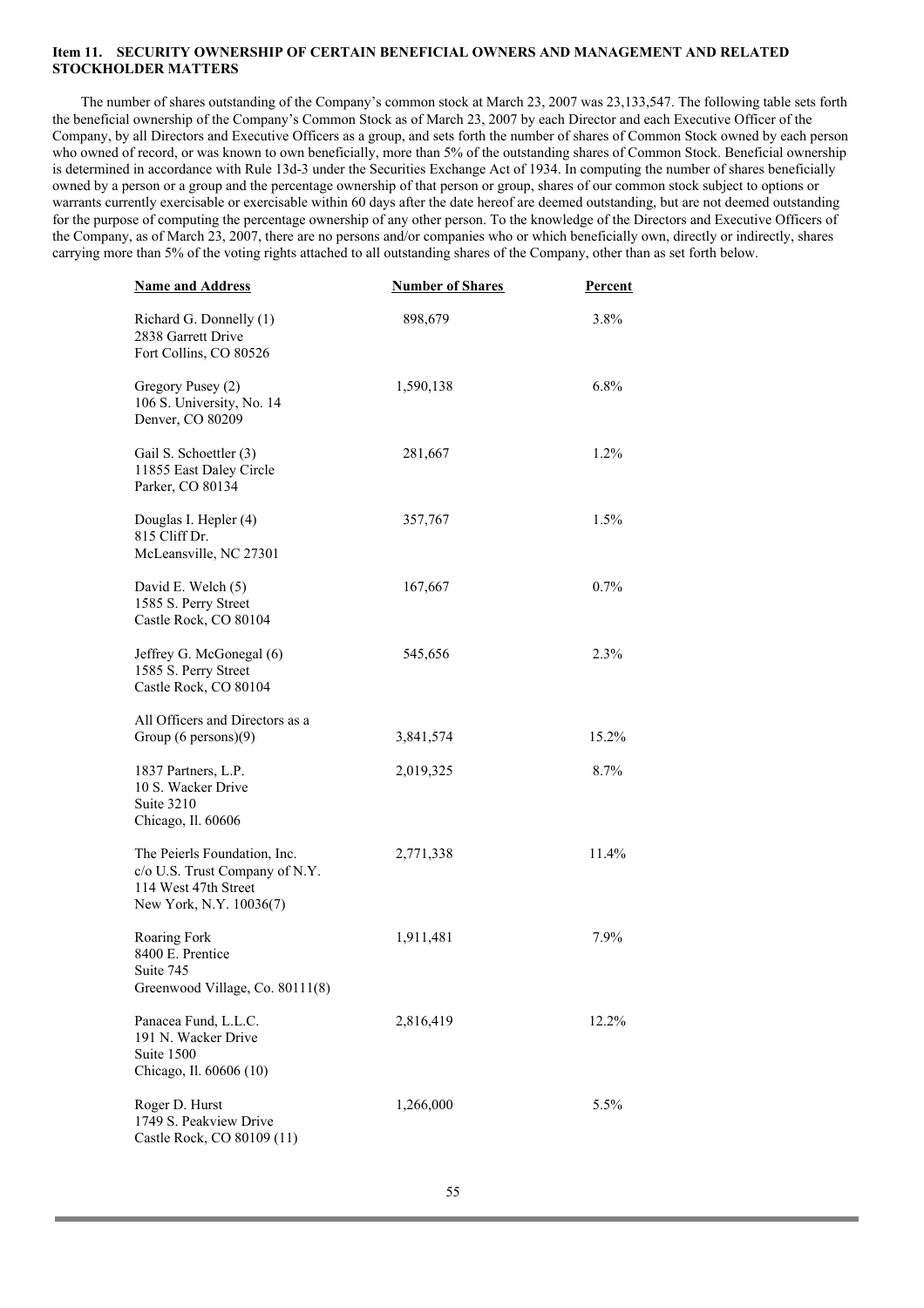- (1) Includes 261,537 shares and 5,000 held by his IRA and options to acquire 500,000 shares at \$.60 per share, options to acquire 75,000 shares at \$1.40 per share and warrants to acquire 57,144 shares for \$1.35 per share. Excludes options to acquire 100,000 shares at \$2.96 vesting equally over three years in arrears commencing in January 2008.
- (2) Includes 137,290 shares held by his wife, his wife's IRA account and their daughter. Mr. Pusey disclaims beneficial ownership of these shares. Includes options to acquire 100,000 shares at \$1.21 per share and options to acquire 250,000 shares at \$0.80 per share. Also includes: (i) 57,913 shares held in Mr. Pusey's IRA account, and (ii) 264,916 shares and warrants to purchase 128,571 shares each held by Cambridge Holdings Ltd. Mr. Pusey is President, a director and principal shareholder of Cambridge. Excludes options granted to Mr. Pusey to acquire 50,000 shares at \$2.96 vesting equally over three years in arrears commencing in January 2008.
- (3) Includes 15,000 shares and options to purchase 100,000 shares at \$1.47 per share, options to purchase 50,000 shares at \$.85 per share, options to purchase 100,000 shares at \$.96 per share and options to purchase 16,667 shares at \$1.60 per share. Excludes options to purchase 33,333 shares at \$ 1.60 per share which vest equally over two years in arrears commencing in April 2008 and options to purchase 50,000 shares at \$2.96 per share vesting equally over three years in arrears commencing January 2008.
- (4) Includes 231,100 shares and options to purchase 100,000 shares at \$1.50 per share, options to purchase 50,000 shares at \$.80 per share and options to purchase 16,667 shares at \$1.60 per share. Excludes options to purchase 33,333 shares at \$1.60 per share which vest equally over two years in arrears commencing April 2008 and options to purchase 50,000 shares at \$2.96 per share vesting equally over three years in arrears commencing January 2008. The amount also includes 120,000 shares and options to purchase 50,000 shares of common stock at \$.75 per share each which are held by his wife. Dr. Hepler disclaims any beneficial ownership of these shares and options.
- (5) Includes options to acquire 100,000 shares at \$.76 per share, options to acquire 50,000 shares at \$.80 per share and options to purchase 16,667 shares at \$1.60 per share. Excludes options to purchase 33,333 shares at \$ 1.60 per share which vest equally over two years in arrears commencing April 2008 and options to purchase 50,000 shares at \$2.96 per share vesting equally over three years in arrears commencing January 2008.
- (6) Includes 171,298 shares and 1,500 shares owned by his daughter and options to purchase 60,000 shares at \$1.47, options to acquire 140,000 shares at \$1.21 per share, options to purchase 100,000 shares at \$.75 per share and options to purchase 50,000 shares at \$.80 per share. Also includes warrants to purchase 22,858 shares at \$1.35 per share. Excludes options to purchase 50,000 shares of stock subject to forfeiture, exercisable at \$2.96 per share vesting equally over three years in arrears commencing in January 2008.
- (7) Includes 553,611 shares and warrants to purchase 969,858 shares at \$1.35 per share. Also includes 553,611 shares and warrants to purchase 173,000 shares at \$1.35 per share owned by affiliates of the shareholder.
- (8) Includes warrants to purchase 1,142,858 shares at \$1.35 per share.
- (9) Includes footnotes 1 through 6.
- (10) Includes 1,983,111 shares owned by affiliates of the shareholder.
- (11) As a less than 10% shareholder the amount reported is based upon the last reported amount.

#### **Change of Control**

Other than as a result of the exercise a significant portion of the outstanding stock options and warrants, there are no arrangements or agreements which could in the future result in a change of control of the Company.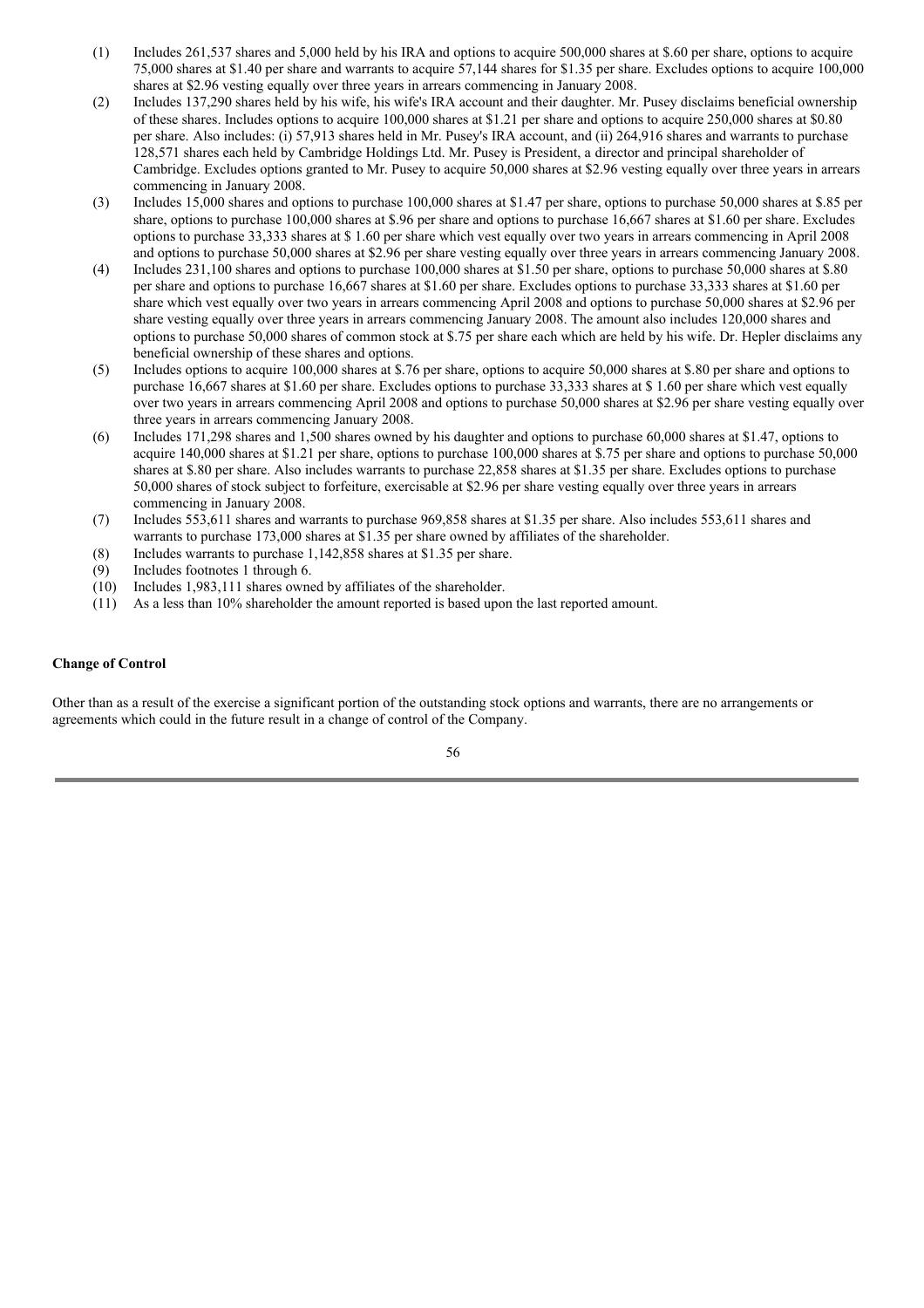## **Item 12. CERTAIN RELATIONSHIPS AND RELATED TRANSACTIONS**

In 2006 as part of the settlement of litigation with Mr. Roger D. Hurst, former president of the Company, the Company made an advance principal payment of \$100,000 on an outstanding note payable to Mr. Hurst. The remaining balance on the note is payable in monthly payments of \$10,000 until June 2008, at which time the then remaining balance will be due. We had a line of credit of up to \$150,000 which expired in April 2005, which was also guaranteed by Mr. Hurst.

In December 2005, AspenBio Pharma entered into a one year sales agreement with a Colorado based sales organization to promote certain of the Company's veterinary products. The Company agreed to pay the organization a sales commission of 20% of specified sales per month. The sales organization is affiliated with the Company's President. The agreement was not renewed in 2006. Sales commissions paid to the sales organization totaled approximately \$17,000 in 2006 and \$8,000 in 2005.

# **ITEM 13. EXHIBITS**

(a) Exhibits:

EXHIBIT NO. DESCRIPTION

- 3.1 Articles of Incorporation filed July 24, 2000 (1)
- 3.1.1 Articles of Amendment to the Articles of Incorporation filed December 26, 2001 (1)
- 3.1.2 Articles of Amendment to the Articles of Incorporation filed November 9, 2005 (5)
- 3.2 Bylaws (1)
- 4.1(a) Specimen Certificate of Common Stock (1)
- 10.7 2002 Stock Incentive Plan (1)
- 10.8 Technology Transfer Agreement, dated October 29, 2001 between AspenBio and the University of Wyoming (1)
- 10.9 License Agreement for Determination of Pregnancy Status of Ungulates, dated September 25, 2001, between AspenBio and the Idaho Research Foundation Inc. (1)
- 10.21 Distribution Agreement between AspenBio, Inc. and Merial Limited, dated March 29, 2003(3)
- 10.22 Debt Modification Agreement dated June 13, 2003 with FirstBank of Tech Center. (4)
- 10.23(a) Loan Agreement between AspenBio, Inc. and Front Range Regional Economic Development Corporation dated June 13, 2003 for \$1,300,000 regarding loan for physical plant or capital equipment acquisitions. (4)
- 10.23(b) Promissory Note dated June 13, 2003 by AspenBio, Inc. to Front Range Regional Economic Development Corporation in principal amount of \$1,300,000. (4)
- 10.23(c) Unconditional Guarantee dated June 13, 2003 by AspenBio, Inc. to Front Range Regional Economic Development Corporation in principal amount of \$1,300,000. (4)
- 10.24 Common Stock and Warrant Purchase Agreement dated May 12, 2005. (6)
- 10.25 Employment Agreement with Richard Donnelly, dated effective February 1, 2005. (7)
- 10.26 Amendment No. 1 to Employment Agreement with Richard Donnelly, dated effective February 1, 2007. (8)
- 31.1 Rule 13a-14(a)/15d-14(a) Certification of Chief Executive Officer. Filed herewith.
- 31.2 Rule 13a-14(a)/15d-14(a) Certification of Chief Financial Officer. Filed herewith.
- 32 Section 1350 Certification Pursuant to 18 U.S.C. Section 1350, as Adopted Pursuant to Section 906 of the SARBANES-OXLEY ACT of 2002. Filed herewith.
- Portions of Exhibits 10.8 and 10.21 have been omitted from the publicly filed copy and have been filed separately with the Secretary of the Commission pursuant to requests for confidential treatment.
	- (1) Incorporated by reference from the registrant's Registration Statement on Form S-1 (file no. 333-86190), filed April 12, 2002.
	- (2) Incorporated by reference from the registrant's report on Form 8-K/A on January 10, 2003.
	- (3) Incorporated by reference from the registrant's report on Form 8-K on April 7, 2003.
	- (4) Incorporated by reference from the registrant's Report on Form 10-KSB/A for the year ended December 31, 2004 (file no. 000- 50019), filed March 29, 2004.
	- (5) Incorporated by reference from the registrant's Report on Form 10-QSB for the quarter ended October 31, 2005, filed November 10, 2005
	- (6) Incorporated by reference from the registrant's Report on Form 10-QSB for the quarter ended June 30, 2005, filed August 12, 2005.
	- (7) Incorporated by reference from the registrant's Report on Form 8-K, filed January 24, 2005.
	- (8) Incorporated by reference from the registrant's Report on Form 8-K, filed January 26, 2007.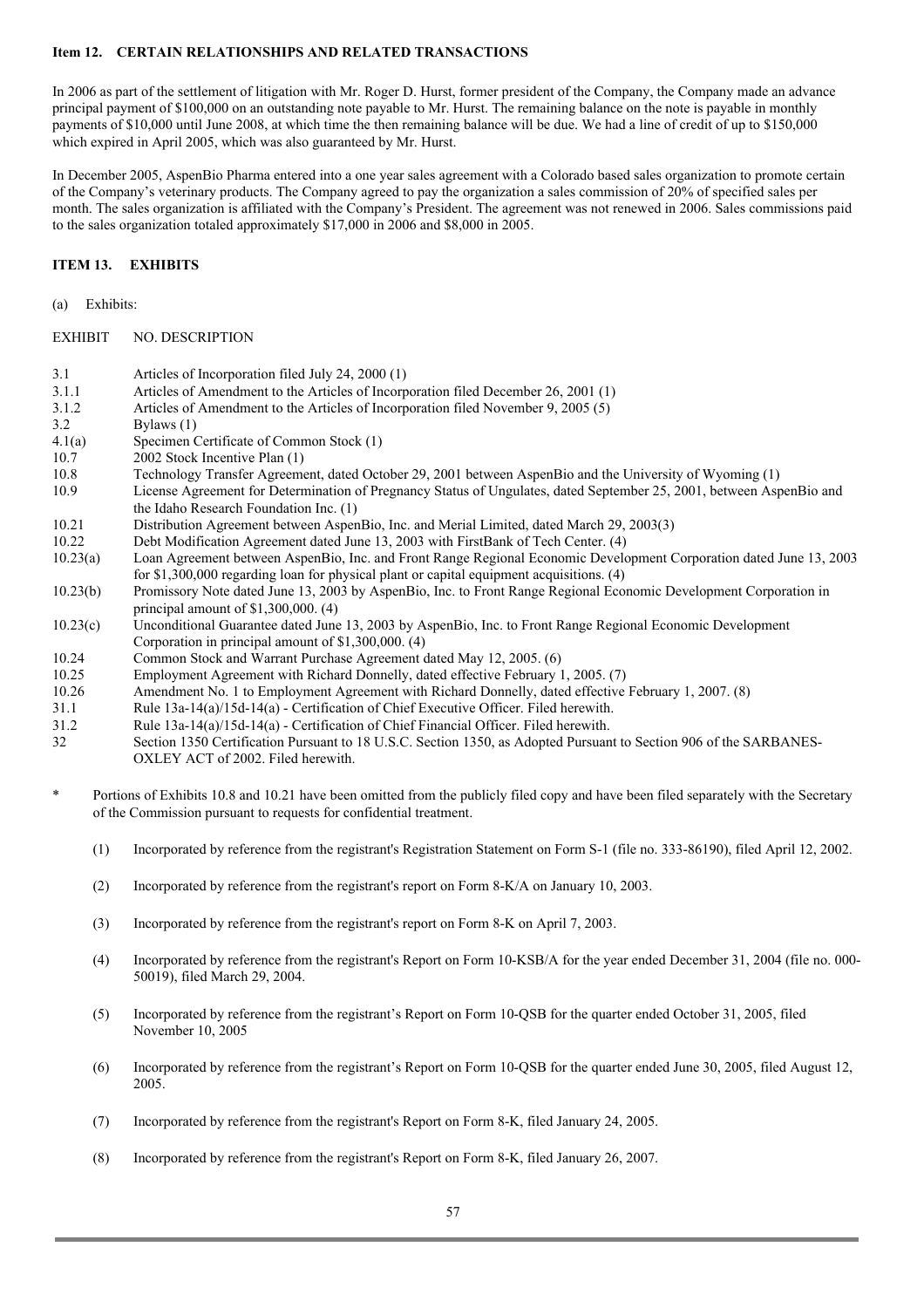## **Item 14. PRINCIPAL ACCOUNTANT FEES AND SERVICES**

During the years ended December 31, 2006 and 2005, we retained our principal auditor, GHP Horwath, P. C., to provide services. Aggregate fees were billed or expected to be billed in the following categories and amounts:

|                           | 2006 |          | 2005 |              |
|---------------------------|------|----------|------|--------------|
| <b>Audit Fees</b>         | \$   | 46,375   |      | 43,435       |
| <b>Audit Related Fees</b> |      |          |      | $\theta$     |
| Tax Related Fees          |      |          |      | $\mathbf{0}$ |
| All Other Fees            |      | $\theta$ |      | $\theta$     |

Audit fees in 2006 and 2005 relate to the financial statement audits, the quarterly reviews and assistance with the filings of Form SB-2. All of the services performed by the independent accountant were approved by the Company's audit committee and prior to performance. The audit committee has determined that the payments made to its independent accountants for these services are compatible with maintaining such auditors' independence.

#### **Pre-Approval Policies and Procedures**

The Company's audit committee currently has a policy in place that requires its review and pre-approval of all audit and permissible nonaudit services provided by its independent auditors. These services requiring pre-approval by the audit committee may include audit services, audit related services, tax services and other services.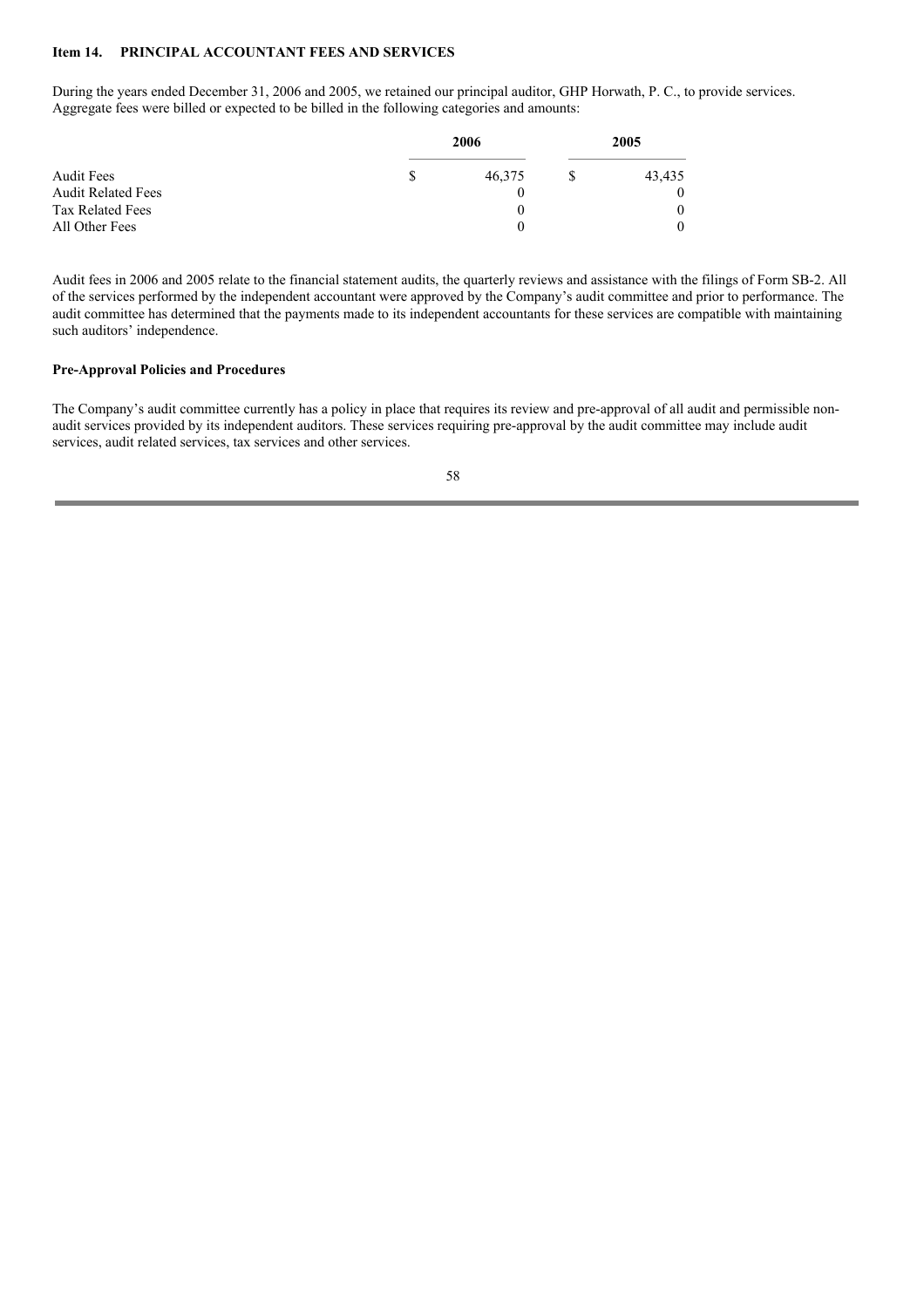### SIGNATURES

In accordance with the requirements of Section 13 on 15(k) of the Securities Exchange Act of 1934, the registrant caused this report to be signed on its behalf on March 29, 2007 by the undersigned thereto.

ASPENBIO PHARMA, INC.

/s/ Richard G. Donnelly Richard G. Donnelly, President, Chief Executive Officer

In accordance with the requirements of the Securities Exchange Act of 1934, the registrant caused this Report to be signed on its behalf by the undersigned, thereunto duly authorized, on March 29, 2007.

> /s/ Richard G. Donnelly Richard G. Donnelly, Chief Executive Officer and Director

/s/ Gregory Pusey Gregory Pusey, Chairman, Secretary and Director

/s/ Gail S. Schoettler Gail S. Schoettler, Director

/s/ Douglas I. Hepler Douglas I. Hepler, Director

/s/ David E. Welch David E. Welch, Director

/s/ Jeffrey G. McGonegal Jeffrey G. McGonegal, Chief Financial Officer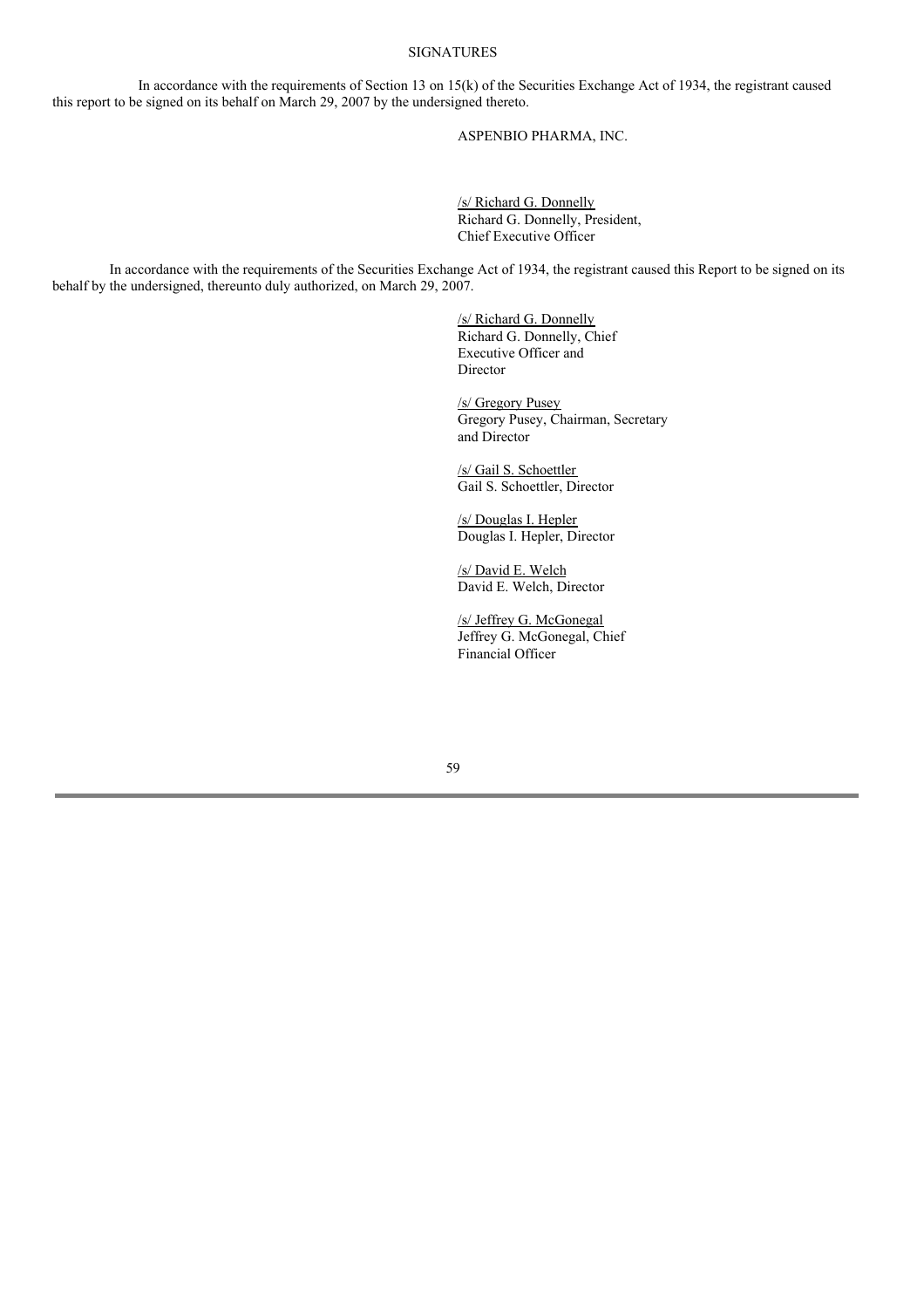- EXHIBIT NO. DESCRIPTION
- 3.1 Articles of Incorporation filed July 24, 2000 (1)
- 3.1.1 Articles of Amendment to the Articles of Incorporation filed December 26, 2001 (1)
- 3.1.2 Articles of Amendment to the Articles of Incorporation filed November 9, 2005 (5)
- 3.2 Bylaws (1)
- 4.1(a) Specimen Certificate of Common Stock (1)
- 10.7 2002 Stock Incentive Plan (1)
- 10.8 Technology Transfer Agreement, dated October 29, 2001 between AspenBio and the University of Wyoming (1)
- 10.9 License Agreement for Determination of Pregnancy Status of Ungulates, dated September 25, 2001, between AspenBio and the Idaho Research Foundation Inc. (1)
- 10.21 Distribution Agreement between AspenBio, Inc. and Merial Limited, dated March 29, 2003(3)
- 10.22 Debt Modification Agreement dated June 13, 2003 with FirstBank of Tech Center. (4)
- 10.23(a) Loan Agreement between AspenBio, Inc. and Front Range Regional Economic Development Corporation dated June 13, 2003 for \$1,300,000 regarding loan for physical plant or capital equipment acquisitions. (4)
- 10.23(b) Promissory Note dated June 13, 2003 by AspenBio, Inc. to Front Range Regional Economic Development Corporation in principal amount of \$1,300,000. (4)
- 10.23(c) Unconditional Guarantee dated June 13, 2003 by AspenBio, Inc. to Front Range Regional Economic Development Corporation in principal amount of \$1,300,000. (4)
- 10.24 Common Stock and Warrant Purchase Agreement dated May 12, 2005. (6)
- 10.25 Employment Agreement with Richard Donnelly, dated effective February 1, 2005. (7)
- 10.26 Amendment No. 1 to Employment Agreement with Richard Donnelly, dated effective February 1, 2007. (8)
- 31.1 Rule 13a-14(a)/15d-14(a) Certification of Chief Executive Officer. Filed herewith.
- 31.2 Rule 13a-14(a)/15d-14(a) Certification of Chief Financial Officer. Filed herewith.
- 32 Section 1350 Certification Pursuant to 18 U.S.C. Section 1350, as Adopted Pursuant to Section 906 of the SARBANES-OXLEY ACT of 2002. Filed herewith.
- \* Portions of Exhibits 10.8 and 10.21 have been omitted from the publicly filed copy and have been filed separately with the Secretary of the Commission pursuant to requests for confidential treatment.
	- (1) Incorporated by reference from the registrant's Registration Statement on Form S-1 (file no. 333-86190), filed April 12, 2002.
	- (2) Incorporated by reference from the registrant's report on Form 8-K/A on January 10, 2003.
	- (3) Incorporated by reference from the registrant's report on Form 8-K on April 7, 2003.
	- (4) Incorporated by reference from the registrant's Report on Form 10-KSB/A for the year ended December 31, 2004 (file no. 000- 50019), filed March 29, 2004.
	- (5) Incorporated by reference from the registrant's Report on Form 10-QSB for the quarter ended October 31, 2005, filed November 10, 2005
	- (6) Incorporated by reference from the registrant's Report on Form 10-QSB for the quarter ended June 30, 2005, filed August 12, 2005.
	- (7) Incorporated by reference from the registrant's Report on Form 8-K, filed January 24, 2005.
	- (8) Incorporated by reference from the registrant's Report on Form 8-K, filed January 26, 2007.

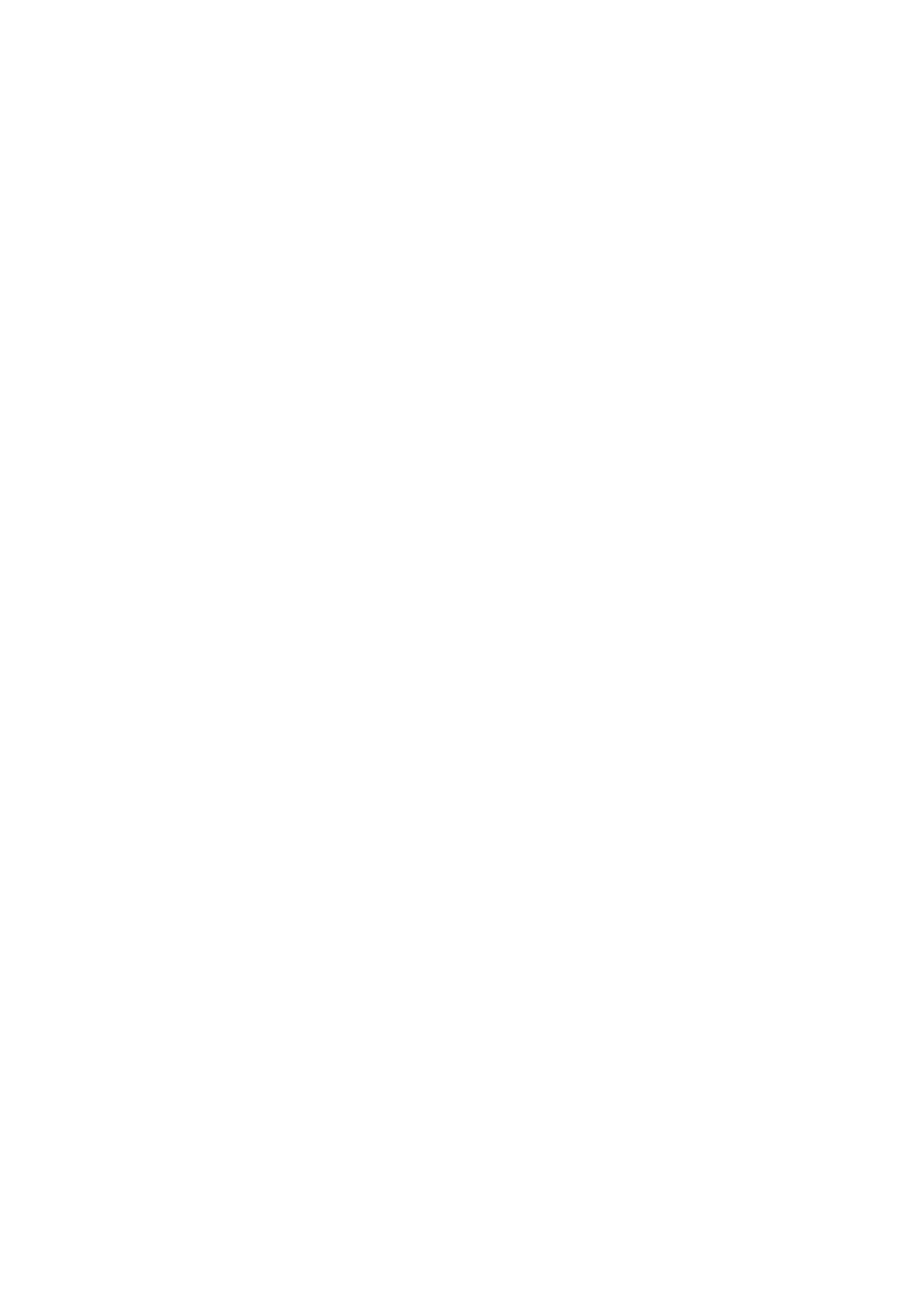#### **CERTIFICATION**

I, Richard G. Donnelly, Chief Executive Officer certify that:

- 1. I have reviewed this annual report on Form 10-KSB of AspenBio Pharma, Inc. (the "Registrant");
- 2. Based on my knowledge, this report does not contain any untrue statement of a material fact or omit to state a material fact necessary to make the statements made, in light of circumstances under which such statements were made, not misleading with respect to the period covered by this report;
- 3. Based on my knowledge, the financial statements, and other financial information included in this report, fairly present in all material respects the financial condition, results of operations and cash flows of the Registrant as of, and for, the periods presented in this report.
- 4. The Registrant's other certifying officers and I are responsible for establishing and maintaining disclosure controls and procedures (as defined in Exchange Act Rules 13a-15(e) and 15d-15(e)) for the Registrant [language omitted in accordance with SEC transition instructions contained in SEC Release 34-47986] and have:
	- a) Designed such disclosure controls and procedures, or caused such disclosure controls and procedures to be designed under our supervision, to ensure that material information relating to the Registrant, including its consolidated subsidiaries, is made known to us by others within those entities, particularly during the period in which this report is being prepared;
	- b) [Paragraph omitted in accordance with SEC transition instructions contained in SEC Release 34-47986]
	- c) Evaluated the effectiveness of the Registrant's disclosure controls and procedures and presented in this report our conclusions about the effectiveness of the disclosure controls and procedures, as of the end of the period covered by this report based on such evaluation; and
	- d) Disclosed in this report any change in the Registrant's internal control over financial reporting that occurred during the Registrant's most recent fiscal quarter (the Registrant's fourth fiscal quarter in the case of an annual report) that has materially affected, or is reasonably likely to materially affect, the Registrant's internal control over financial reporting; and
- 5. The Registrant's other certifying officers and I have disclosed, based on our most recent evaluation of internal control over financial reporting, to the Registrant's auditors and the audit committee of the Registrant's board of directors (or persons performing the equivalent functions):
	- (a) All significant deficiencies and material weaknesses in the design or operation of internal control over financial reporting which are reasonably likely to adversely affect the Registrant's ability to record, process, summarize and report financial information; and
	- (b) Any fraud, whether or not material, that involves management or other employees who have a significant role in the Registrant's internal control over financial reporting.

Date: March 29, 2007 By: /s/ Richard G. Donnelly Richard G. Donnelly Chief Executive Officer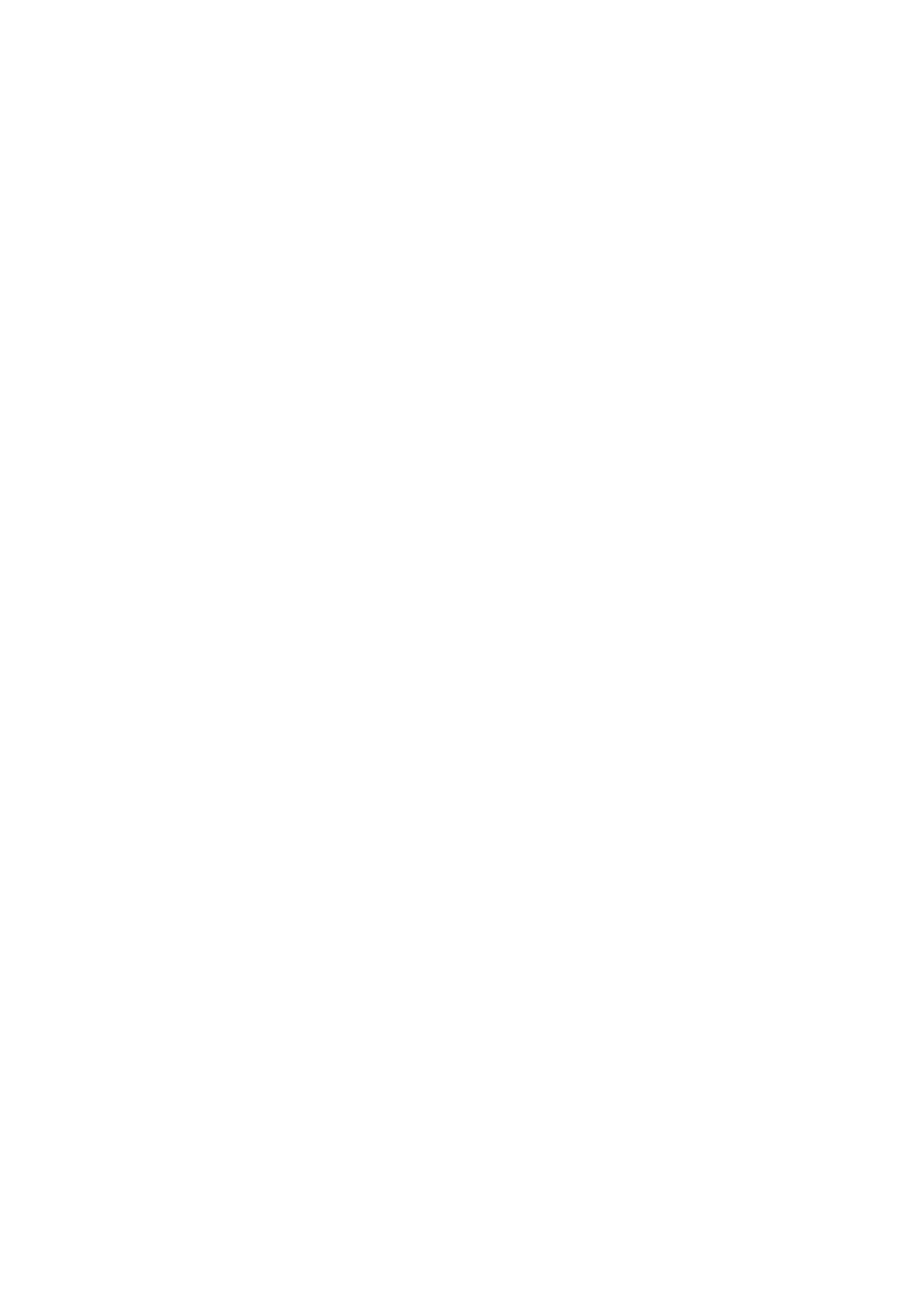### **CERTIFICATION**

I, Jeffrey G. McGonegal, Chief Financial Officer certify that:

- 1. I have reviewed this annual report on Form 10-KSB of AspenBio Pharma, Inc. (the "Registrant");
- 2. Based on my knowledge, this report does not contain any untrue statement of a material fact or omit to state a material fact necessary to make the statements made, in light of circumstances under which such statements were made, not misleading with respect to the period covered by this report;
- 3. Based on my knowledge, the financial statements, and other financial information included in this report, fairly present in all material respects the financial condition, results of operations and cash flows of the Registrant as of, and for, the periods presented in this report.
- 4. The Registrant's other certifying officers and I are responsible for establishing and maintaining disclosure controls and procedures (as defined in Exchange Act Rules 13a-15(e) and 15d-15(e)) for the Registrant [language omitted in accordance with SEC transition instructions contained in SEC Release 34-47986] and have:
	- a) Designed such disclosure controls and procedures, or caused such disclosure controls and procedures to be designed under our supervision, to ensure that material information relating to the Registrant, including its consolidated subsidiaries, is made known to us by others within those entities, particularly during the period in which this report is being prepared;
	- b) [Paragraph omitted in accordance with SEC transition instructions contained in SEC Release 34-47986]
	- c) Evaluated the effectiveness of the Registrant's disclosure controls and procedures and presented in this report our conclusions about the effectiveness of the disclosure controls and procedures, as of the end of the period covered by this report based on such evaluation; and
	- d) Disclosed in this report any change in the Registrant's internal control over financial reporting that occurred during the Registrant's most recent fiscal quarter (the Registrant's fourth fiscal quarter in the case of an annual report) that has materially affected, or is reasonably likely to materially affect, the Registrant's internal control over financial reporting; and
- 5. The Registrant's other certifying officers and I have disclosed, based on our most recent evaluation of internal control over financial reporting, to the Registrant's auditors and the audit committee of the Registrant's board of directors (or persons performing the equivalent functions):
	- (a) All significant deficiencies and material weaknesses in the design or operation of internal control over financial reporting which are reasonably likely to adversely affect the Registrant's ability to record, process, summarize and report financial information; and
	- (b) Any fraud, whether or not material, that involves management or other employees who have a significant role in the Registrant's internal control over financial reporting.

Date: March 29, 2007 By: /s/ Jeffrey G. McGonegal Jeffrey G. McGonegal Chief Financial Officer